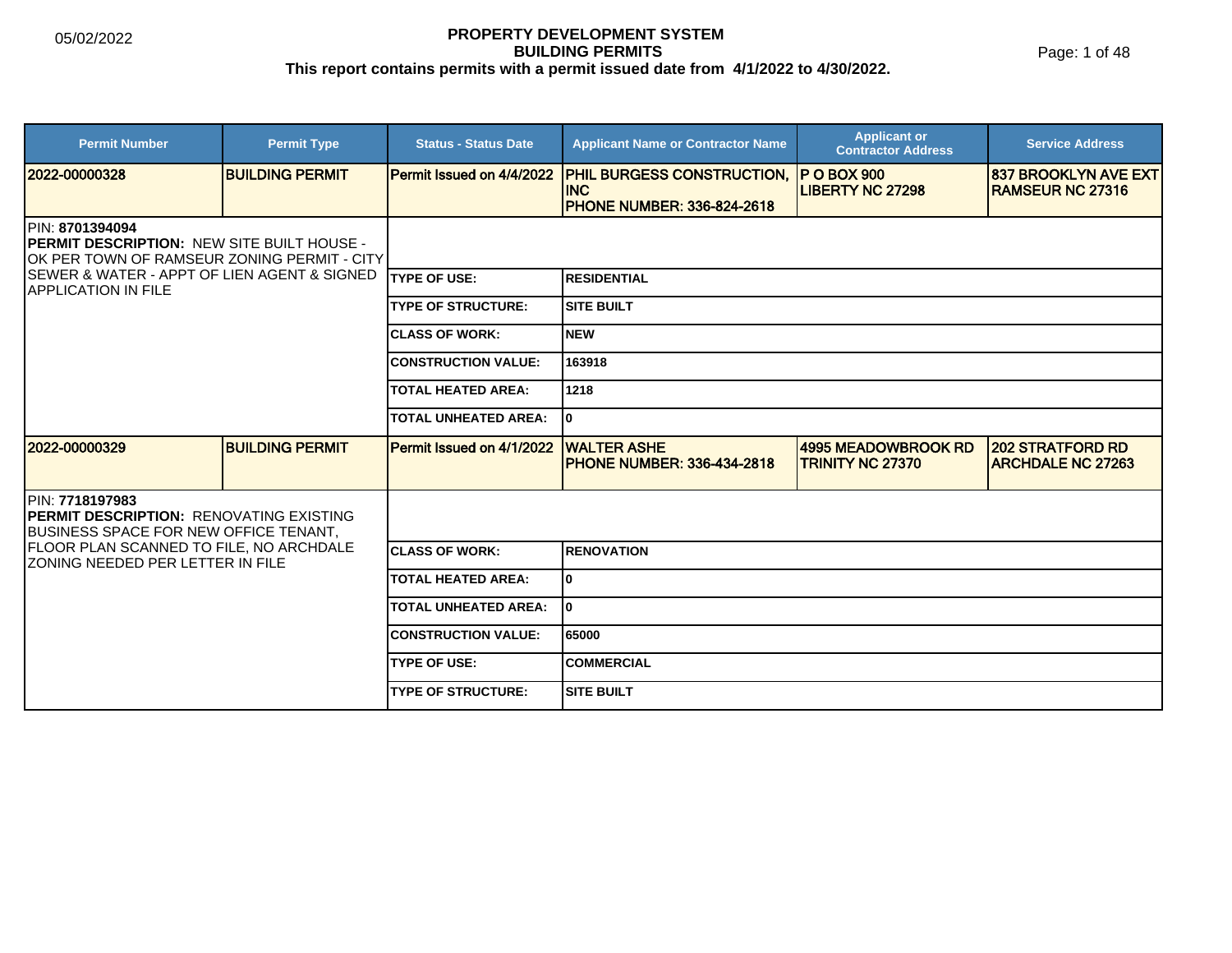Page: 2 of 48

| <b>Permit Number</b>                                                                                                              | <b>Permit Type</b>     | <b>Status - Status Date</b> | <b>Applicant Name or Contractor Name</b>                             | <b>Applicant or</b><br><b>Contractor Address</b> | <b>Service Address</b>                       |  |
|-----------------------------------------------------------------------------------------------------------------------------------|------------------------|-----------------------------|----------------------------------------------------------------------|--------------------------------------------------|----------------------------------------------|--|
| 2022-00000330                                                                                                                     | <b>BUILDING PERMIT</b> | Permit Issued on 4/1/2022   | <b>FRITZ CONSTRUCTION, INC.</b><br><b>PHONE NUMBER: 336-362-1621</b> | <b>P O BOX 14184</b><br><b>ARCHDALE NC 27263</b> | 7289 US HWY 311<br>SOPHIA NC 27350           |  |
| PIN: 7736644554<br><b>IPERMIT DESCRIPTION: NEW RSBH - LIEN AGENT IN</b><br><b>IFILE- SITE PLAN IN FILE- EH CLEARANCE IN FILE-</b> |                        |                             |                                                                      |                                                  |                                              |  |
| <b>ISIGNED APP IN FILE</b>                                                                                                        |                        | <b>TYPE OF STRUCTURE:</b>   | <b>SITE BUILT</b>                                                    |                                                  |                                              |  |
|                                                                                                                                   |                        | <b>TOTAL UNHEATED AREA:</b> | 576                                                                  |                                                  |                                              |  |
|                                                                                                                                   |                        | <b>TOTAL HEATED AREA:</b>   | 2087                                                                 |                                                  |                                              |  |
|                                                                                                                                   |                        | <b>CONSTRUCTION VALUE:</b>  | 322984                                                               |                                                  |                                              |  |
|                                                                                                                                   |                        | <b>TYPE OF USE:</b>         | <b>RESIDENTIAL</b>                                                   |                                                  |                                              |  |
|                                                                                                                                   |                        | <b>ICLASS OF WORK:</b>      | Inew                                                                 |                                                  |                                              |  |
| 2022-00000331                                                                                                                     | <b>BUILDING PERMIT</b> | Permit Issued on 4/5/2022   | <b>LUCAS CONTRACTORS, LLC</b><br><b>IPHONE NUMBER: 336-465-0947</b>  | <b>P O BOX 2021</b><br><b>ASHEBORO NC 27204</b>  | 307 OAK RIDGE DR<br><b>ARCHDALE NC 27263</b> |  |
| <b>IPIN: 7728495138</b><br><b>PERMIT DESCRIPTION: NEW RESIDENTIAL</b><br>TOWNHOUSE – LIEN AGENT IN FILE- SITE PLAN IN             |                        |                             |                                                                      |                                                  |                                              |  |
| <b>IFILE- ARCHDALE ZONING IN FILE- CITY WATER AND</b><br>ISEWER- SIGNED APP IN FILE                                               |                        | <b>TOTAL HEATED AREA:</b>   | 1500                                                                 |                                                  |                                              |  |
|                                                                                                                                   |                        | <b>CONSTRUCTION VALUE:</b>  | 211254                                                               |                                                  |                                              |  |
|                                                                                                                                   |                        | <b>TYPE OF USE:</b>         | <b>RESIDENTIAL</b>                                                   |                                                  |                                              |  |
|                                                                                                                                   |                        | <b>TOTAL UNHEATED AREA:</b> | 300                                                                  |                                                  |                                              |  |
|                                                                                                                                   |                        | <b>TYPE OF STRUCTURE:</b>   | <b>TOWNHOUSE</b>                                                     |                                                  |                                              |  |
|                                                                                                                                   |                        | <b>ICLASS OF WORK:</b>      | <b>NEW</b>                                                           |                                                  |                                              |  |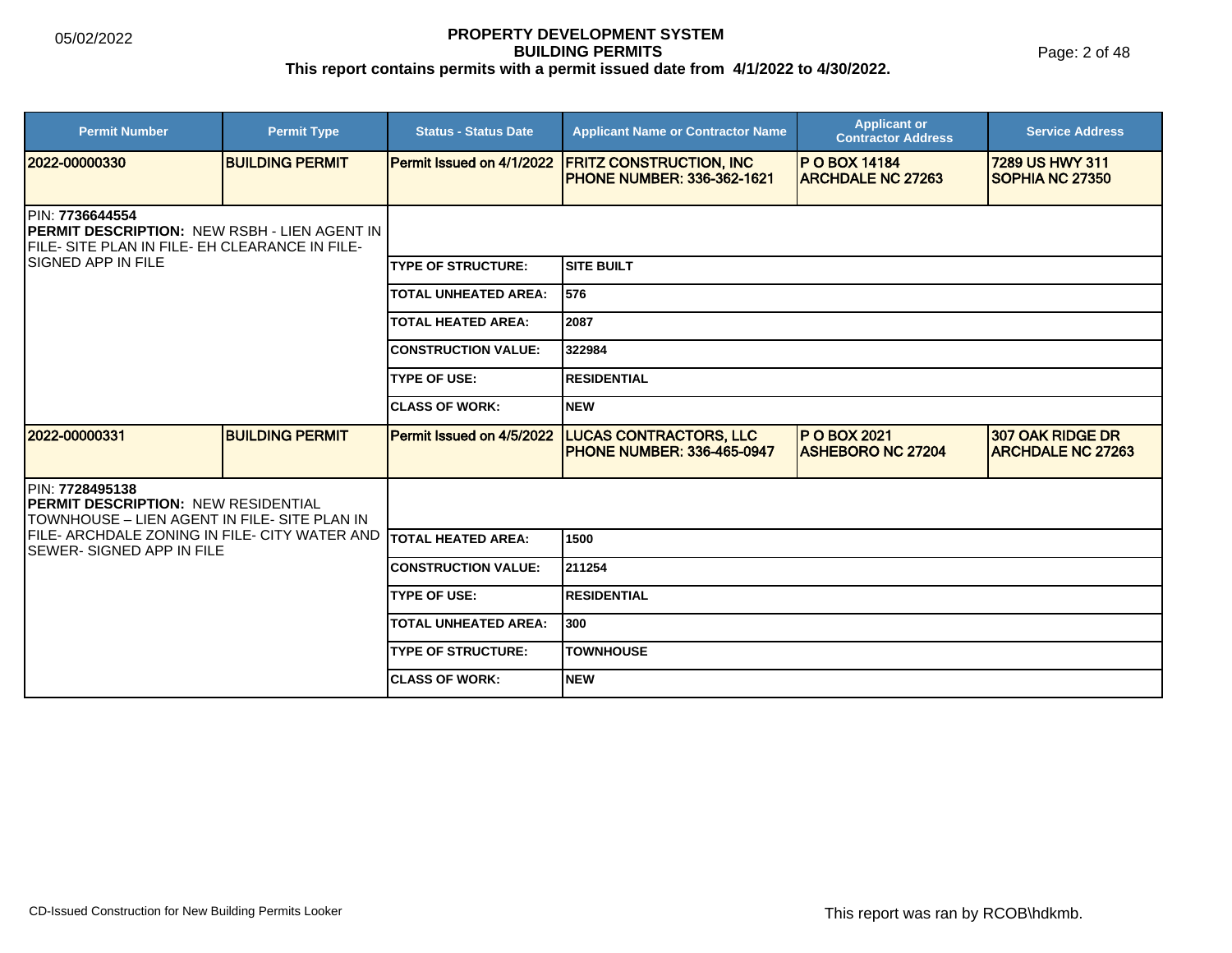Page: 3 of 48

| <b>Permit Number</b>                                                                                     | <b>Permit Type</b>     | <b>Status - Status Date</b> | <b>Applicant Name or Contractor Name</b>                           | <b>Applicant or</b><br><b>Contractor Address</b> | <b>Service Address</b>                                    |
|----------------------------------------------------------------------------------------------------------|------------------------|-----------------------------|--------------------------------------------------------------------|--------------------------------------------------|-----------------------------------------------------------|
| 2022-00000332                                                                                            | <b>BUILDING PERMIT</b> | Permit Issued on 4/5/2022   | <b>LUCAS CONTRACTORS, LLC</b><br><b>PHONE NUMBER: 336-465-0947</b> | <b>P O BOX 2021</b><br><b>ASHEBORO NC 27204</b>  | 309 OAK RIDGE DR<br><b>ARCHDALE NC 27263</b>              |
| IPIN: 7728495177<br>PERMIT DESCRIPTION: NEW RESIDENTIAL<br>TOWNHOUSE - LIEN AGENT IN FILE- SITE PLAN IN  |                        |                             |                                                                    |                                                  |                                                           |
| FILE- ARCHDALE ZONING IN FILE- CITY WATER AND TOTAL HEATED AREA:<br>ISEWER- SIGNED APP IN FILE           |                        |                             | 1500                                                               |                                                  |                                                           |
|                                                                                                          |                        | <b>TOTAL UNHEATED AREA:</b> | 300                                                                |                                                  |                                                           |
|                                                                                                          |                        | <b>CONSTRUCTION VALUE:</b>  | 211254                                                             |                                                  |                                                           |
|                                                                                                          |                        | <b>TYPE OF USE:</b>         | <b>RESIDENTIAL</b>                                                 |                                                  |                                                           |
|                                                                                                          |                        | <b>TYPE OF STRUCTURE:</b>   | <b>TOWNHOUSE</b>                                                   |                                                  |                                                           |
|                                                                                                          |                        | <b>CLASS OF WORK:</b>       | <b>NEW</b>                                                         |                                                  |                                                           |
| 2022-00000333                                                                                            | <b>BUILDING PERMIT</b> | Permit Issued on 4/1/2022   | <b>PUGH, JASON</b><br><b>PHONE NUMBER:</b>                         | 6224 WHITES CHAPEL RD<br><b>STALEY NC 27355</b>  | 6224 WHITES CHAPEL<br><b>RD</b><br><b>STALEY NC 27355</b> |
| PIN: 8714926018<br>PERMIT DESCRIPTION: RESIDENTIAL 30'X42'<br>ACCESSORY BLDG - E/H APPROVAL MEMO IN FILE |                        |                             |                                                                    |                                                  |                                                           |
|                                                                                                          |                        | <b>TOTAL UNHEATED AREA:</b> | 1260                                                               |                                                  |                                                           |
|                                                                                                          |                        | <b>CLASS OF WORK:</b>       | <b>NEW</b>                                                         |                                                  |                                                           |
|                                                                                                          |                        | <b>TYPE OF USE:</b>         | <b>RESIDENTIAL</b>                                                 |                                                  |                                                           |
|                                                                                                          |                        | <b>TOTAL HEATED AREA:</b>   | 0                                                                  |                                                  |                                                           |
|                                                                                                          |                        | <b>TYPE OF STRUCTURE:</b>   | <b>ACCESSORY</b>                                                   |                                                  |                                                           |
|                                                                                                          |                        | <b>CONSTRUCTION VALUE:</b>  | 29232                                                              |                                                  |                                                           |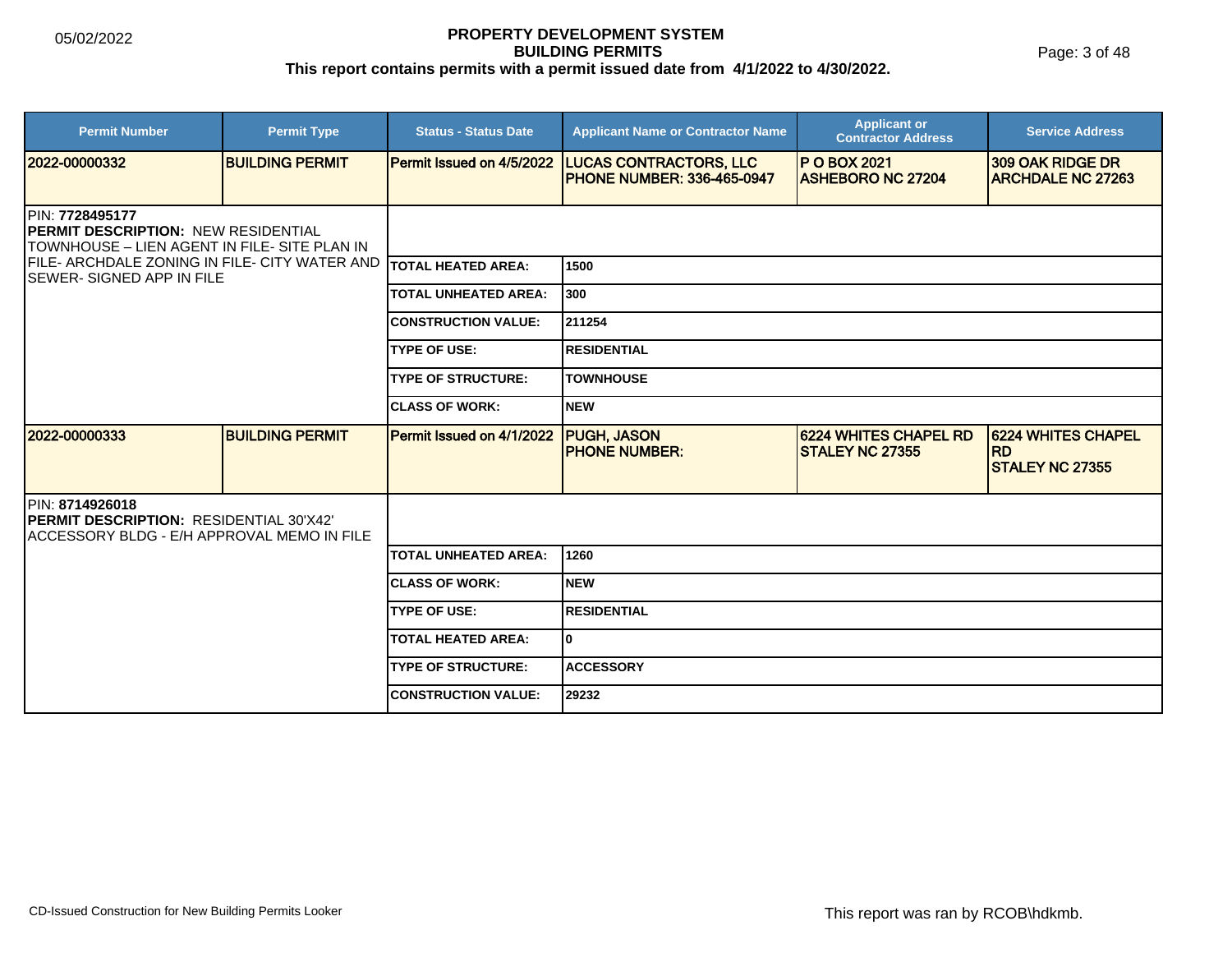Page: 4 of 48

| <b>Permit Number</b>                                                                                                   | <b>Permit Type</b>     | <b>Status - Status Date</b> | <b>Applicant Name or Contractor Name</b>                            | <b>Applicant or</b><br><b>Contractor Address</b> | <b>Service Address</b>                       |  |
|------------------------------------------------------------------------------------------------------------------------|------------------------|-----------------------------|---------------------------------------------------------------------|--------------------------------------------------|----------------------------------------------|--|
| 2022-00000334                                                                                                          | <b>BUILDING PERMIT</b> | Permit Issued on 4/5/2022   | <b>LUCAS CONTRACTORS, LLC</b><br><b>PHONE NUMBER: 336-465-0947</b>  | <b>P O BOX 2021</b><br><b>ASHEBORO NC 27204</b>  | 310 OAK RIDGE DR<br><b>ARCHDALE NC 27263</b> |  |
| PIN: 7728495024<br><b>PERMIT DESCRIPTION: NEW RESIDENTIAL</b><br>TOWNHOUSE - LIEN AGENT IN FILE- SITE PLAN IN          |                        |                             |                                                                     |                                                  |                                              |  |
| FILE- ARCHDALE ZONING IN FILE- CITY WATER AND<br><b>SEWER-SIGNED APP IN FILE</b>                                       |                        | <b>TYPE OF USE:</b>         | <b>RESIDENTIAL</b>                                                  |                                                  |                                              |  |
|                                                                                                                        |                        | <b>TOTAL UNHEATED AREA:</b> | 300                                                                 |                                                  |                                              |  |
|                                                                                                                        |                        | <b>CONSTRUCTION VALUE:</b>  | 211254                                                              |                                                  |                                              |  |
|                                                                                                                        |                        | <b>TYPE OF STRUCTURE:</b>   | <b>TOWNHOUSE</b>                                                    |                                                  |                                              |  |
|                                                                                                                        |                        | <b>CLASS OF WORK:</b>       | <b>NEW</b>                                                          |                                                  |                                              |  |
|                                                                                                                        |                        | <b>TOTAL HEATED AREA:</b>   | 1500                                                                |                                                  |                                              |  |
| 2022-00000335                                                                                                          | <b>BUILDING PERMIT</b> | Permit Issued on 4/5/2022   | <b>LUCAS CONTRACTORS, LLC</b><br><b>IPHONE NUMBER: 336-465-0947</b> | <b>P O BOX 2021</b><br><b>ASHEBORO NC 27204</b>  | 311 OAK RIDGE DR<br><b>ARCHDALE NC 27263</b> |  |
| <b>IPIN: 7728496143</b><br><b>IPERMIT DESCRIPTION: NEW RESIDENTIAL</b><br>TOWNHOUSE – LIEN AGENT IN FILE- SITE PLAN IN |                        |                             |                                                                     |                                                  |                                              |  |
| <b>IFILE- ARCHDALE ZONING IN FILE- CITY WATER AND</b><br><b>SEWER-SIGNED APP IN FILE</b>                               |                        | <b>TYPE OF STRUCTURE:</b>   | <b>TOWNHOUSE</b>                                                    |                                                  |                                              |  |
|                                                                                                                        |                        | <b>CLASS OF WORK:</b>       | <b>NEW</b>                                                          |                                                  |                                              |  |
|                                                                                                                        |                        | <b>TOTAL HEATED AREA:</b>   | 1500                                                                |                                                  |                                              |  |
|                                                                                                                        |                        | <b>TOTAL UNHEATED AREA:</b> | 300                                                                 |                                                  |                                              |  |
|                                                                                                                        |                        | <b>TYPE OF USE:</b>         | <b>RESIDENTIAL</b>                                                  |                                                  |                                              |  |
|                                                                                                                        |                        | <b>CONSTRUCTION VALUE:</b>  | 211254                                                              |                                                  |                                              |  |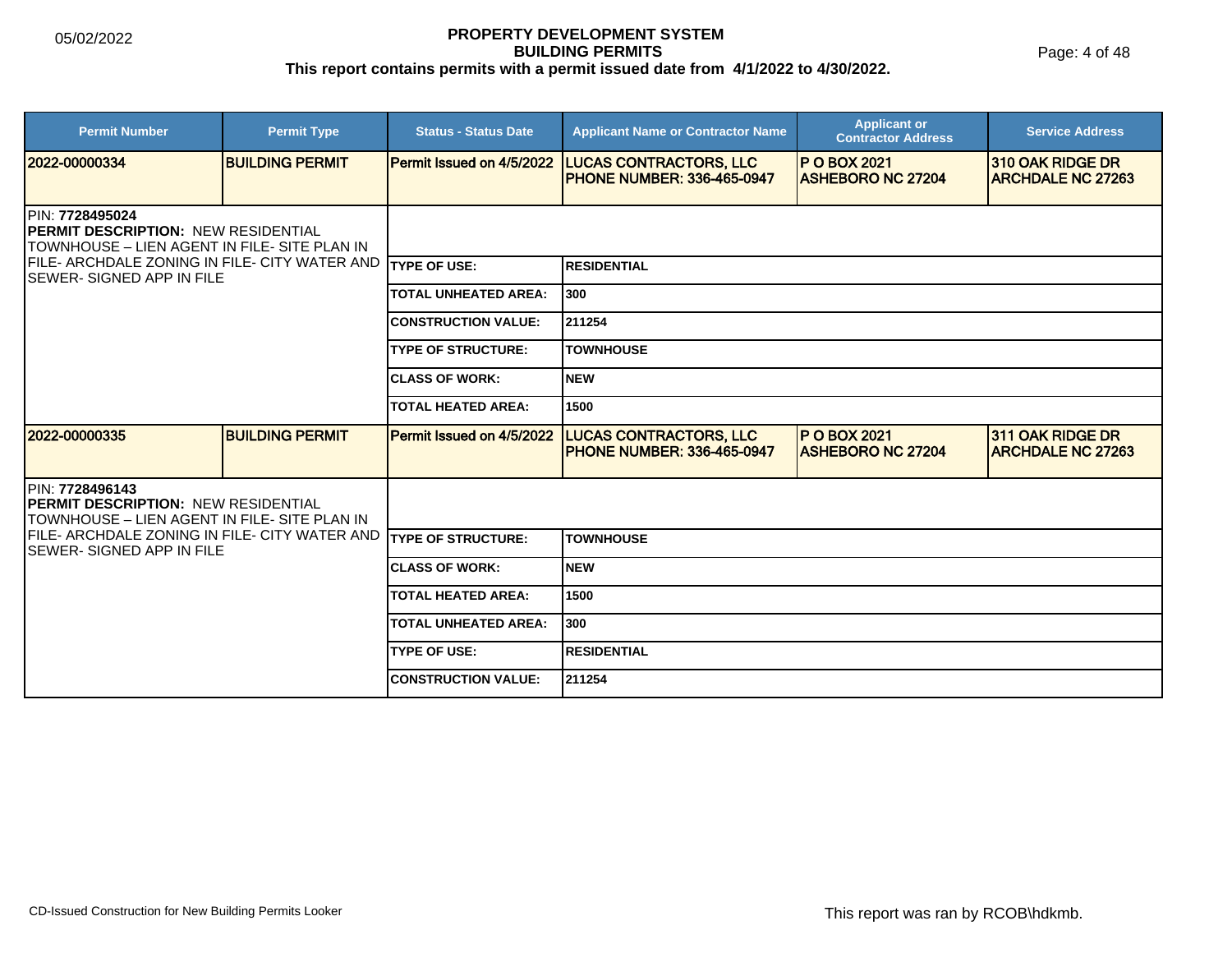Page: 5 of 48

| <b>Permit Number</b>                                                                                                  | <b>Permit Type</b>     | <b>Status - Status Date</b> | <b>Applicant Name or Contractor Name</b>                           | <b>Applicant or</b><br><b>Contractor Address</b>   | <b>Service Address</b>                                    |
|-----------------------------------------------------------------------------------------------------------------------|------------------------|-----------------------------|--------------------------------------------------------------------|----------------------------------------------------|-----------------------------------------------------------|
| 2022-00000336                                                                                                         | <b>BUILDING PERMIT</b> | Permit Issued on 4/5/2022   | <b>LUCAS CONTRACTORS, LLC</b><br><b>PHONE NUMBER: 336-465-0947</b> | <b>P O BOX 2021</b><br><b>ASHEBORO NC 27204</b>    | 312 OAK RIDGE DR<br><b>ARCHDALE NC 27263</b>              |
| <b>IPIN: 7728495041</b><br><b>PERMIT DESCRIPTION: NEW RESIDENTIAL</b><br>TOWNHOUSE – LIEN AGENT IN FILE- SITE PLAN IN |                        |                             |                                                                    |                                                    |                                                           |
| FILE- ARCHDALE ZONING IN FILE- CITY WATER AND<br><b>ISEWER- SIGNED APP IN FILE</b>                                    |                        | <b>ITYPE OF USE:</b>        | <b>RESIDENTIAL</b>                                                 |                                                    |                                                           |
|                                                                                                                       |                        | <b>TOTAL HEATED AREA:</b>   | 1250                                                               |                                                    |                                                           |
|                                                                                                                       |                        | <b>TOTAL UNHEATED AREA:</b> | 250                                                                |                                                    |                                                           |
|                                                                                                                       |                        | <b>CONSTRUCTION VALUE:</b>  | 176045                                                             |                                                    |                                                           |
|                                                                                                                       |                        | <b>TYPE OF STRUCTURE:</b>   | <b>TOWNHOUSE</b>                                                   |                                                    |                                                           |
|                                                                                                                       |                        | <b>CLASS OF WORK:</b>       | Inew                                                               |                                                    |                                                           |
| 2022-00000337                                                                                                         | <b>BUILDING PERMIT</b> | Permit Issued on 4/1/2022   | <b>HUSSEY, SEAN RAY</b><br><b>PHONE NUMBER: 336-881-0418</b>       | <b>7064 AUCTION RD</b><br><b>ARCHDALE NC 27263</b> | 5160 WHITES CHAPEL<br><b>RD</b><br><b>STALEY NC 27355</b> |
| PIN: 8714125356<br><b>PERMIT DESCRIPTION: RESIDENTIAL 14'X30'</b><br><b>INGROUND SWIMMING POOL - E/H APPROVAL</b>     |                        |                             |                                                                    |                                                    |                                                           |
| MEMO, COPY OF CONTRACT & SIGNED<br><b>APPLICATION IN FILE</b>                                                         |                        | <b>TYPE OF STRUCTURE:</b>   | <b>IPOOL</b>                                                       |                                                    |                                                           |
|                                                                                                                       |                        | <b>TOTAL HEATED AREA:</b>   | lo.                                                                |                                                    |                                                           |
|                                                                                                                       |                        | <b>TYPE OF USE:</b>         | <b>RESIDENTIAL</b>                                                 |                                                    |                                                           |
|                                                                                                                       |                        | <b>TOTAL UNHEATED AREA:</b> | I٥                                                                 |                                                    |                                                           |
|                                                                                                                       |                        | <b>CONSTRUCTION VALUE:</b>  | 57274                                                              |                                                    |                                                           |
|                                                                                                                       |                        | <b>CLASS OF WORK:</b>       | <b>NEW</b>                                                         |                                                    |                                                           |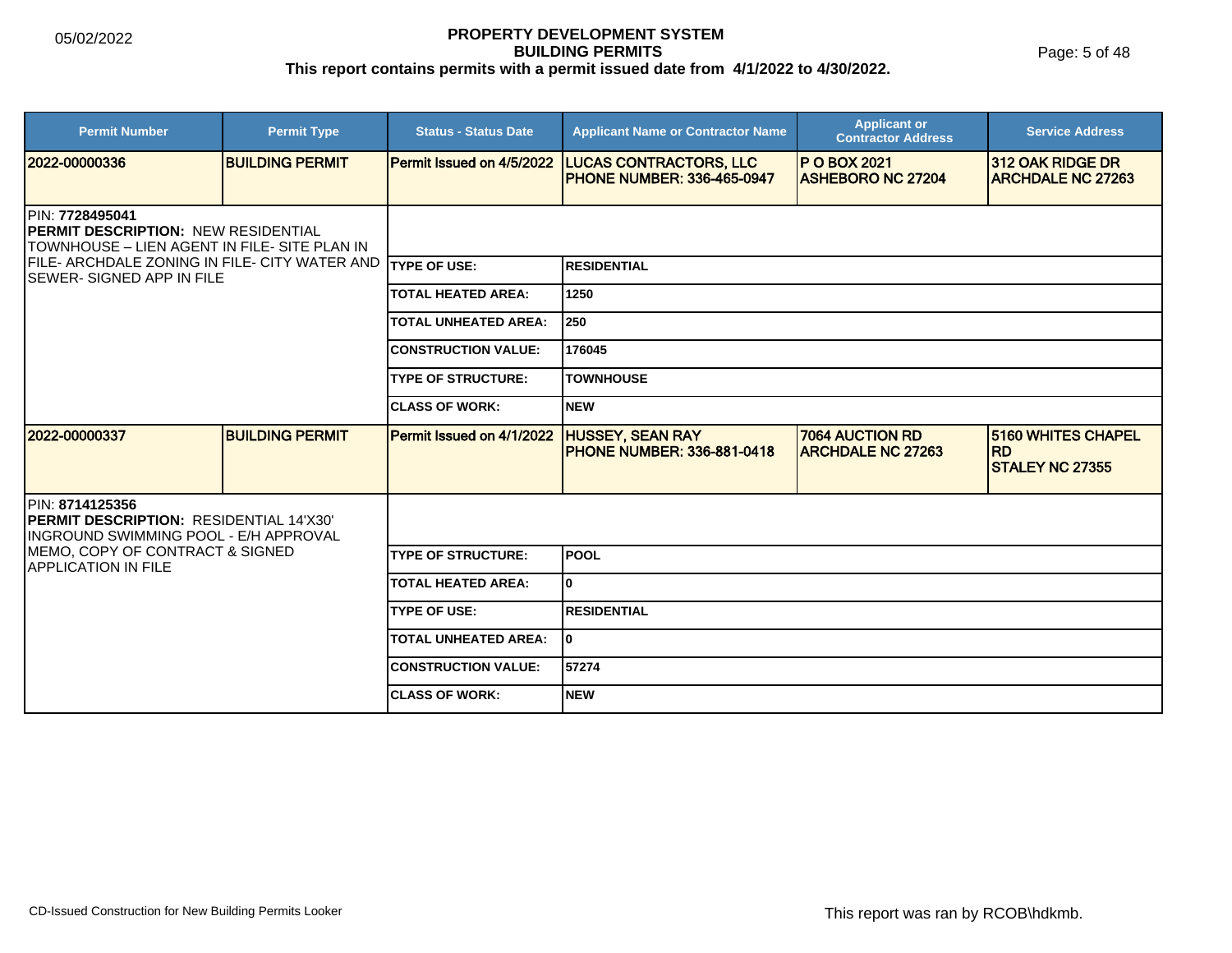Page: 6 of 48

| <b>Permit Number</b>                                                                                                   | <b>Permit Type</b>     | <b>Status - Status Date</b> | <b>Applicant Name or Contractor Name</b>                           | <b>Applicant or</b><br><b>Contractor Address</b> | <b>Service Address</b>                       |  |
|------------------------------------------------------------------------------------------------------------------------|------------------------|-----------------------------|--------------------------------------------------------------------|--------------------------------------------------|----------------------------------------------|--|
| 2022-00000338                                                                                                          | <b>BUILDING PERMIT</b> | Permit Issued on 4/5/2022   | <b>LUCAS CONTRACTORS, LLC</b><br><b>PHONE NUMBER: 336-465-0947</b> | <b>P O BOX 2021</b><br><b>ASHEBORO NC 27204</b>  | 313 OAK RIDGE DR<br><b>ARCHDALE NC 27263</b> |  |
| <b>IPIN: 7728496160</b><br><b>IPERMIT DESCRIPTION: NEW RESIDENTIAL</b><br>TOWNHOUSE - LIEN AGENT IN FILE- SITE PLAN IN |                        |                             |                                                                    |                                                  |                                              |  |
| FILE- ARCHDALE ZONING IN FILE- CITY WATER AND<br><b>ISEWER-SIGNED APP IN FILE</b>                                      |                        | <b>CONSTRUCTION VALUE:</b>  | 211254                                                             |                                                  |                                              |  |
|                                                                                                                        |                        | <b>TYPE OF USE:</b>         | <b>RESIDENTIAL</b>                                                 |                                                  |                                              |  |
|                                                                                                                        |                        | <b>CLASS OF WORK:</b>       | <b>NEW</b>                                                         |                                                  |                                              |  |
|                                                                                                                        |                        | <b>TOTAL HEATED AREA:</b>   | 300                                                                |                                                  |                                              |  |
|                                                                                                                        |                        | <b>TOTAL UNHEATED AREA:</b> | 300                                                                |                                                  |                                              |  |
|                                                                                                                        |                        | <b>TYPE OF STRUCTURE:</b>   | <b>TOWNHOUSE</b>                                                   |                                                  |                                              |  |
| 2022-00000339                                                                                                          | <b>BUILDING PERMIT</b> | Permit Issued on 4/5/2022   | <b>LUCAS CONTRACTORS, LLC</b><br><b>PHONE NUMBER: 336-465-0947</b> | <b>P O BOX 2021</b><br><b>ASHEBORO NC 27204</b>  | 314 OAK RIDGE DR<br><b>ARCHDALE NC 27263</b> |  |
| <b>IPIN: 7728485979</b><br><b>IPERMIT DESCRIPTION: NEW RESIDENTIAL</b><br>TOWNHOUSE – LIEN AGENT IN FILE- SITE PLAN IN |                        |                             |                                                                    |                                                  |                                              |  |
| <b>IFILE- ARCHDALE ZONING IN FILE- CITY WATER AND</b><br><b>ISEWER-SIGNED APP IN FILE</b>                              |                        | <b>TOTAL HEATED AREA:</b>   | 1250                                                               |                                                  |                                              |  |
|                                                                                                                        |                        | <b>CONSTRUCTION VALUE:</b>  | 176045                                                             |                                                  |                                              |  |
|                                                                                                                        |                        | <b>CLASS OF WORK:</b>       | <b>NEW</b>                                                         |                                                  |                                              |  |
|                                                                                                                        |                        | <b>TYPE OF USE:</b>         | <b>RESIDENTIAL</b>                                                 |                                                  |                                              |  |
|                                                                                                                        |                        | <b>TOTAL UNHEATED AREA:</b> | 250                                                                |                                                  |                                              |  |
|                                                                                                                        |                        | <b>TYPE OF STRUCTURE:</b>   | <b>TOWNHOUSE</b>                                                   |                                                  |                                              |  |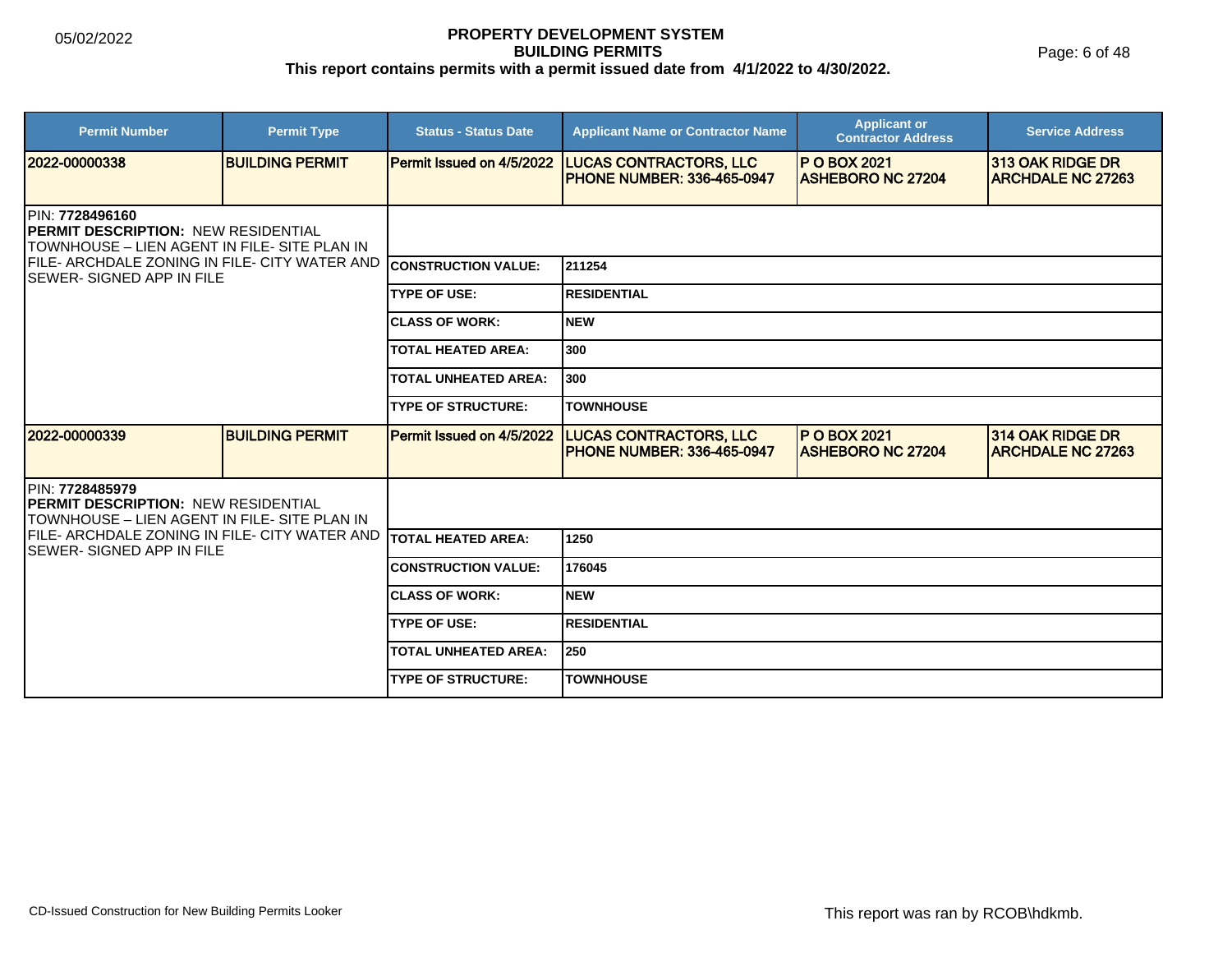Page: 7 of 48

| <b>Permit Number</b>                                                                                                  | <b>Permit Type</b>     | <b>Status - Status Date</b> | <b>Applicant Name or Contractor Name</b>                           | <b>Applicant or</b><br><b>Contractor Address</b> | <b>Service Address</b>                              |  |  |
|-----------------------------------------------------------------------------------------------------------------------|------------------------|-----------------------------|--------------------------------------------------------------------|--------------------------------------------------|-----------------------------------------------------|--|--|
| 2022-00000340                                                                                                         | <b>BUILDING PERMIT</b> | Permit Issued on 4/5/2022   | <b>LUCAS CONTRACTORS, LLC</b><br><b>PHONE NUMBER: 336-465-0947</b> | <b>IP O BOX 2021</b><br><b>ASHEBORO NC 27204</b> | 315 OAK RIDGE DR<br><b>ARCHDALE NC 27263</b>        |  |  |
| PIN: 7728497014<br><b>IPERMIT DESCRIPTION: NEW RESIDENTIAL</b><br>TOWNHOUSE – LIEN AGENT IN FILE- SITE PLAN IN        |                        |                             |                                                                    |                                                  |                                                     |  |  |
| FILE- ARCHDALE ZONING IN FILE- CITY WATER AND CLASS OF WORK:<br><b>SEWER-SIGNED APP IN FILE</b>                       |                        |                             | <b>NEW</b>                                                         |                                                  |                                                     |  |  |
|                                                                                                                       |                        | <b>TOTAL UNHEATED AREA:</b> | 300                                                                |                                                  |                                                     |  |  |
|                                                                                                                       |                        | <b>TYPE OF USE:</b>         | <b>RESIDENTIAL</b>                                                 |                                                  |                                                     |  |  |
|                                                                                                                       |                        | <b>TYPE OF STRUCTURE:</b>   | <b>TOWNHOUSE</b>                                                   |                                                  |                                                     |  |  |
|                                                                                                                       |                        | <b>TOTAL HEATED AREA:</b>   | 1500                                                               |                                                  |                                                     |  |  |
|                                                                                                                       |                        | <b>ICONSTRUCTION VALUE:</b> | 211254                                                             |                                                  |                                                     |  |  |
| 2022-00000341                                                                                                         | <b>BUILDING PERMIT</b> | Permit Issued on 4/5/2022   | <b>LUCAS CONTRACTORS, LLC</b><br><b>PHONE NUMBER: 336-465-0947</b> | <b>P O BOX 2021</b><br><b>ASHEBORO NC 27204</b>  | <b>316 OAK RIDGE DR</b><br><b>ARCHDALE NC 27263</b> |  |  |
| <b>IPIN: 7728485997</b><br><b>PERMIT DESCRIPTION: NEW RESIDENTIAL</b><br>TOWNHOUSE – LIEN AGENT IN FILE- SITE PLAN IN |                        |                             |                                                                    |                                                  |                                                     |  |  |
| FILE- ARCHDALE ZONING IN FILE- CITY WATER AND<br><b>ISEWER- SIGNED APP IN FILE</b>                                    |                        | <b>ITYPE OF USE:</b>        | <b>RESIDENTIAL</b>                                                 |                                                  |                                                     |  |  |
|                                                                                                                       |                        | <b>TYPE OF STRUCTURE:</b>   | <b>TOWNHOUSE</b>                                                   |                                                  |                                                     |  |  |
|                                                                                                                       |                        | <b>ICLASS OF WORK:</b>      | <b>NEW</b>                                                         |                                                  |                                                     |  |  |
|                                                                                                                       |                        | <b>TOTAL UNHEATED AREA:</b> | 300                                                                |                                                  |                                                     |  |  |
|                                                                                                                       |                        | <b>TOTAL HEATED AREA:</b>   | 1500                                                               |                                                  |                                                     |  |  |
|                                                                                                                       |                        | <b>ICONSTRUCTION VALUE:</b> | 211254                                                             |                                                  |                                                     |  |  |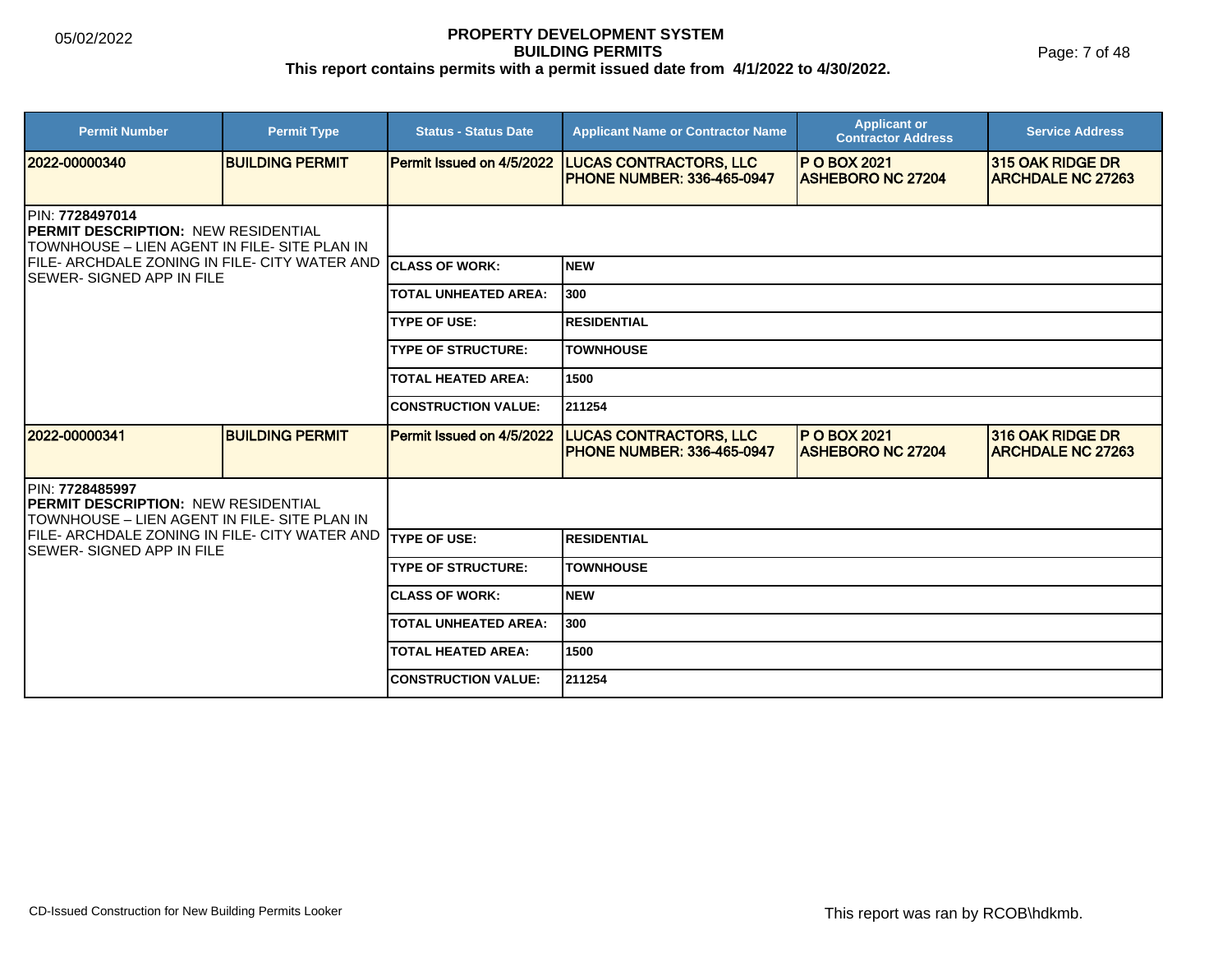Page: 8 of 48

| <b>Permit Number</b>                                                                                                  | <b>Permit Type</b>     | <b>Status - Status Date</b>      | <b>Applicant Name or Contractor Name</b>                           | <b>Applicant or</b><br><b>Contractor Address</b> | <b>Service Address</b>                              |  |
|-----------------------------------------------------------------------------------------------------------------------|------------------------|----------------------------------|--------------------------------------------------------------------|--------------------------------------------------|-----------------------------------------------------|--|
| 2022-00000342                                                                                                         | <b>BUILDING PERMIT</b> | <b>Permit Issued on 4/5/2022</b> | <b>LUCAS CONTRACTORS, LLC</b><br><b>PHONE NUMBER: 336-465-0947</b> | <b>P O BOX 2021</b><br><b>ASHEBORO NC 27204</b>  | <b>317 OAK RIDGE DR</b><br><b>ARCHDALE NC 27263</b> |  |
| <b>IPIN: 7728497030</b><br><b>PERMIT DESCRIPTION: NEW RESIDENTIAL</b><br>TOWNHOUSE - LIEN AGENT IN FILE- SITE PLAN IN |                        |                                  |                                                                    |                                                  |                                                     |  |
| FILE- ARCHDALE ZONING IN FILE- CITY WATER AND TYPE OF STRUCTURE:<br><b>ISEWER-SIGNED APP IN FILE</b>                  |                        |                                  | <b>TOWNHOUSE</b>                                                   |                                                  |                                                     |  |
|                                                                                                                       |                        | <b>TYPE OF USE:</b>              | <b>RESIDENTIAL</b>                                                 |                                                  |                                                     |  |
|                                                                                                                       |                        | <b>CLASS OF WORK:</b>            | <b>NEW</b>                                                         |                                                  |                                                     |  |
|                                                                                                                       |                        | <b>TOTAL UNHEATED AREA:</b>      | 300                                                                |                                                  |                                                     |  |
|                                                                                                                       |                        | <b>TOTAL HEATED AREA:</b>        | 1500                                                               |                                                  |                                                     |  |
|                                                                                                                       |                        | <b>CONSTRUCTION VALUE:</b>       | 211254                                                             |                                                  |                                                     |  |
| 12022-00000343                                                                                                        | <b>BUILDING PERMIT</b> | Permit Issued on 4/5/2022        | <b>LUCAS CONTRACTORS, LLC</b><br><b>PHONE NUMBER: 336-465-0947</b> | <b>P O BOX 2021</b><br><b>ASHEBORO NC 27204</b>  | 401 CENTER POINTE CT<br><b>ARCHDALE NC 27263</b>    |  |
| IPIN: 7728487970<br><b>PERMIT DESCRIPTION: NEW RESIDENTIAL</b><br>TOWNHOUSE – LIEN AGENT IN FILE- SITE PLAN IN        |                        |                                  |                                                                    |                                                  |                                                     |  |
| FILE- ARCHDALE ZONING IN FILE- CITY WATER AND<br><b>ISEWER- SIGNED APP IN FILE</b>                                    |                        | ITOTAL HEATED AREA:              | 1500                                                               |                                                  |                                                     |  |
|                                                                                                                       |                        | <b>CONSTRUCTION VALUE:</b>       | 211254                                                             |                                                  |                                                     |  |
|                                                                                                                       |                        | <b>TYPE OF STRUCTURE:</b>        | <b>TOWNHOUSE</b>                                                   |                                                  |                                                     |  |
|                                                                                                                       |                        | <b>TOTAL UNHEATED AREA:</b>      | 300                                                                |                                                  |                                                     |  |
|                                                                                                                       |                        | <b>TYPE OF USE:</b>              | <b>RESIDENTIAL</b>                                                 |                                                  |                                                     |  |
|                                                                                                                       |                        | <b>ICLASS OF WORK:</b>           | <b>NEW</b>                                                         |                                                  |                                                     |  |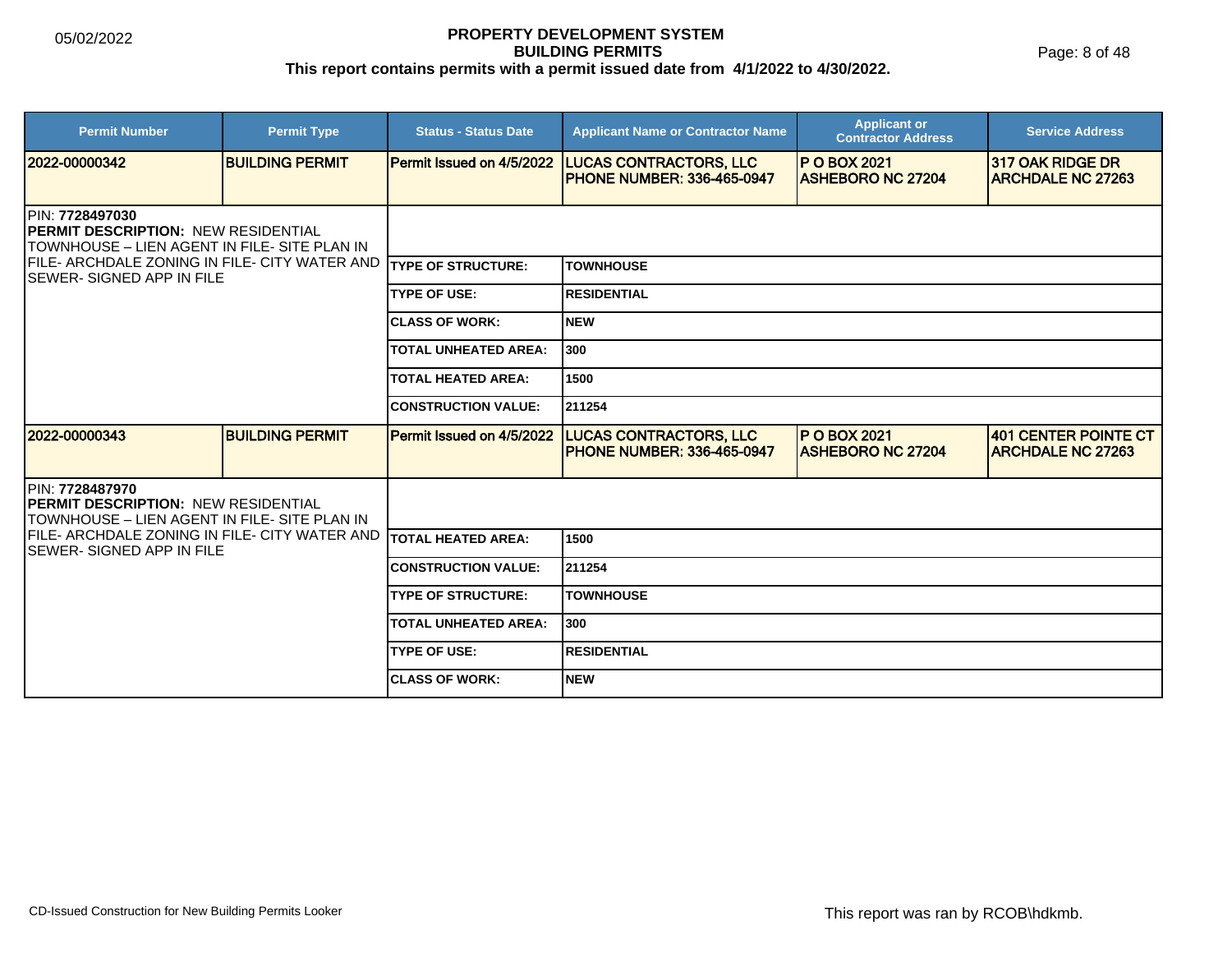Page: 9 of 48

| <b>Permit Number</b>                                                                                                   | <b>Permit Type</b>     | <b>Status - Status Date</b> | <b>Applicant Name or Contractor Name</b>                            | <b>Applicant or</b><br><b>Contractor Address</b> | <b>Service Address</b>                           |  |
|------------------------------------------------------------------------------------------------------------------------|------------------------|-----------------------------|---------------------------------------------------------------------|--------------------------------------------------|--------------------------------------------------|--|
| 2022-00000344                                                                                                          | <b>BUILDING PERMIT</b> | Permit Issued on 4/5/2022   | <b>LUCAS CONTRACTORS, LLC</b><br><b>PHONE NUMBER: 336-465-0947</b>  | <b>P O BOX 2021</b><br><b>ASHEBORO NC 27204</b>  | 403 CENTER POINTE CT<br><b>ARCHDALE NC 27263</b> |  |
| <b>IPIN: 7728487849</b><br><b>IPERMIT DESCRIPTION: NEW RESIDENTIAL</b><br>TOWNHOUSE – LIEN AGENT IN FILE- SITE PLAN IN |                        |                             |                                                                     |                                                  |                                                  |  |
| FILE- ARCHDALE ZONING IN FILE- CITY WATER AND<br><b>ISEWER- SIGNED APP IN FILE</b>                                     |                        | <b>TOTAL UNHEATED AREA:</b> | <b>250</b>                                                          |                                                  |                                                  |  |
|                                                                                                                        |                        | <b>TYPE OF STRUCTURE:</b>   | <b>TOWNHOUSE</b>                                                    |                                                  |                                                  |  |
|                                                                                                                        |                        | <b>CLASS OF WORK:</b>       | <b>NEW</b>                                                          |                                                  |                                                  |  |
|                                                                                                                        |                        | <b>TOTAL HEATED AREA:</b>   | 1250                                                                |                                                  |                                                  |  |
|                                                                                                                        |                        | <b>TYPE OF USE:</b>         | <b>RESIDENTIAL</b>                                                  |                                                  |                                                  |  |
|                                                                                                                        |                        | <b>CONSTRUCTION VALUE:</b>  | 176045                                                              |                                                  |                                                  |  |
| 2022-00000345                                                                                                          | <b>BUILDING PERMIT</b> | Permit Issued on 4/5/2022   | <b>LUCAS CONTRACTORS, LLC</b><br><b>IPHONE NUMBER: 336-465-0947</b> | <b>P O BOX 2021</b><br><b>ASHEBORO NC 27204</b>  | 405 CENTER POINTE CT<br><b>ARCHDALE NC 27263</b> |  |
| PIN: 7728487808<br><b>IPERMIT DESCRIPTION: NEW RESIDENTIAL</b><br>TOWNHOUSE - LIEN AGENT IN FILE- SITE PLAN IN         |                        |                             |                                                                     |                                                  |                                                  |  |
| IFILE- ARCHDALE ZONING IN FILE- CITY WATER AND<br><b>ISEWER- SIGNED APP IN FILE</b>                                    |                        | <b>TYPE OF USE:</b>         | <b>RESIDENTIAL</b>                                                  |                                                  |                                                  |  |
|                                                                                                                        |                        | <b>CLASS OF WORK:</b>       | <b>NEW</b>                                                          |                                                  |                                                  |  |
|                                                                                                                        |                        | <b>TOTAL UNHEATED AREA:</b> | 1300                                                                |                                                  |                                                  |  |
|                                                                                                                        |                        | <b>CONSTRUCTION VALUE:</b>  | 211254                                                              |                                                  |                                                  |  |
|                                                                                                                        |                        | <b>TYPE OF STRUCTURE:</b>   | <b>TOWNHOUSE</b>                                                    |                                                  |                                                  |  |
|                                                                                                                        |                        | <b>TOTAL HEATED AREA:</b>   | 1500                                                                |                                                  |                                                  |  |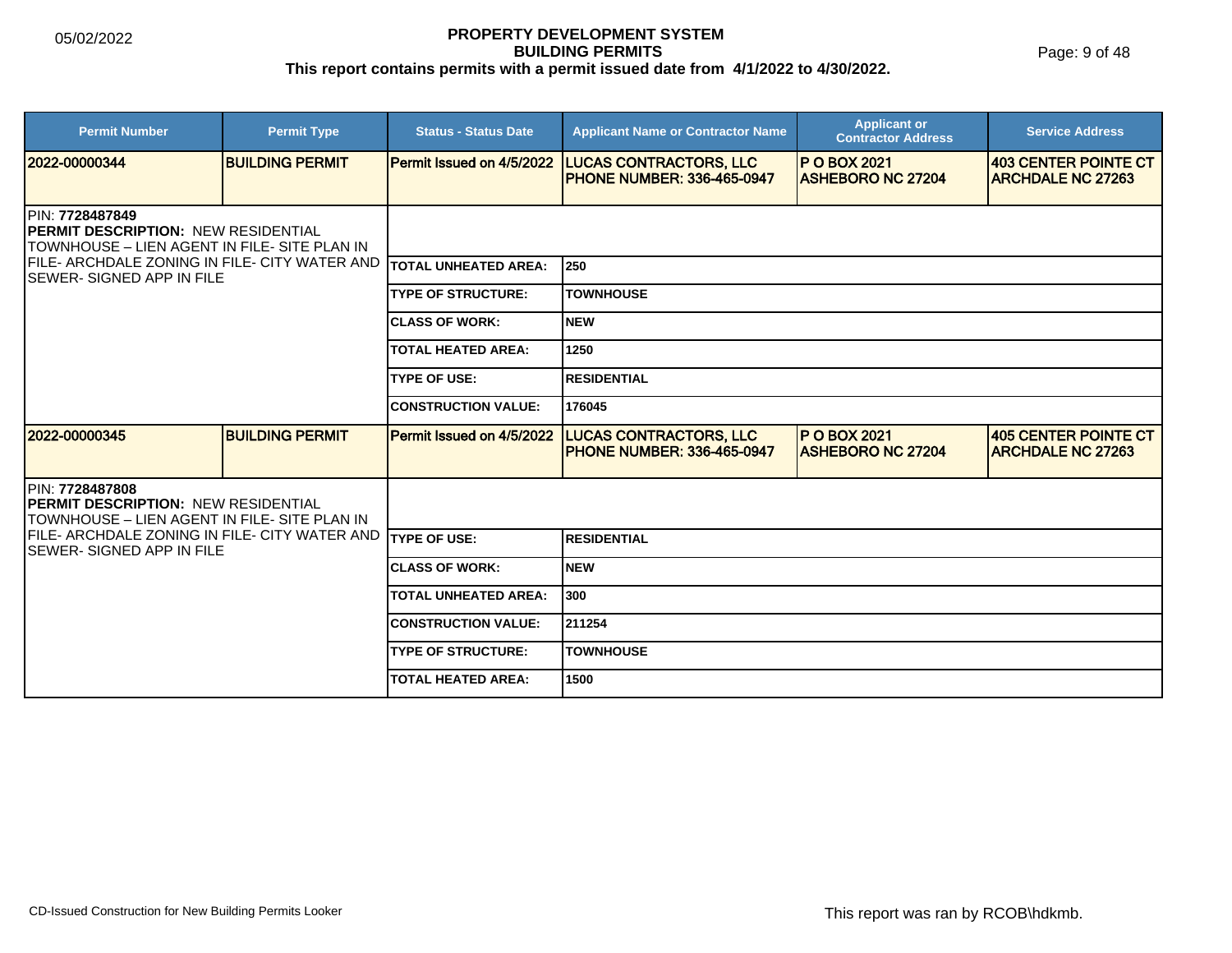Page: 10 of 48

| <b>Permit Number</b>                                                                                                  | <b>Permit Type</b>     | <b>Status - Status Date</b> | <b>Applicant Name or Contractor Name</b>                           | <b>Applicant or</b><br><b>Contractor Address</b> | <b>Service Address</b>                           |  |  |
|-----------------------------------------------------------------------------------------------------------------------|------------------------|-----------------------------|--------------------------------------------------------------------|--------------------------------------------------|--------------------------------------------------|--|--|
| 2022-00000346                                                                                                         | <b>BUILDING PERMIT</b> | Permit Issued on 4/5/2022   | <b>LUCAS CONTRACTORS, LLC</b><br><b>PHONE NUMBER: 336-465-0947</b> | <b>P O BOX 2021</b><br><b>ASHEBORO NC 27204</b>  | 407 CENTER POINTE CT<br><b>ARCHDALE NC 27263</b> |  |  |
| PIN: 7728486846<br><b>PERMIT DESCRIPTION: NEW RESIDENTIAL</b><br>TOWNHOUSE - LIEN AGENT IN FILE- SITE PLAN IN         |                        |                             |                                                                    |                                                  |                                                  |  |  |
| FILE- ARCHDALE ZONING IN FILE- CITY WATER AND<br><b>SEWER- SIGNED APP IN FILE</b>                                     |                        | <b>ITYPE OF USE:</b>        | <b>RESIDENTIAL</b>                                                 |                                                  |                                                  |  |  |
|                                                                                                                       |                        | <b>CLASS OF WORK:</b>       | <b>NEW</b>                                                         |                                                  |                                                  |  |  |
|                                                                                                                       |                        | <b>TOTAL UNHEATED AREA:</b> | I٥                                                                 |                                                  |                                                  |  |  |
|                                                                                                                       |                        | <b>CONSTRUCTION VALUE:</b>  | 211254                                                             |                                                  |                                                  |  |  |
|                                                                                                                       |                        | <b>TYPE OF STRUCTURE:</b>   | <b>TOWNHOUSE</b>                                                   |                                                  |                                                  |  |  |
|                                                                                                                       |                        | <b>TOTAL HEATED AREA:</b>   | 1500                                                               |                                                  |                                                  |  |  |
| 2022-00000347                                                                                                         | <b>BUILDING PERMIT</b> | Permit Issued on 4/5/2022   | <b>LUCAS CONTRACTORS, LLC</b><br><b>PHONE NUMBER: 336-465-0947</b> | <b>P O BOX 2021</b><br><b>ASHEBORO NC 27204</b>  | 409 CENTER POINTE CT<br><b>ARCHDALE NC 27263</b> |  |  |
| <b>IPIN: 7728486805</b><br><b>PERMIT DESCRIPTION: NEW RESIDENTIAL</b><br>TOWNHOUSE – LIEN AGENT IN FILE- SITE PLAN IN |                        |                             |                                                                    |                                                  |                                                  |  |  |
| IFILE- ARCHDALE ZONING IN FILE- CITY WATER AND<br>ISEWER- SIGNED APP IN FILE                                          |                        | <b>TYPE OF STRUCTURE:</b>   | <b>TOWNHOUSE</b>                                                   |                                                  |                                                  |  |  |
|                                                                                                                       |                        | <b>TOTAL UNHEATED AREA:</b> | 250                                                                |                                                  |                                                  |  |  |
|                                                                                                                       |                        | <b>TYPE OF USE:</b>         | <b>RESIDENTIAL</b>                                                 |                                                  |                                                  |  |  |
|                                                                                                                       |                        | TOTAL HEATED AREA:          | 1250                                                               |                                                  |                                                  |  |  |
|                                                                                                                       |                        | <b>CONSTRUCTION VALUE:</b>  | 176045                                                             |                                                  |                                                  |  |  |
|                                                                                                                       |                        | <b>ICLASS OF WORK:</b>      | <b>NEW</b>                                                         |                                                  |                                                  |  |  |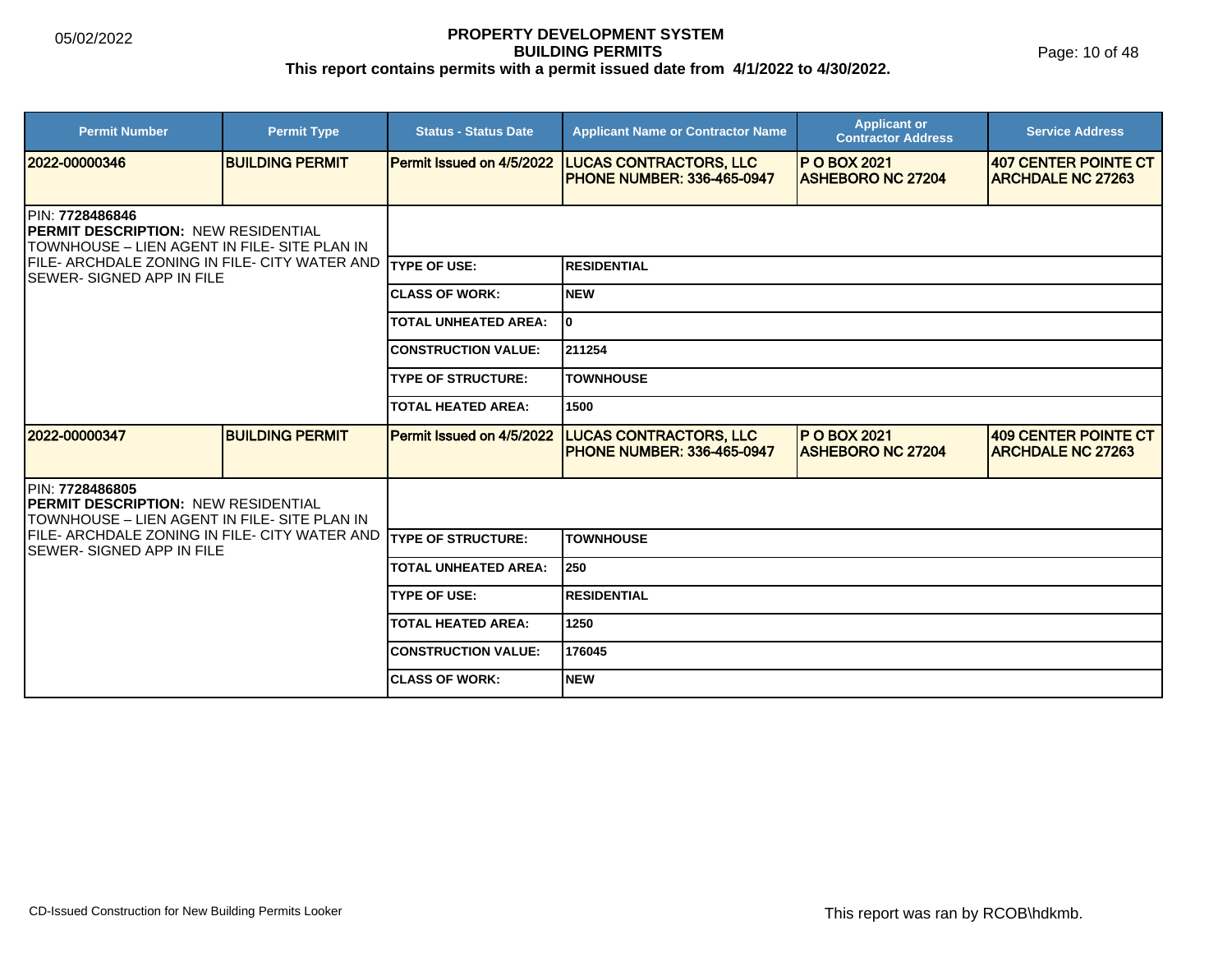Page: 11 of 48

| <b>Permit Number</b>                                                                                           | <b>Permit Type</b>     | <b>Status - Status Date</b> | <b>Applicant Name or Contractor Name</b>                           | <b>Applicant or</b><br><b>Contractor Address</b>         | <b>Service Address</b>                            |  |
|----------------------------------------------------------------------------------------------------------------|------------------------|-----------------------------|--------------------------------------------------------------------|----------------------------------------------------------|---------------------------------------------------|--|
| 2022-00000348                                                                                                  | <b>BUILDING PERMIT</b> | Permit Issued on 4/5/2022   | <b>LUCAS CONTRACTORS, LLC</b><br><b>PHONE NUMBER: 336-465-0947</b> | <b>IP O BOX 2021</b><br><b>ASHEBORO NC 27204</b>         | 411 CENTER POINTE CT<br><b>ARCHDALE NC 27263</b>  |  |
| PIN: 7728485874<br>PERMIT DESCRIPTION: NEW RESIDENTIAL<br>TOWNHOUSE - LIEN AGENT IN FILE- SITE PLAN IN         |                        |                             |                                                                    |                                                          |                                                   |  |
| FILE- ARCHDALE ZONING IN FILE- CITY WATER AND<br><b>SEWER- SIGNED APP IN FILE</b>                              |                        | <b>TYPE OF USE:</b>         | <b>RESIDENTIAL</b>                                                 |                                                          |                                                   |  |
|                                                                                                                |                        | <b>CONSTRUCTION VALUE:</b>  | 211254                                                             |                                                          |                                                   |  |
|                                                                                                                |                        | <b>TYPE OF STRUCTURE:</b>   | <b>TOWNHOUSE</b>                                                   |                                                          |                                                   |  |
|                                                                                                                |                        | <b>CLASS OF WORK:</b>       | <b>NEW</b>                                                         |                                                          |                                                   |  |
|                                                                                                                |                        | <b>TOTAL HEATED AREA:</b>   | 1500                                                               |                                                          |                                                   |  |
|                                                                                                                |                        | <b>TOTAL UNHEATED AREA:</b> | 1300                                                               |                                                          |                                                   |  |
| 2022-00000349                                                                                                  | <b>BUILDING PERMIT</b> | Permit Issued on 4/5/2022   | <b>BARNES, STEVE</b><br><b>PHONE NUMBER:</b>                       | <b>603 RITTERS LAKE RD</b><br><b>GREENSBORO NC 27406</b> | <b>213 RIDGE LNDG</b><br><b>ARCHDALE NC 27263</b> |  |
| IPIN: 7728389970<br><b>IPERMIT DESCRIPTION: INSTALLATION OF</b><br><b>SCREENED PORCH ON EXISTING TOWNHOUSE</b> |                        |                             |                                                                    |                                                          |                                                   |  |
| IPATIO - OK PER ARCHDALE CITY MEMO IN FILE -<br><b>ISIGNED APPLICATION IN FILE</b>                             |                        | <b>CLASS OF WORK:</b>       | <b>RENOVATION</b>                                                  |                                                          |                                                   |  |
|                                                                                                                |                        | <b>TOTAL UNHEATED AREA:</b> | I٥                                                                 |                                                          |                                                   |  |
|                                                                                                                |                        | <b>TYPE OF STRUCTURE:</b>   | <b>SITE BUILT</b>                                                  |                                                          |                                                   |  |
|                                                                                                                |                        | <b>CONSTRUCTION VALUE:</b>  | 2784                                                               |                                                          |                                                   |  |
|                                                                                                                |                        | <b>TYPE OF USE:</b>         | <b>RESIDENTIAL</b>                                                 |                                                          |                                                   |  |
|                                                                                                                |                        | <b>TOTAL HEATED AREA:</b>   | I٥                                                                 |                                                          |                                                   |  |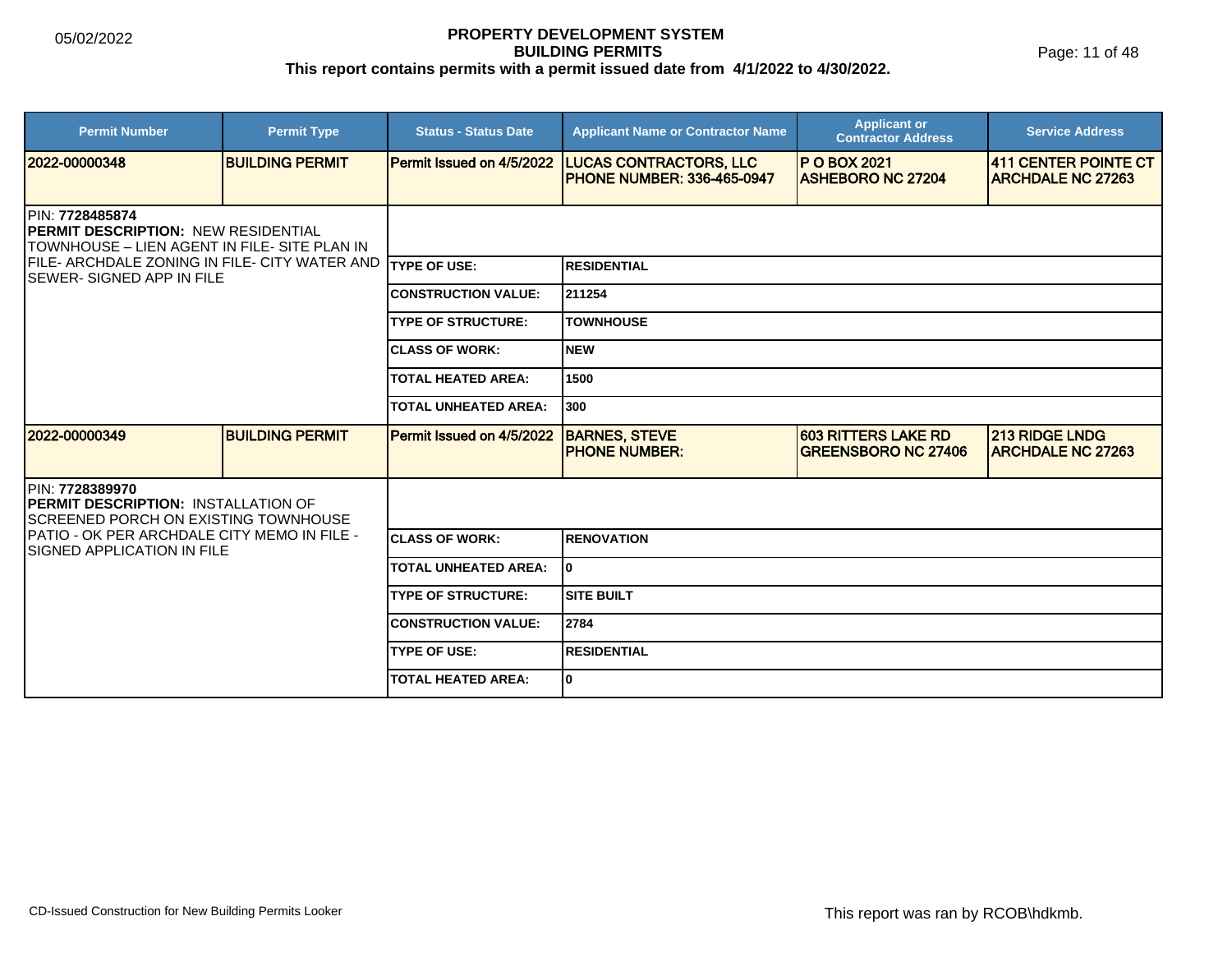Page: 12 of 48

| <b>Permit Number</b>                                                                                                        | <b>Permit Type</b>     | <b>Status - Status Date</b>      | <b>Applicant Name or Contractor Name</b>                                    | <b>Applicant or</b><br><b>Contractor Address</b>                       | <b>Service Address</b>                                    |
|-----------------------------------------------------------------------------------------------------------------------------|------------------------|----------------------------------|-----------------------------------------------------------------------------|------------------------------------------------------------------------|-----------------------------------------------------------|
| 2022-00000350                                                                                                               | <b>BUILDING PERMIT</b> | Permit Issued on 4/4/2022        | <b>LIVINGSTON FRANKLIN LLC</b><br><b>PHONE NUMBER: 984-227-1478</b>         | <b>2206 CRAWFORD DAIRY</b><br><b>RD</b><br><b>CHAPEL HILL NC 27516</b> | <b>5247 COX LN</b><br><b>LIBERTY NC 27298</b>             |
| <b>IPIN: 8737861861</b><br><b>IPERMIT DESCRIPTION: NEW SITE BUILT HOUSE -</b><br>OK PER TOWN OF LIBERTY ZONING PERMIT - E/H |                        |                                  |                                                                             |                                                                        |                                                           |
| <b>CLEARANCE, APPT OF LIEN AGENT &amp; SIGNED</b><br><b>APPLICATION IN FILE</b>                                             |                        | <b>TYPE OF USE:</b>              | <b>RESIDENTIAL</b>                                                          |                                                                        |                                                           |
|                                                                                                                             |                        | <b>ICLASS OF WORK:</b>           | <b>NEW</b>                                                                  |                                                                        |                                                           |
|                                                                                                                             |                        | <b>TOTAL HEATED AREA:</b>        | 988                                                                         |                                                                        |                                                           |
|                                                                                                                             |                        | <b>TOTAL UNHEATED AREA:</b>      | I٥                                                                          |                                                                        |                                                           |
|                                                                                                                             |                        | <b>CONSTRUCTION VALUE:</b>       | 133560                                                                      |                                                                        |                                                           |
|                                                                                                                             |                        | <b>TYPE OF STRUCTURE:</b>        | ISITE BUILT                                                                 |                                                                        |                                                           |
| 2022-00000351                                                                                                               | <b>BUILDING PERMIT</b> | <b>Permit Issued on 4/4/2022</b> | <b>MCGEHEE, BRAD M (MCGEHEE,</b><br><b>SANANDA)</b><br><b>PHONE NUMBER:</b> | 4591 BUNTON SWAIM RD<br><b>LIBERTY NC 27298</b>                        | 4591 BUNTON SWAIM<br><b>RD</b><br><b>LIBERTY NC 27298</b> |
| PIN: 8727338075<br><b>PERMIT DESCRIPTION: NEW RESIDENTIAL POOL</b>                                                          |                        |                                  |                                                                             |                                                                        |                                                           |
|                                                                                                                             |                        | <b>ICLASS OF WORK:</b>           | <b>NEW</b>                                                                  |                                                                        |                                                           |
|                                                                                                                             |                        | <b>TYPE OF USE:</b>              | <b>RESIDENTIAL</b>                                                          |                                                                        |                                                           |
|                                                                                                                             |                        | <b>TYPE OF STRUCTURE:</b>        | <b>POOL</b>                                                                 |                                                                        |                                                           |
|                                                                                                                             |                        | <b>TOTAL UNHEATED AREA:</b>      | I٥                                                                          |                                                                        |                                                           |
|                                                                                                                             |                        | <b>CONSTRUCTION VALUE:</b>       | 19500                                                                       |                                                                        |                                                           |
|                                                                                                                             |                        | <b>TOTAL HEATED AREA:</b>        | l0                                                                          |                                                                        |                                                           |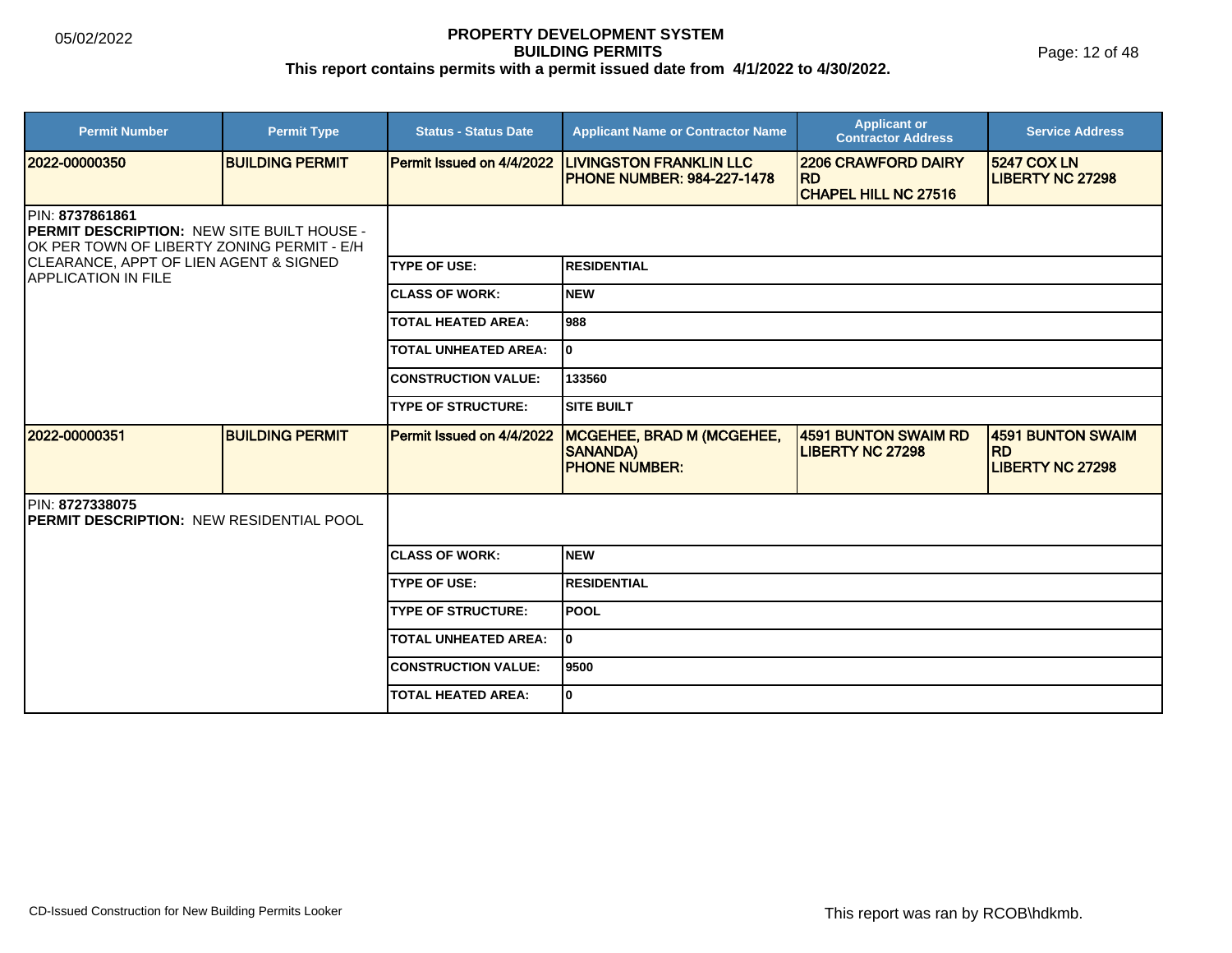| <b>Permit Number</b>                                                                                           | <b>Permit Type</b>     | <b>Status - Status Date</b>                                           | <b>Applicant Name or Contractor Name</b>                   | <b>Applicant or</b><br><b>Contractor Address</b> | <b>Service Address</b>                                |  |  |
|----------------------------------------------------------------------------------------------------------------|------------------------|-----------------------------------------------------------------------|------------------------------------------------------------|--------------------------------------------------|-------------------------------------------------------|--|--|
| 2022-00000352                                                                                                  | <b>BUILDING PERMIT</b> | Permit Issued on 4/4/2022,<br><b>Permit Completed on</b><br>4/26/2022 | HINSHAW, JODY<br><b>PHONE NUMBER:</b>                      | 2048 POOLE TOWN RD<br><b>ASHEBORO NC 27205</b>   | 3677 MAMIE MAY RD<br><b>FRANKLINVILLE NC</b><br>27248 |  |  |
| PIN: 7785768966<br>PERMIT DESCRIPTION: 30X30 METAL CARPORT -<br><b>EH CLEARANCE IN FILE</b>                    |                        |                                                                       |                                                            |                                                  |                                                       |  |  |
|                                                                                                                |                        | <b>TYPE OF STRUCTURE:</b>                                             | <b>ACCESSORY</b>                                           |                                                  |                                                       |  |  |
|                                                                                                                |                        | <b>TOTAL UNHEATED AREA:</b>                                           | lo.                                                        |                                                  |                                                       |  |  |
|                                                                                                                |                        | <b>CONSTRUCTION VALUE:</b>                                            | 14000                                                      |                                                  |                                                       |  |  |
|                                                                                                                |                        | <b>TYPE OF USE:</b>                                                   | <b>RESIDENTIAL</b>                                         |                                                  |                                                       |  |  |
|                                                                                                                |                        |                                                                       | I٥                                                         |                                                  |                                                       |  |  |
|                                                                                                                |                        | <b>CLASS OF WORK:</b>                                                 | <b>NEW</b>                                                 |                                                  |                                                       |  |  |
| 2022-00000353                                                                                                  | <b>BUILDING PERMIT</b> | Permit Issued on 4/4/2022                                             | <b>SANCHEZ GARCIA, JOSE FREDY</b><br><b>IPHONE NUMBER:</b> | <b>P O BOX 1616</b><br><b>LIBERTY NC 27298</b>   | <b>312 W STARMOUNT AVE</b><br><b>LIBERTY NC 27298</b> |  |  |
| PIN: 8726961484<br><b>IPERMIT DESCRIPTION: REPAIRING EXISTING</b><br>COMMERCIAL BLDG ROOF DO TO WATER DAMAGE - |                        |                                                                       |                                                            |                                                  |                                                       |  |  |
| OK PER B. HEILIG TO ISSUE                                                                                      |                        | <b>TYPE OF USE:</b>                                                   | <b>COMMERCIAL</b>                                          |                                                  |                                                       |  |  |
|                                                                                                                |                        | <b>TYPE OF STRUCTURE:</b>                                             | <b>SITE BUILT</b>                                          |                                                  |                                                       |  |  |
|                                                                                                                |                        | <b>CONSTRUCTION VALUE:</b>                                            | 30000                                                      |                                                  |                                                       |  |  |
|                                                                                                                |                        | <b>ICLASS OF WORK:</b>                                                | <b>RENOVATION</b>                                          |                                                  |                                                       |  |  |
|                                                                                                                |                        | <b>TOTAL UNHEATED AREA:</b>                                           | I٥                                                         |                                                  |                                                       |  |  |
|                                                                                                                |                        | <b>TOTAL HEATED AREA:</b>                                             | I٥                                                         |                                                  |                                                       |  |  |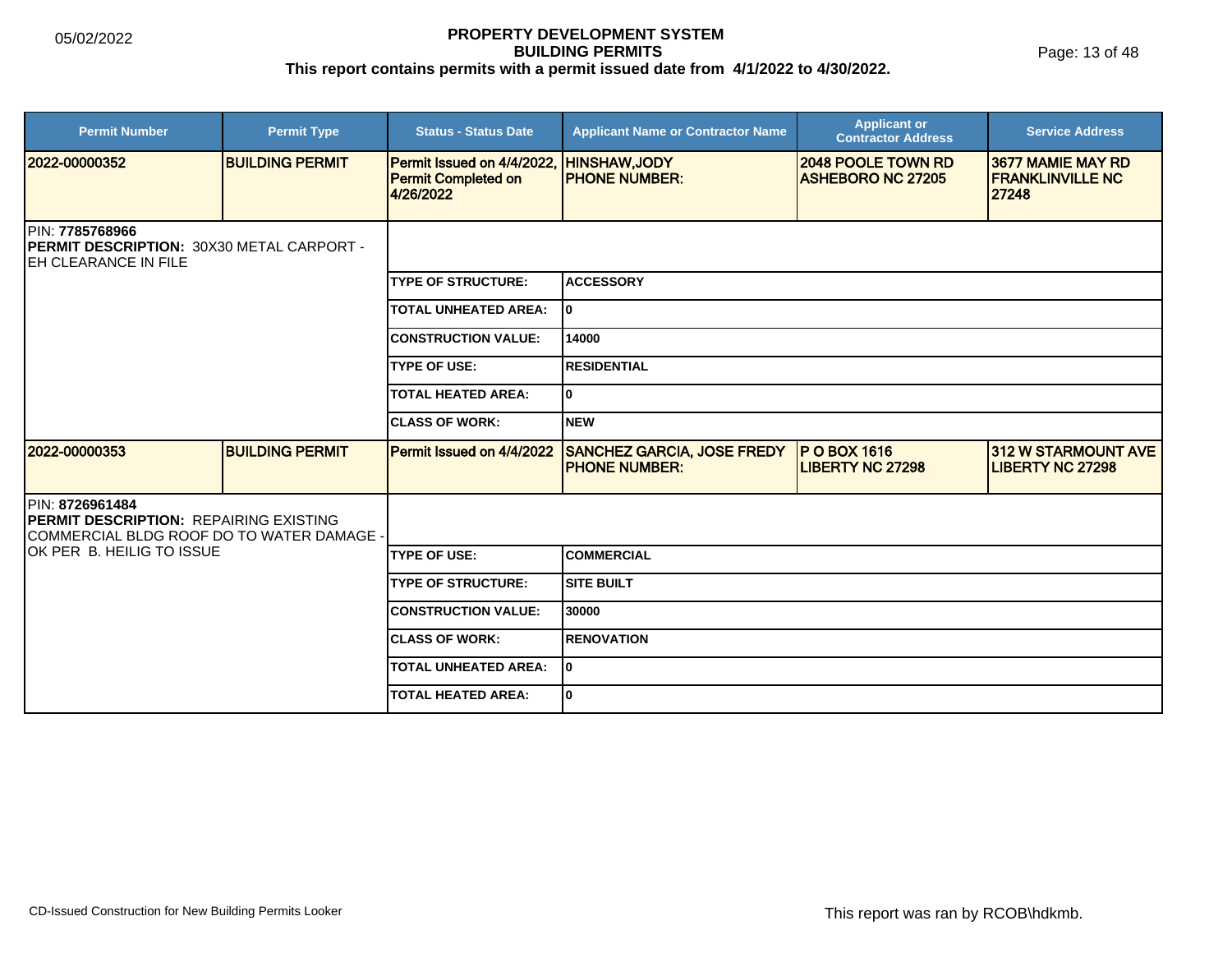Page: 14 of 48

| <b>Permit Number</b>                                                                                                           | <b>Permit Type</b>     | <b>Status - Status Date</b>          | <b>Applicant Name or Contractor Name</b>                       | <b>Applicant or</b><br><b>Contractor Address</b>                 | <b>Service Address</b>                                 |  |
|--------------------------------------------------------------------------------------------------------------------------------|------------------------|--------------------------------------|----------------------------------------------------------------|------------------------------------------------------------------|--------------------------------------------------------|--|
| 2022-00000354                                                                                                                  | <b>BUILDING PERMIT</b> | <b>Permit Issued on</b><br>4/26/2022 | <b>ERICSSON INC</b><br><b>IPHONE NUMBER: 972-583-4165</b>      | 6300 LEGACY DR STOP<br><b>EVR-3-A-5</b><br><b>PLANO TX 75024</b> |                                                        |  |
| PIN:<br><b>PERMIT DESCRIPTION: REMOVING AND</b><br>REPLACING ANTENNA AND RELATED EQUIPMENT,                                    |                        |                                      |                                                                |                                                                  |                                                        |  |
| PLANS AND STRUCTURAL ANALYSIS SCANNED TO<br>FILE, WILL NEED THIRD PARTY FOR FINAL, TOWER                                       |                        | <b>ICLASS OF WORK:</b>               | IRENOVATION                                                    |                                                                  |                                                        |  |
| LOCATED BESIDE 7090 US HWY 311                                                                                                 |                        | <b>TOTAL HEATED AREA:</b>            | lo.                                                            |                                                                  |                                                        |  |
|                                                                                                                                |                        | <b>TYPE OF USE:</b>                  | <b>COMMERCIAL</b>                                              |                                                                  |                                                        |  |
|                                                                                                                                |                        | <b>CONSTRUCTION VALUE:</b>           | 25000                                                          |                                                                  |                                                        |  |
|                                                                                                                                |                        | <b>TYPE OF STRUCTURE:</b>            | <b>TOWER</b>                                                   |                                                                  |                                                        |  |
|                                                                                                                                |                        | <b>TOTAL UNHEATED AREA:</b>          | 10                                                             |                                                                  |                                                        |  |
| 12022-00000355                                                                                                                 | <b>BUILDING PERMIT</b> | Permit Issued on 4/5/2022            | <b>RIGGS, WILLIAM &amp; THERESA W</b><br><b>IPHONE NUMBER:</b> | <b>2458 PINE CREEK RIDGE</b><br><b>ASHEBORO NC 27205</b>         | <b>2458 PINE CREEK RDG</b><br><b>ASHEBORO NC 27205</b> |  |
| <b>IPIN: 7781350278</b><br><b>IPERMIT DESCRIPTION: RESIDENTIAL 30'X40' METAL</b><br>IACCESSORY BLDG - EH APPROVAL MEMO IN FILE |                        |                                      |                                                                |                                                                  |                                                        |  |
|                                                                                                                                |                        | <b>TOTAL UNHEATED AREA:</b>          | 1200                                                           |                                                                  |                                                        |  |
|                                                                                                                                |                        | <b>CONSTRUCTION VALUE:</b>           | 27840                                                          |                                                                  |                                                        |  |
|                                                                                                                                |                        | <b>ICLASS OF WORK:</b>               | <b>NEW</b>                                                     |                                                                  |                                                        |  |
|                                                                                                                                |                        | <b>TYPE OF USE:</b>                  | <b>RESIDENTIAL</b>                                             |                                                                  |                                                        |  |
|                                                                                                                                |                        | <b>TYPE OF STRUCTURE:</b>            | <b>ACCESSORY</b>                                               |                                                                  |                                                        |  |
|                                                                                                                                |                        | <b>TOTAL HEATED AREA:</b>            | lo.                                                            |                                                                  |                                                        |  |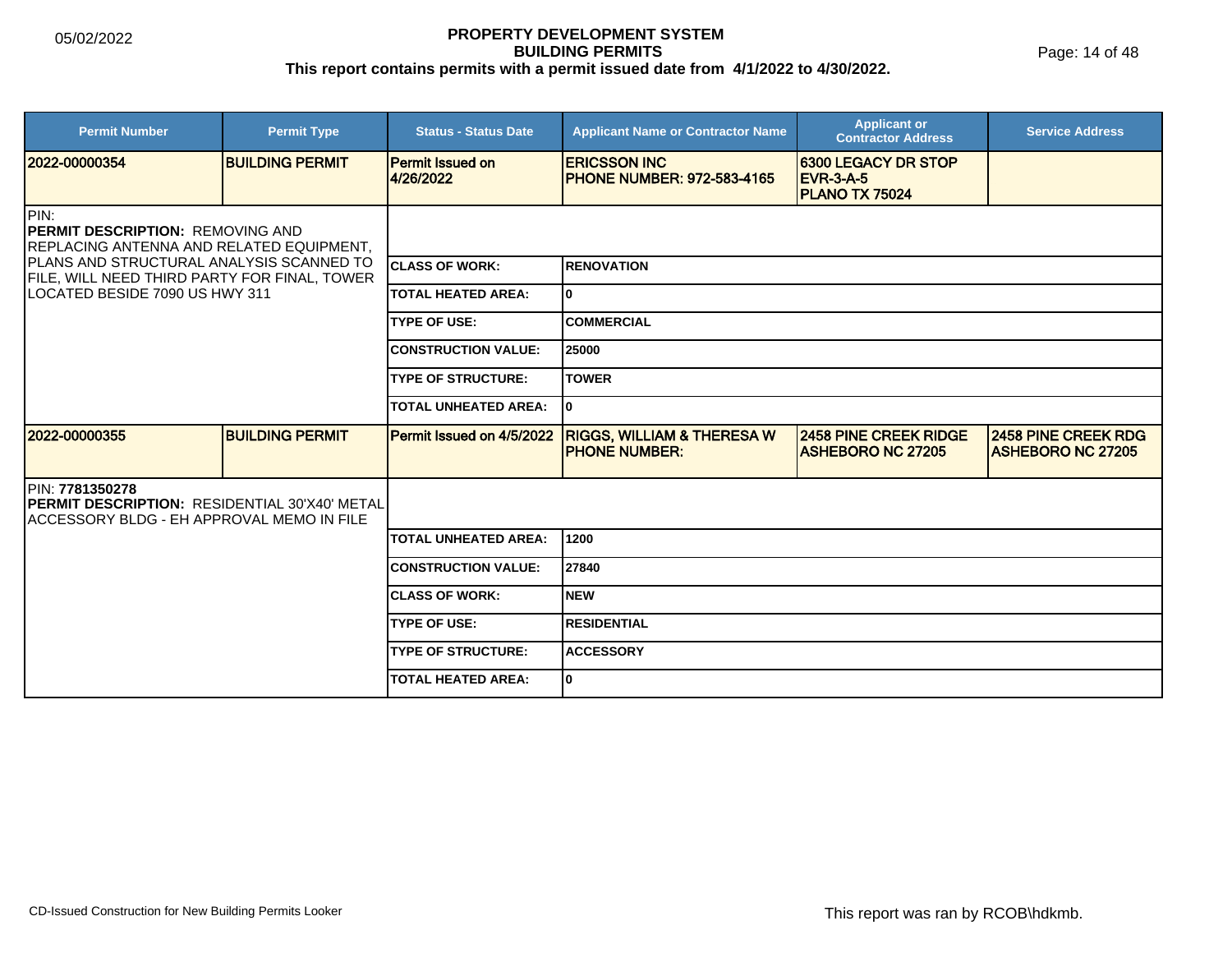Page: 15 of 48

| <b>Permit Number</b>                                                                                                   | <b>Permit Type</b>     | <b>Status - Status Date</b> | <b>Applicant Name or Contractor Name</b>                    | <b>Applicant or</b><br><b>Contractor Address</b>                        | <b>Service Address</b>                  |
|------------------------------------------------------------------------------------------------------------------------|------------------------|-----------------------------|-------------------------------------------------------------|-------------------------------------------------------------------------|-----------------------------------------|
| 2022-00000356                                                                                                          | <b>BUILDING PERMIT</b> | Permit Issued on 4/5/2022   | <b>SIKES, ROBBIE E</b><br><b>PHONE NUMBER: 336-345-7788</b> | 4253 HOPEWELL CHURCH<br><b>RD</b><br><b>TRINITY NC 27370</b>            | 4595 HOOVER HILL RD<br>TRINITY NC 27370 |
| PIN: 7715758389<br><b>PERMIT DESCRIPTION: NEW RSBH- LIEN AGENT IN</b><br>FILE- SITE PLAN IN FILE- EH CLEARANCE IN FILE |                        |                             |                                                             |                                                                         |                                         |
|                                                                                                                        |                        | <b>TYPE OF USE:</b>         | <b>RESIDENTIAL</b>                                          |                                                                         |                                         |
|                                                                                                                        |                        | <b>TOTAL UNHEATED AREA:</b> | 1305                                                        |                                                                         |                                         |
|                                                                                                                        |                        | <b>CLASS OF WORK:</b>       | Inew                                                        |                                                                         |                                         |
|                                                                                                                        |                        | <b>TOTAL HEATED AREA:</b>   | 4176                                                        |                                                                         |                                         |
|                                                                                                                        |                        | <b>TYPE OF STRUCTURE:</b>   | ISITE BUILT                                                 |                                                                         |                                         |
|                                                                                                                        |                        | <b>CONSTRUCTION VALUE:</b>  | 622013                                                      |                                                                         |                                         |
| 2022-00000357                                                                                                          | <b>BUILDING PERMIT</b> | Permit Issued on 4/5/2022   | <b>DAVIS SIGN COMPANY</b><br><b>PHONE NUMBER:</b>           | <b>208 REGENT DR</b><br><b>WINSTON SALEM NC 27103 ARCHDALE NC 27263</b> | <b>10115 N MAIN ST</b>                  |
| PIN: 7718655406<br><b>PERMIT DESCRIPTION: NO ARCHDALE NEEDED</b><br><b>IPER EMAIL IN FILE</b>                          |                        |                             |                                                             |                                                                         |                                         |
|                                                                                                                        |                        | <b>TYPE OF STRUCTURE:</b>   | <b>SIGN</b>                                                 |                                                                         |                                         |
|                                                                                                                        |                        | <b>CLASS OF WORK:</b>       | <b>RENOVATION</b>                                           |                                                                         |                                         |
|                                                                                                                        |                        | <b>TOTAL UNHEATED AREA:</b> | I٥                                                          |                                                                         |                                         |
|                                                                                                                        |                        | <b>TOTAL HEATED AREA:</b>   | I٥                                                          |                                                                         |                                         |
|                                                                                                                        |                        | <b>CONSTRUCTION VALUE:</b>  | 5000                                                        |                                                                         |                                         |
|                                                                                                                        |                        | <b>TYPE OF USE:</b>         | <b>COMMERCIAL</b>                                           |                                                                         |                                         |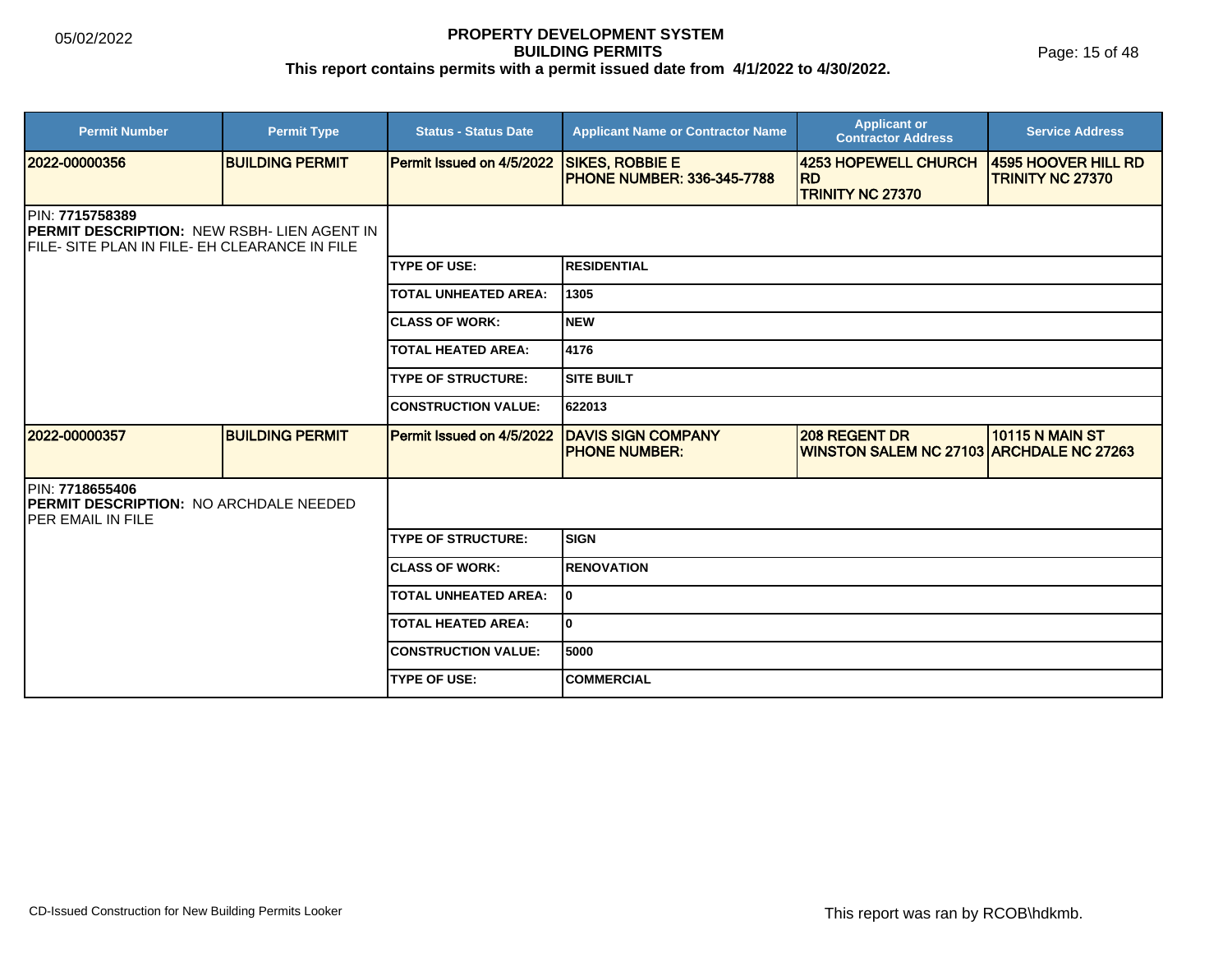| <b>Permit Number</b>                                                                         | <b>Permit Type</b>     | <b>Status - Status Date</b>          | <b>Applicant Name or Contractor Name</b>                 | <b>Applicant or</b><br><b>Contractor Address</b>                 | <b>Service Address</b> |  |  |
|----------------------------------------------------------------------------------------------|------------------------|--------------------------------------|----------------------------------------------------------|------------------------------------------------------------------|------------------------|--|--|
| 12022-00000358                                                                               | <b>BUILDING PERMIT</b> | Permit Issued on 4/5/2022            | <b>IDAVIS SIGN COMPANY</b><br><b>PHONE NUMBER:</b>       | <b>208 REGENT DR</b><br>WINSTON SALEM NC 27103 ARCHDALE NC 27263 | <b>11315 N MAIN ST</b> |  |  |
| PIN: 7718199157<br>PERMIT DESCRIPTION: ARCHDALE ZONING IN FILE                               |                        |                                      |                                                          |                                                                  |                        |  |  |
|                                                                                              |                        | <b>TYPE OF USE:</b>                  | <b>COMMERCIAL</b>                                        |                                                                  |                        |  |  |
|                                                                                              |                        | <b>CONSTRUCTION VALUE:</b>           | 5000                                                     |                                                                  |                        |  |  |
|                                                                                              |                        | <b>TYPE OF STRUCTURE:</b>            | <b>SIGN</b>                                              |                                                                  |                        |  |  |
|                                                                                              |                        | <b>TOTAL HEATED AREA:</b>            | 0                                                        |                                                                  |                        |  |  |
|                                                                                              |                        | <b>CLASS OF WORK:</b>                | <b>RENOVATION</b>                                        |                                                                  |                        |  |  |
|                                                                                              |                        | <b>TOTAL UNHEATED AREA:</b>          | 0                                                        |                                                                  |                        |  |  |
| 12022-00000359                                                                               | <b>BUILDING PERMIT</b> | <b>Permit Issued on</b><br>4/26/2022 | <b>ERICSSON INC</b><br><b>PHONE NUMBER: 972-583-4165</b> | 6300 LEGACY DR STOP<br><b>EVR-3-A-5</b><br><b>PLANO TX 75024</b> |                        |  |  |
| PIN:<br><b>IPERMIT DESCRIPTION: REMOVING AND</b><br>REPLACING ANTENNA AND RELATED EQUIPMENT, |                        |                                      |                                                          |                                                                  |                        |  |  |
| PLANS AND STRUCTURAL ANALYSIS SCANNED TO<br>FILE, WILL NEED THIRD PARTY FOR FINAL, TOWER     |                        | <b>TYPE OF USE:</b>                  | <b>COMMERCIAL</b>                                        |                                                                  |                        |  |  |
| ILOCATED BEHIND 3226 OLD SPENCER RD                                                          |                        | <b>CONSTRUCTION VALUE:</b>           | 25000                                                    |                                                                  |                        |  |  |
|                                                                                              |                        | <b>TYPE OF STRUCTURE:</b>            | <b>TOWER</b>                                             |                                                                  |                        |  |  |
|                                                                                              |                        | <b>CLASS OF WORK:</b>                | <b>RENOVATION</b>                                        |                                                                  |                        |  |  |
|                                                                                              |                        | <b>TOTAL HEATED AREA:</b>            | 0                                                        |                                                                  |                        |  |  |
|                                                                                              |                        | <b>TOTAL UNHEATED AREA:</b>          | lo.                                                      |                                                                  |                        |  |  |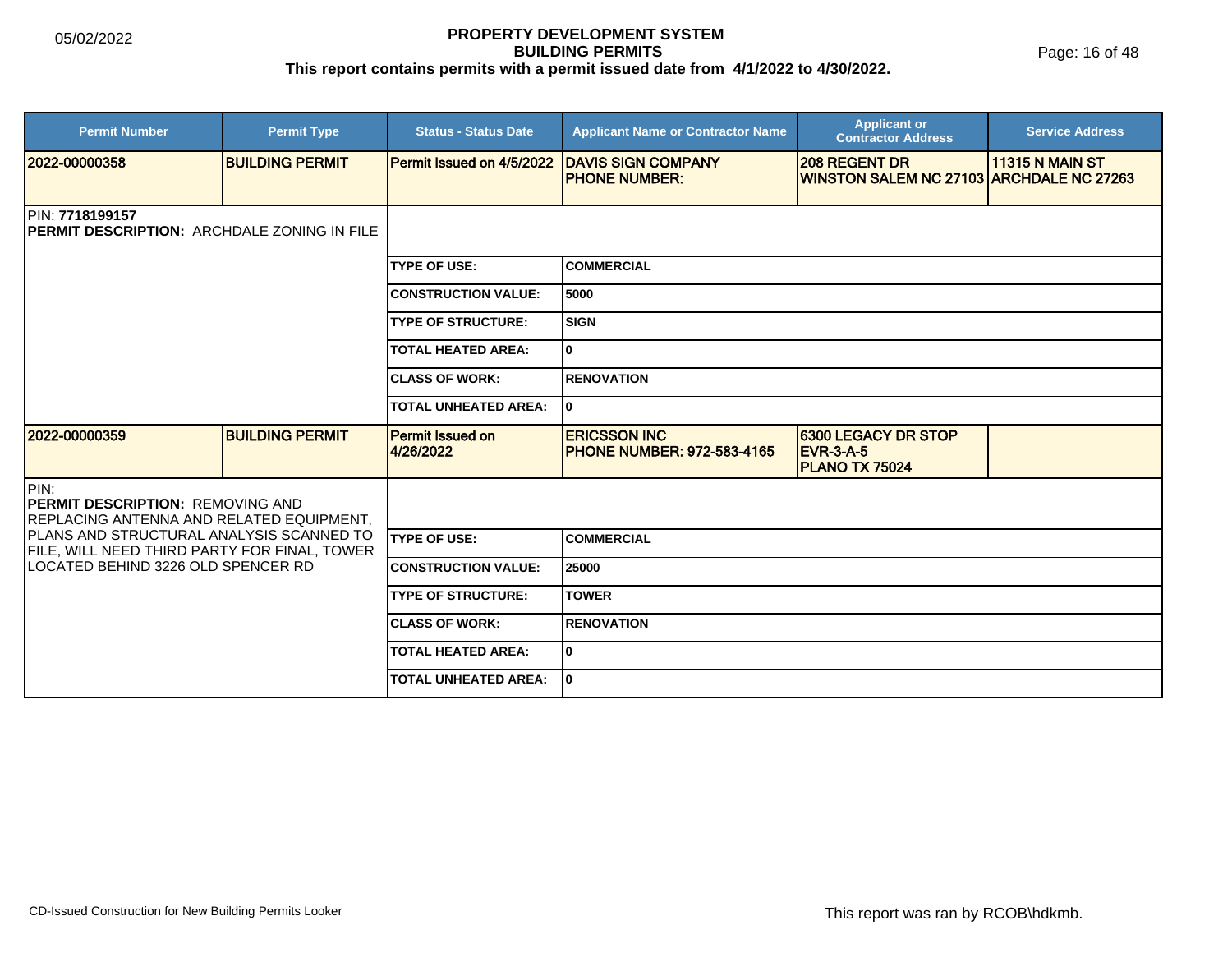Page: 17 of 48

| <b>Permit Number</b>                                                                                                                                | <b>Permit Type</b>     | <b>Status - Status Date</b>      | <b>Applicant Name or Contractor Name</b>                                           | <b>Applicant or</b><br><b>Contractor Address</b>          | <b>Service Address</b>                                              |  |
|-----------------------------------------------------------------------------------------------------------------------------------------------------|------------------------|----------------------------------|------------------------------------------------------------------------------------|-----------------------------------------------------------|---------------------------------------------------------------------|--|
| 2022-00000360                                                                                                                                       | <b>BUILDING PERMIT</b> | <b>Permit Issued on 4/5/2022</b> | <b>JONES, STEPHEN WAYNE</b><br><b>PHONE NUMBER: 336-212-0926</b>                   | 778 S. GRAHAM HOPEDALE 4219 FULLER MILL RD N<br><b>RD</b> | <b>THOMASVILLE NC 27360</b>                                         |  |
|                                                                                                                                                     |                        |                                  |                                                                                    | <b>BURLINGTON NC 27217</b>                                |                                                                     |  |
| PIN: 6785886185<br><b>IPERMIT DESCRIPTION: SW MOBILE HOME - E/H</b><br><b>CLEARANCE, TAX CERTIFICATE &amp; SIGNED</b><br><b>APPLICATION IN FILE</b> |                        |                                  |                                                                                    |                                                           |                                                                     |  |
|                                                                                                                                                     |                        | <b>CONSTRUCTION VALUE:</b>       | lo.                                                                                |                                                           |                                                                     |  |
|                                                                                                                                                     |                        | <b>TYPE OF STRUCTURE:</b>        | <b>MOBILE</b>                                                                      |                                                           |                                                                     |  |
|                                                                                                                                                     |                        | <b>TYPE OF USE:</b>              | <b>RESIDENTIAL</b>                                                                 |                                                           |                                                                     |  |
|                                                                                                                                                     |                        | <b>ICLASS OF WORK:</b>           | <b>NEW</b>                                                                         |                                                           |                                                                     |  |
|                                                                                                                                                     |                        | <b>TOTAL HEATED AREA:</b>        | 924                                                                                |                                                           |                                                                     |  |
|                                                                                                                                                     |                        | <b>TOTAL UNHEATED AREA:</b>      | 0                                                                                  |                                                           |                                                                     |  |
| 2022-00000361                                                                                                                                       | <b>BUILDING PERMIT</b> | Permit Issued on 4/6/2022        | <b>ALL STARR MOBILE HOME</b><br><b>MOVERS</b><br><b>PHONE NUMBER: 336-798-1685</b> | 357 HILLVIEW DR<br><b>ILEXINGTON NC 27292</b>             | <b>716 MORNING GLORY</b><br><b>IRD</b><br><b>RANDLEMAN NC 27317</b> |  |
| <b>IPIN: 7763580653</b><br><b>PERMIT DESCRIPTION: NEW SWMH- EH</b><br>CLEARANCE IN FILE-ZONING APPROVAL IN FILE-                                    |                        |                                  |                                                                                    |                                                           |                                                                     |  |
| <b>TAX CERT IN FILE</b>                                                                                                                             |                        | <b>ICLASS OF WORK:</b>           | <b>NEW</b>                                                                         |                                                           |                                                                     |  |
|                                                                                                                                                     |                        | <b>TOTAL UNHEATED AREA:</b>      | 0                                                                                  |                                                           |                                                                     |  |
|                                                                                                                                                     |                        | <b>TYPE OF STRUCTURE:</b>        | <b>MOBILE</b>                                                                      |                                                           |                                                                     |  |
|                                                                                                                                                     |                        | <b>TOTAL HEATED AREA:</b>        | 980                                                                                |                                                           |                                                                     |  |
|                                                                                                                                                     |                        | <b>TYPE OF USE:</b>              | <b>RESIDENTIAL</b>                                                                 |                                                           |                                                                     |  |
|                                                                                                                                                     |                        | <b>CONSTRUCTION VALUE:</b>       | 0                                                                                  |                                                           |                                                                     |  |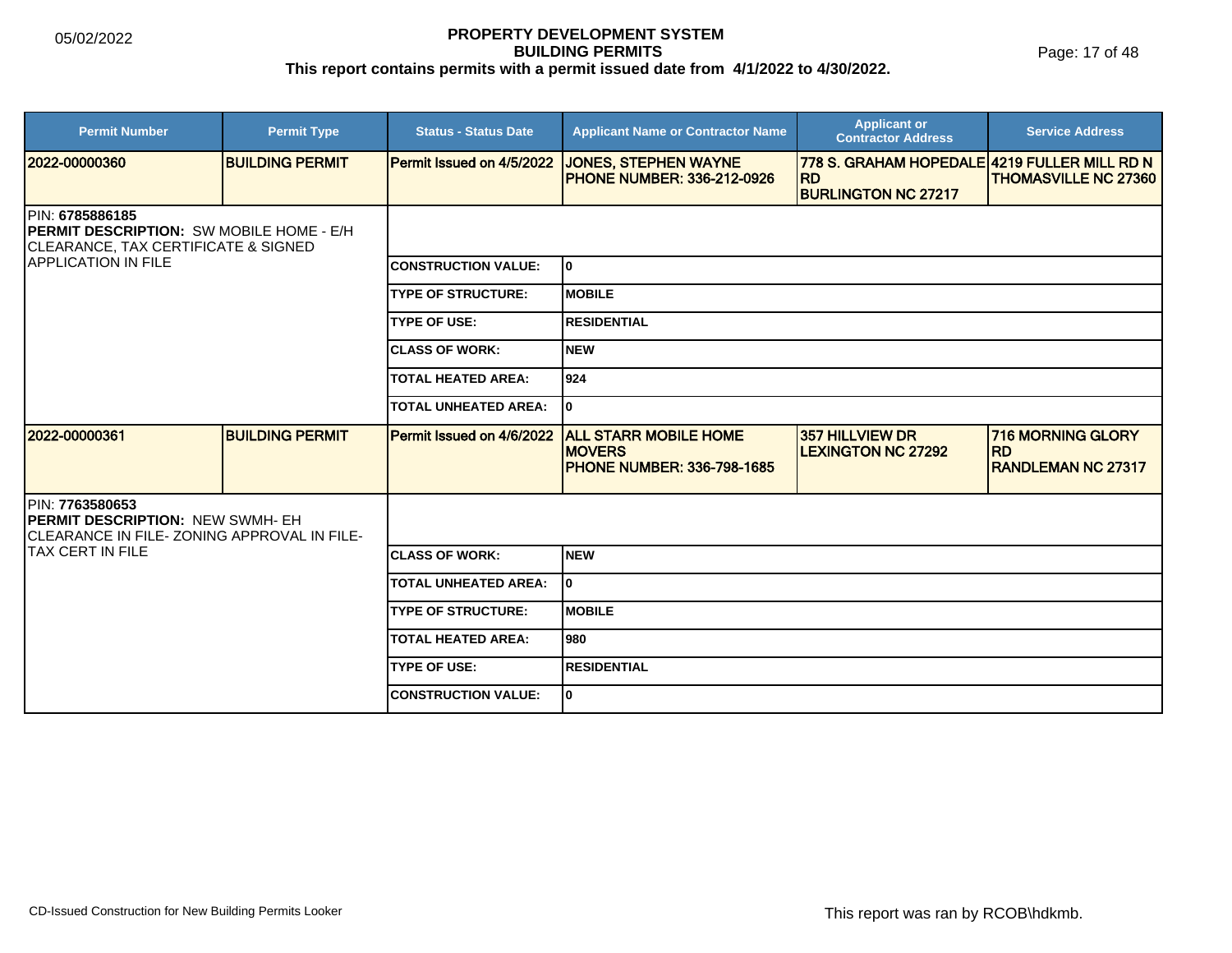Page: 18 of 48

| <b>Permit Number</b>                                                                                                | <b>Permit Type</b>     | <b>Status - Status Date</b> | <b>Applicant Name or Contractor Name</b>                            | <b>Applicant or</b><br><b>Contractor Address</b>  | <b>Service Address</b>                                             |  |
|---------------------------------------------------------------------------------------------------------------------|------------------------|-----------------------------|---------------------------------------------------------------------|---------------------------------------------------|--------------------------------------------------------------------|--|
| 2022-00000362                                                                                                       | <b>BUILDING PERMIT</b> | Permit Issued on 4/6/2022   | <b>OTEY CONSTRUCTION, INC.</b><br><b>PHONE NUMBER: 336-643-1020</b> | <b>PO BOX 1028</b><br><b>SUMMERFIELD NC 27358</b> | <b>2575 PISGAH CHURCH</b><br><b>RD</b><br><b>ASHEBORO NC 27205</b> |  |
| PIN: 7635983462<br><b>PERMIT DESCRIPTION: NEW SITE BUILT HOUSE -</b><br>IE/H CLEARANCE & APPT OF LIEN AGENT IN FILE |                        |                             |                                                                     |                                                   |                                                                    |  |
|                                                                                                                     |                        | <b>TOTAL HEATED AREA:</b>   | 3299                                                                |                                                   |                                                                    |  |
|                                                                                                                     |                        | <b>TYPE OF USE:</b>         | <b>RESIDENTIAL</b>                                                  |                                                   |                                                                    |  |
|                                                                                                                     |                        | <b>TOTAL UNHEATED AREA:</b> | 785                                                                 |                                                   |                                                                    |  |
|                                                                                                                     |                        | <b>TYPE OF STRUCTURE:</b>   | Isite built                                                         |                                                   |                                                                    |  |
|                                                                                                                     |                        | <b>ICLASS OF WORK:</b>      | INEW                                                                |                                                   |                                                                    |  |
|                                                                                                                     |                        | <b>CONSTRUCTION VALUE:</b>  | 485028                                                              |                                                   |                                                                    |  |
| 2022-00000363                                                                                                       | <b>BUILDING PERMIT</b> | Permit Issued on 4/6/2022   | <b>FRITZ CONSTRUCTION, INC</b><br><b>PHONE NUMBER: 336-362-1621</b> | <b>P O BOX 14184</b><br><b>ARCHDALE NC 27263</b>  | 7331 FARMBROOK PL<br><b>THOMASVILLE NC 27360</b>                   |  |
| <b>IPIN: 6786921594</b><br><b>PERMIT DESCRIPTION: FLOOR JOIST REPAIRS,</b><br>NEW FLOOR INSLUTATION, VAPOR BARRIER  |                        |                             |                                                                     |                                                   |                                                                    |  |
|                                                                                                                     |                        | <b>ICLASS OF WORK:</b>      | <b>RENOVATION</b>                                                   |                                                   |                                                                    |  |
|                                                                                                                     |                        | <b>TOTAL HEATED AREA:</b>   | lo.                                                                 |                                                   |                                                                    |  |
|                                                                                                                     |                        | <b>CONSTRUCTION VALUE:</b>  | 20000                                                               |                                                   |                                                                    |  |
|                                                                                                                     |                        | <b>TYPE OF STRUCTURE:</b>   | <b>SITE BUILT</b>                                                   |                                                   |                                                                    |  |
|                                                                                                                     |                        | <b>TYPE OF USE:</b>         | <b>IRESIDENTIAL</b>                                                 |                                                   |                                                                    |  |
|                                                                                                                     |                        | <b>TOTAL UNHEATED AREA:</b> | I٥                                                                  |                                                   |                                                                    |  |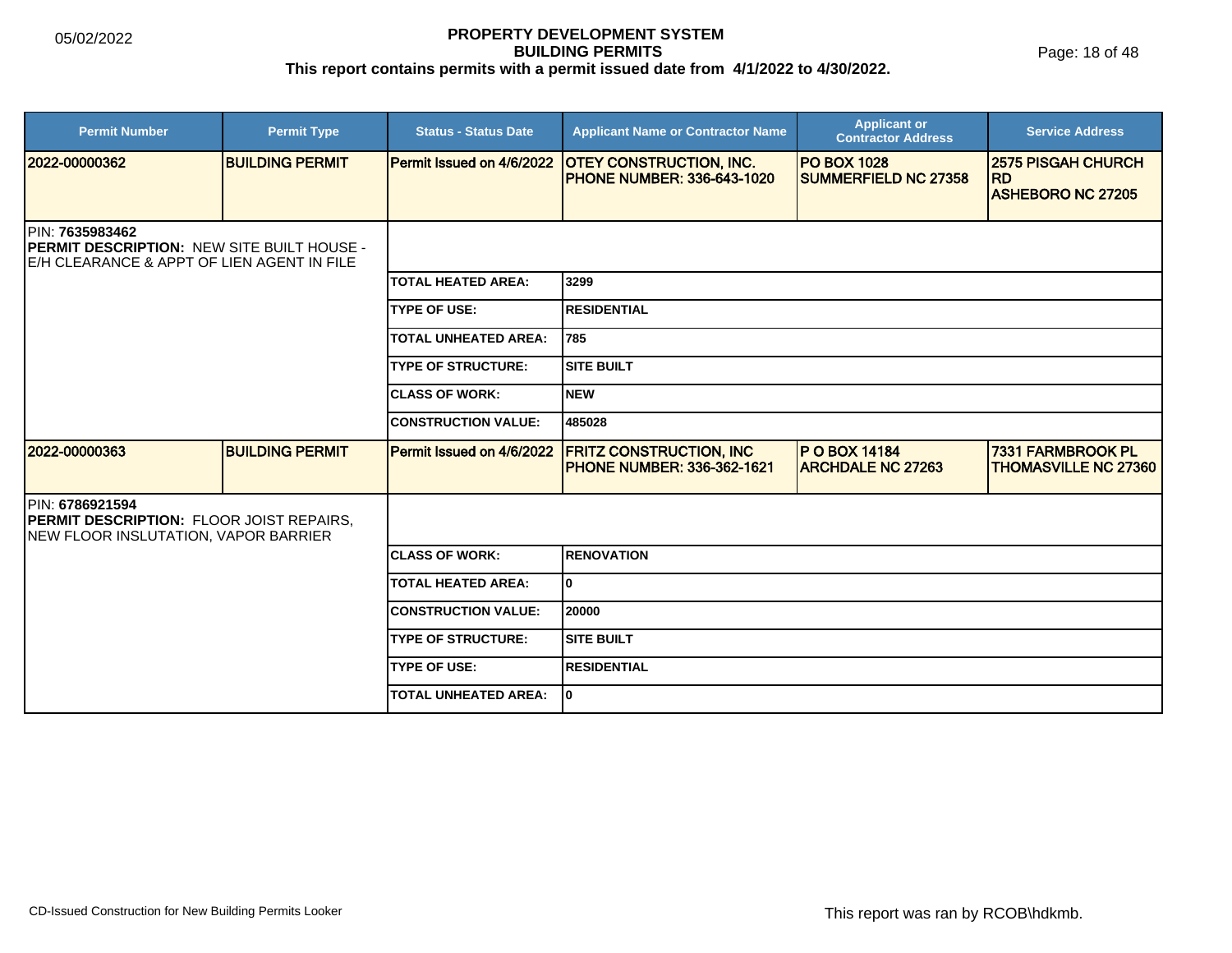Page: 19 of 48

| <b>Permit Number</b>                                                                                                                                    | <b>Permit Type</b>     | <b>Status - Status Date</b> | <b>Applicant Name or Contractor Name</b>                                             | <b>Applicant or</b><br><b>Contractor Address</b>                   | <b>Service Address</b>                            |  |
|---------------------------------------------------------------------------------------------------------------------------------------------------------|------------------------|-----------------------------|--------------------------------------------------------------------------------------|--------------------------------------------------------------------|---------------------------------------------------|--|
| 2022-00000364                                                                                                                                           | <b>BUILDING PERMIT</b> | Permit Issued on 4/7/2022   | <b>LRC CONSTRUCTION SERVICES,</b><br><b>LLC</b><br><b>PHONE NUMBER: 336-382-8282</b> | <b>8306 SUNSET VIEW CT</b><br><b>BROWNS SUMMIT NC</b><br>27214     | 5389 NIGHTWOOD DR<br><b>RANDLEMAN NC 27317</b>    |  |
| PIN: 7777427840<br><b>PERMIT DESCRIPTION: REPLACING EXISTING</b><br>HOUSE OLD REAR DECK WITH NEW 18'X18' DECK<br>WITH ROOF - E/H CLEARANCE MEMO IN FILE |                        |                             |                                                                                      |                                                                    |                                                   |  |
|                                                                                                                                                         |                        | <b>TOTAL HEATED AREA:</b>   | I٥                                                                                   |                                                                    |                                                   |  |
|                                                                                                                                                         |                        | <b>TYPE OF USE:</b>         | <b>RESIDENTIAL</b>                                                                   |                                                                    |                                                   |  |
|                                                                                                                                                         |                        | <b>TYPE OF STRUCTURE:</b>   | ISITE BUILT                                                                          |                                                                    |                                                   |  |
|                                                                                                                                                         |                        | <b>CLASS OF WORK:</b>       | <b>ADDITION</b>                                                                      |                                                                    |                                                   |  |
|                                                                                                                                                         |                        | <b>TOTAL UNHEATED AREA:</b> | I٥                                                                                   |                                                                    |                                                   |  |
|                                                                                                                                                         |                        | <b>CONSTRUCTION VALUE:</b>  | 7517                                                                                 |                                                                    |                                                   |  |
| 2022-00000365                                                                                                                                           | <b>BUILDING PERMIT</b> | Permit Issued on 4/7/2022   | <b>BROWN, STEPHEN (BROWN,</b><br>CINDY)<br><b>PHONE NUMBER:</b>                      | <b>1986 WILLOW CHAPEL CT</b><br><b>PLEASANT GARDEN NC</b><br>27313 | 2909 ROUTH RD<br><b>FRANKLINVILLE NC</b><br>27248 |  |
| PIN: 8705213422<br><b>IPERMIT DESCRIPTION: RESIDENTIAL ACCESSORY</b><br><b>BUILDING</b>                                                                 |                        |                             |                                                                                      |                                                                    |                                                   |  |
|                                                                                                                                                         |                        | <b>TYPE OF USE:</b>         | IRESIDENTIAL                                                                         |                                                                    |                                                   |  |
|                                                                                                                                                         |                        | <b>TYPE OF STRUCTURE:</b>   | <b>ACCESSORY</b>                                                                     |                                                                    |                                                   |  |
|                                                                                                                                                         |                        | <b>TOTAL HEATED AREA:</b>   | lo.                                                                                  |                                                                    |                                                   |  |
|                                                                                                                                                         |                        | <b>TOTAL UNHEATED AREA:</b> | I٥                                                                                   |                                                                    |                                                   |  |
|                                                                                                                                                         |                        | <b>CLASS OF WORK:</b>       | INEW                                                                                 |                                                                    |                                                   |  |
|                                                                                                                                                         |                        | <b>CONSTRUCTION VALUE:</b>  | 15000                                                                                |                                                                    |                                                   |  |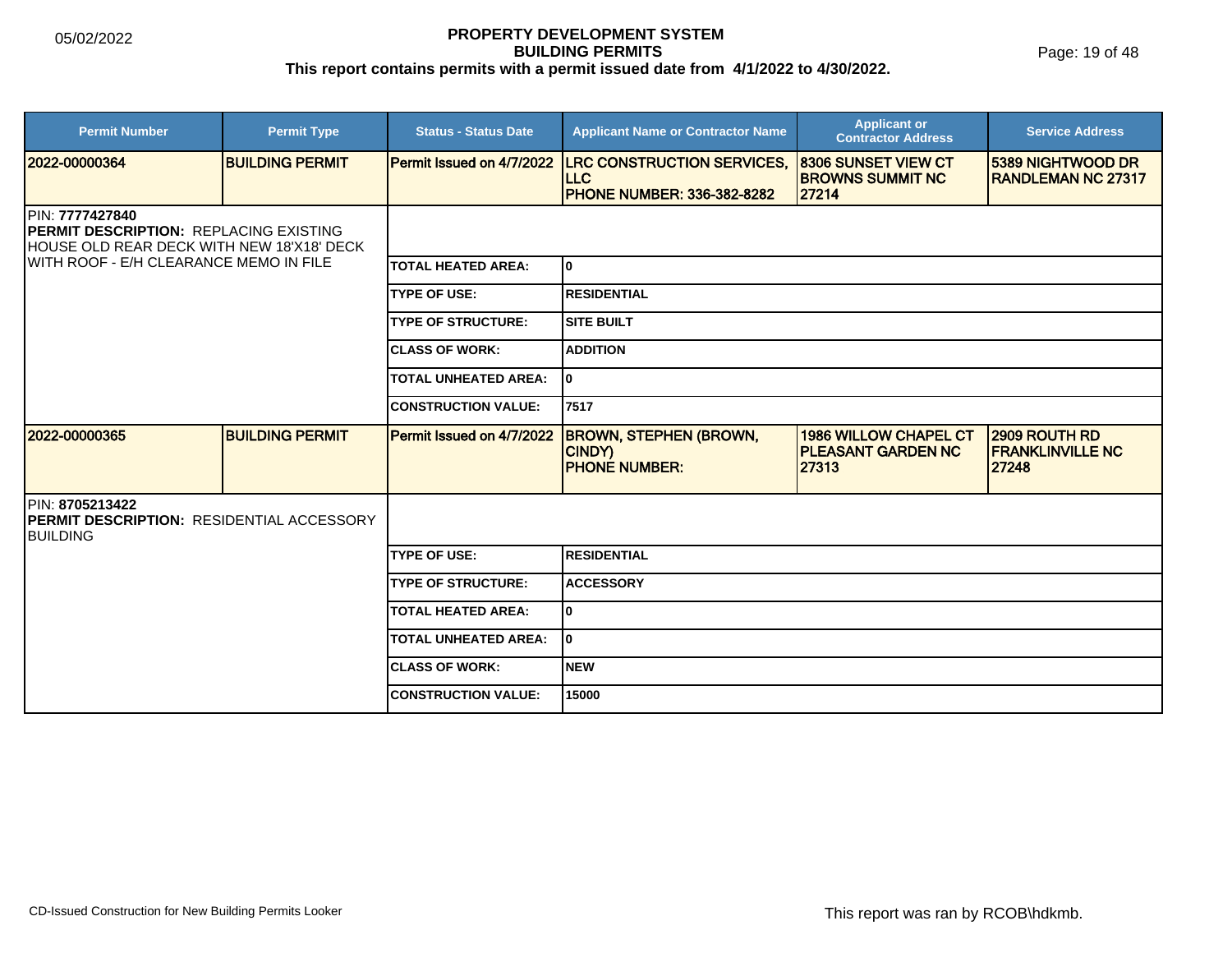| <b>Permit Number</b>                                                                                                   | <b>Permit Type</b>     | <b>Status - Status Date</b>                                           | <b>Applicant Name or Contractor Name</b>                   | <b>Applicant or</b><br><b>Contractor Address</b>    | <b>Service Address</b>                                 |  |
|------------------------------------------------------------------------------------------------------------------------|------------------------|-----------------------------------------------------------------------|------------------------------------------------------------|-----------------------------------------------------|--------------------------------------------------------|--|
| 2022-00000366                                                                                                          | <b>BUILDING PERMIT</b> | Permit Issued on 4/7/2022.<br><b>Permit Completed on</b><br>4/26/2022 | <b>DURABUILT</b><br><b>PHONE NUMBER:</b>                   | <b>2212 US HWY 64 E</b><br><b>ASHEBORO NC 27203</b> | <b>216 MORNINGSIDE RD</b><br><b>RANDLEMAN NC 27317</b> |  |
| <b>IPIN: 7754947411</b><br>PERMIT DESCRIPTION: NEW RESIDENTIAL 12'X24'<br>STORAGE BLDG - OK PER RANDLEMAN CITY         |                        |                                                                       |                                                            |                                                     |                                                        |  |
| IZONING - NO E/H NEEDED - CITY SEWER                                                                                   |                        | <b>TOTAL HEATED AREA:</b>                                             | 0                                                          |                                                     |                                                        |  |
|                                                                                                                        |                        | <b>TOTAL UNHEATED AREA:</b>                                           | 288                                                        |                                                     |                                                        |  |
|                                                                                                                        |                        | <b>CONSTRUCTION VALUE:</b>                                            | 6682                                                       |                                                     |                                                        |  |
|                                                                                                                        |                        | <b>TYPE OF USE:</b>                                                   | <b>RESIDENTIAL</b>                                         |                                                     |                                                        |  |
|                                                                                                                        |                        | <b>CLASS OF WORK:</b>                                                 | <b>NEW</b>                                                 |                                                     |                                                        |  |
|                                                                                                                        |                        | <b>TYPE OF STRUCTURE:</b>                                             | <b>ACCESSORY</b>                                           |                                                     |                                                        |  |
| 2022-00000367                                                                                                          | <b>BUILDING PERMIT</b> | Permit Issued on 4/7/2022                                             | DAVIS, ANDREW W (DAVIS, JANA<br>W)<br><b>PHONE NUMBER:</b> | 3081 HOOVER HILL RD<br><b>TRINITY NC 27370</b>      | 3081 HOOVER HILL RD<br><b>TRINITY NC 27370</b>         |  |
| <b>IPIN: 7714431928</b><br><b>PERMIT DESCRIPTION: RESIDENTIAL ACCESSORY</b><br><b>IBUILDING - 20X30 METAL BUILDING</b> |                        |                                                                       |                                                            |                                                     |                                                        |  |
|                                                                                                                        |                        | <b>TYPE OF USE:</b>                                                   | <b>RESIDENTIAL</b>                                         |                                                     |                                                        |  |
|                                                                                                                        |                        | <b>TOTAL HEATED AREA:</b>                                             | 0                                                          |                                                     |                                                        |  |
|                                                                                                                        |                        | <b>CONSTRUCTION VALUE:</b>                                            | 11000                                                      |                                                     |                                                        |  |
|                                                                                                                        |                        | <b>TOTAL UNHEATED AREA:</b>                                           | 0                                                          |                                                     |                                                        |  |
|                                                                                                                        |                        | <b>TYPE OF STRUCTURE:</b>                                             | <b>ACCESSORY</b>                                           |                                                     |                                                        |  |
|                                                                                                                        |                        | <b>ICLASS OF WORK:</b>                                                | <b>NEW</b>                                                 |                                                     |                                                        |  |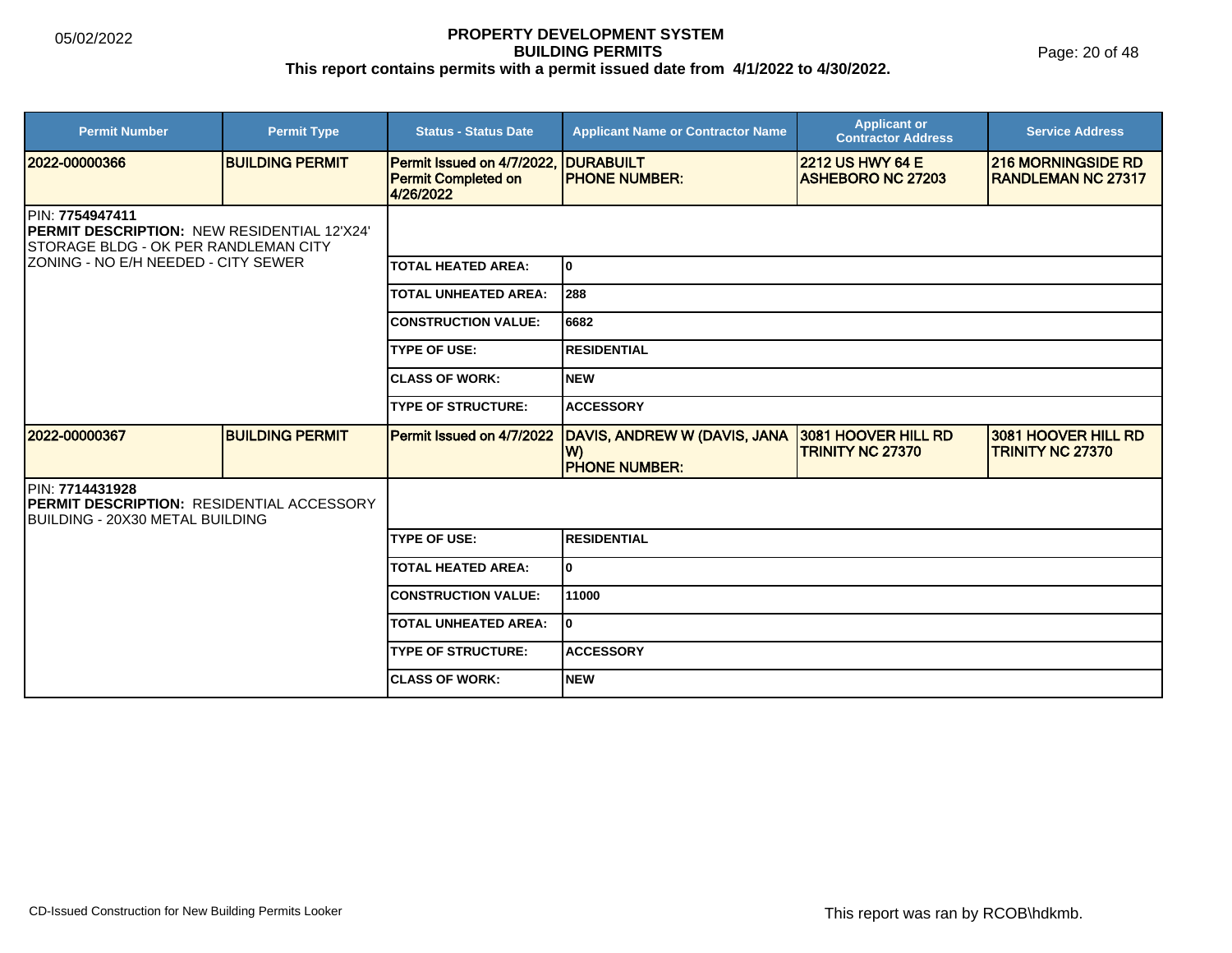Page: 21 of 48

| <b>Permit Number</b>                                                                                                | <b>Permit Type</b>     | <b>Status - Status Date</b> | <b>Applicant Name or Contractor Name</b>             | <b>Applicant or</b><br><b>Contractor Address</b>     | <b>Service Address</b>                               |  |
|---------------------------------------------------------------------------------------------------------------------|------------------------|-----------------------------|------------------------------------------------------|------------------------------------------------------|------------------------------------------------------|--|
| 2022-00000368                                                                                                       | <b>BUILDING PERMIT</b> | Permit Issued on 4/8/2022   | <b>SCOTT, RAYMOND M</b><br><b>PHONE NUMBER:</b>      | <b>5978 SOUTHROCK ST</b><br><b>SEAGROVE NC 27341</b> | <b>5978 SOUTHROCK ST</b><br><b>SEAGROVE NC 27341</b> |  |
| <b>IPIN: 7664895202</b><br>PERMIT DESCRIPTION: NEW RESIDENTIAL 24'X24'<br>METAL GARAGE WITH A 10'X24' LEAN TO - E/H |                        |                             |                                                      |                                                      |                                                      |  |
| IAPPROVAL MEMO & SIGNED APPLICATION IN FILE                                                                         |                        | <b>ICLASS OF WORK:</b>      | Inew                                                 |                                                      |                                                      |  |
|                                                                                                                     |                        | <b>TOTAL UNHEATED AREA:</b> | 1816                                                 |                                                      |                                                      |  |
|                                                                                                                     |                        | <b>TOTAL HEATED AREA:</b>   | lo.                                                  |                                                      |                                                      |  |
|                                                                                                                     |                        | <b>TYPE OF USE:</b>         | <b>RESIDENTIAL</b>                                   |                                                      |                                                      |  |
|                                                                                                                     |                        | <b>TYPE OF STRUCTURE:</b>   | <b>ACCESSORY</b>                                     |                                                      |                                                      |  |
|                                                                                                                     |                        | <b>CONSTRUCTION VALUE:</b>  | 18931                                                |                                                      |                                                      |  |
| 2022-00000369                                                                                                       | <b>BUILDING PERMIT</b> | Permit Issued on 4/7/2022   | <b>OLGUIN, VICTOR RIVERA</b><br><b>PHONE NUMBER:</b> | 571 KENNEDY CTRY DR<br><b>ASHEBORO NC 27205</b>      | 571 KENNEDY CTRY DR<br><b>IASHEBORO NC 27205</b>     |  |
| PIN: 7770265788<br><b>IPERMIT DESCRIPTION: OWNER ADDING ROOF</b><br>IOVER EXISTING HOUSE FRONT DECK                 |                        |                             |                                                      |                                                      |                                                      |  |
|                                                                                                                     |                        | <b>TOTAL UNHEATED AREA:</b> | lo.                                                  |                                                      |                                                      |  |
|                                                                                                                     |                        | <b>CONSTRUCTION VALUE:</b>  | 9800                                                 |                                                      |                                                      |  |
|                                                                                                                     |                        | <b>TYPE OF USE:</b>         | <b>RESIDENTIAL</b>                                   |                                                      |                                                      |  |
|                                                                                                                     |                        | <b>TOTAL HEATED AREA:</b>   | I٥                                                   |                                                      |                                                      |  |
|                                                                                                                     |                        | <b>TYPE OF STRUCTURE:</b>   | <b>SITE BUILT</b>                                    |                                                      |                                                      |  |
|                                                                                                                     |                        | <b>ICLASS OF WORK:</b>      | <b>RENOVATION</b>                                    |                                                      |                                                      |  |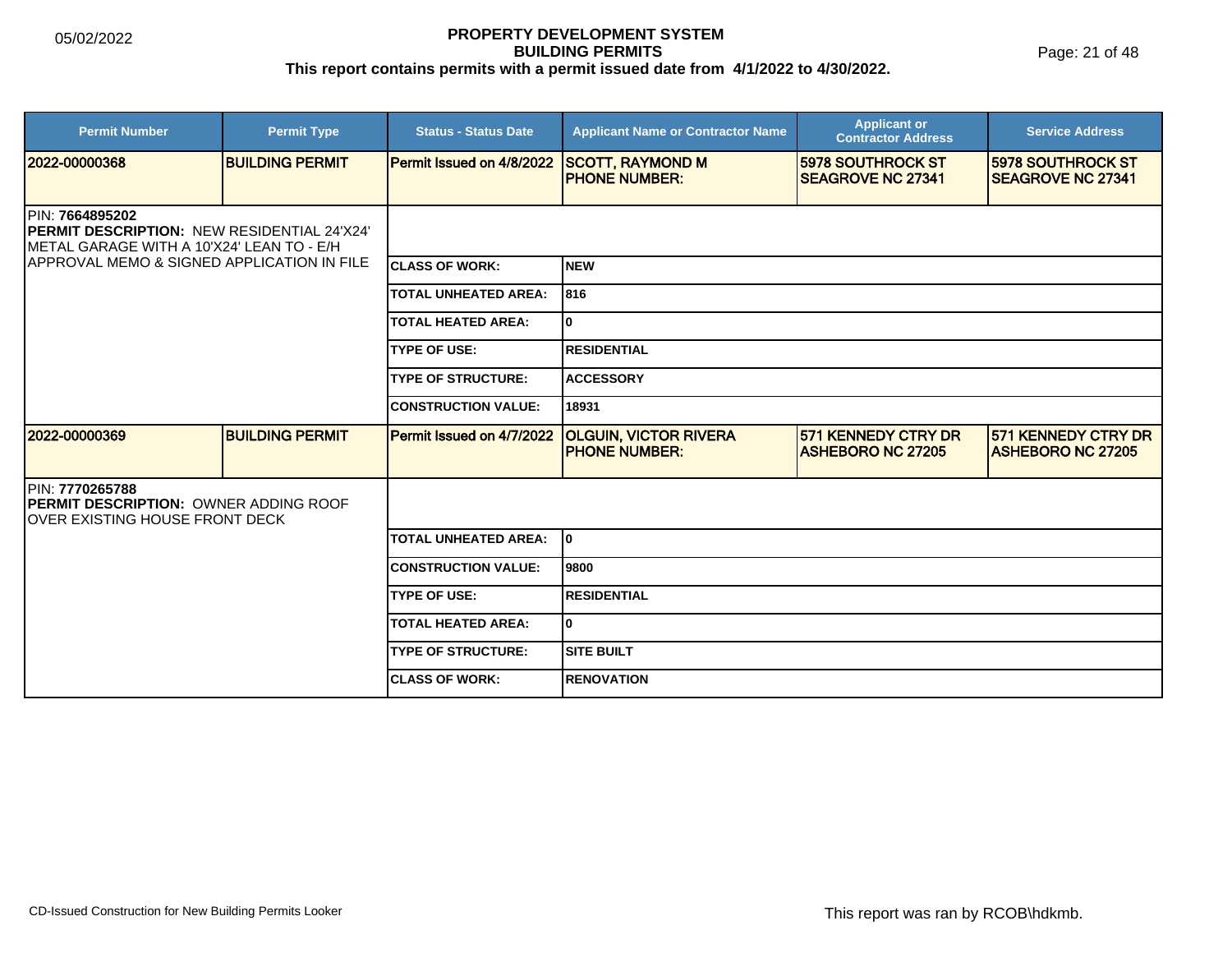Page: 22 of 48

| <b>Permit Number</b>                                                                                                            | <b>Permit Type</b>     | <b>Status - Status Date</b> | <b>Applicant Name or Contractor Name</b>                                                                       | <b>Applicant or</b><br><b>Contractor Address</b>             | <b>Service Address</b>                                              |  |
|---------------------------------------------------------------------------------------------------------------------------------|------------------------|-----------------------------|----------------------------------------------------------------------------------------------------------------|--------------------------------------------------------------|---------------------------------------------------------------------|--|
| 12022-00000370                                                                                                                  | <b>BUILDING PERMIT</b> | Permit Issued on 4/8/2022   | PHIL BURGESS CONSTRUCTION,<br><b>INC</b><br><b>PHONE NUMBER: 336-824-2618</b>                                  | IP O BOX 900<br><b>LIBERTY NC 27298</b>                      | <b>5619 WOODSTREAM RD</b><br><b>RANDLEMAN NC 27317</b>              |  |
| PIN: 7777249024<br><b>IPERMIT DESCRIPTION: NEW SITE BUILT HOUSE -</b><br><b>IE/H CLEARANCE, APPT OF LIEN AGENT &amp; SIGNED</b> |                        |                             |                                                                                                                |                                                              |                                                                     |  |
| APPLICATION IN FILE - GC TO BE AWARE OF ANY<br><b>SUBDIVISION RESTRICTIONS ON FILE AT THE R.O.D.</b>                            |                        | <b>TYPE OF STRUCTURE:</b>   | Isite built                                                                                                    |                                                              |                                                                     |  |
|                                                                                                                                 |                        | <b>TYPE OF USE:</b>         | <b>IRESIDENTIAL</b>                                                                                            |                                                              |                                                                     |  |
|                                                                                                                                 |                        | <b>CLASS OF WORK:</b>       | INEW                                                                                                           |                                                              |                                                                     |  |
|                                                                                                                                 |                        | <b>TOTAL UNHEATED AREA:</b> | I٥                                                                                                             |                                                              |                                                                     |  |
|                                                                                                                                 |                        | <b>CONSTRUCTION VALUE:</b>  | 263829                                                                                                         |                                                              |                                                                     |  |
|                                                                                                                                 |                        | <b>TOTAL HEATED AREA:</b>   | 1973                                                                                                           |                                                              |                                                                     |  |
| 12022-00000372                                                                                                                  | <b>BUILDING PERMIT</b> | Permit Issued on 4/8/2022   | <b>MIKE'S MOBILE HOME</b><br><b>MAINTENANCE OF ROXBORO,</b><br><b>INC</b><br><b>PHONE NUMBER: 336-599-1938</b> | <b>640 AUBREY CLAYTON RD</b><br><b>HURDLE MILLS NC 27541</b> | <b>1341 COLTRANE MILL</b><br><b>RD</b><br><b>RANDLEMAN NC 27317</b> |  |
| PIN: 7748875628<br><b>IPERMIT DESCRIPTION: NEW DW MOBILE HOME -</b><br>E/H CLEARANCE & TAX CERTIFICATE IN FILE -                |                        |                             |                                                                                                                |                                                              |                                                                     |  |
| <b>MOBILE HOME MUST HAVE MINIMUM VINYL</b><br><b>JUNDERPINNING</b>                                                              |                        | <b>CONSTRUCTION VALUE:</b>  | I٥                                                                                                             |                                                              |                                                                     |  |
|                                                                                                                                 |                        | <b>TYPE OF STRUCTURE:</b>   | IMOBILE                                                                                                        |                                                              |                                                                     |  |
|                                                                                                                                 |                        | <b>CLASS OF WORK:</b>       | <b>NEW</b>                                                                                                     |                                                              |                                                                     |  |
|                                                                                                                                 |                        | <b>TOTAL HEATED AREA:</b>   | 1904                                                                                                           |                                                              |                                                                     |  |
|                                                                                                                                 |                        | <b>TOTAL UNHEATED AREA:</b> | I٥                                                                                                             |                                                              |                                                                     |  |
|                                                                                                                                 |                        | <b>TYPE OF USE:</b>         | <b>RESIDENTIAL</b>                                                                                             |                                                              |                                                                     |  |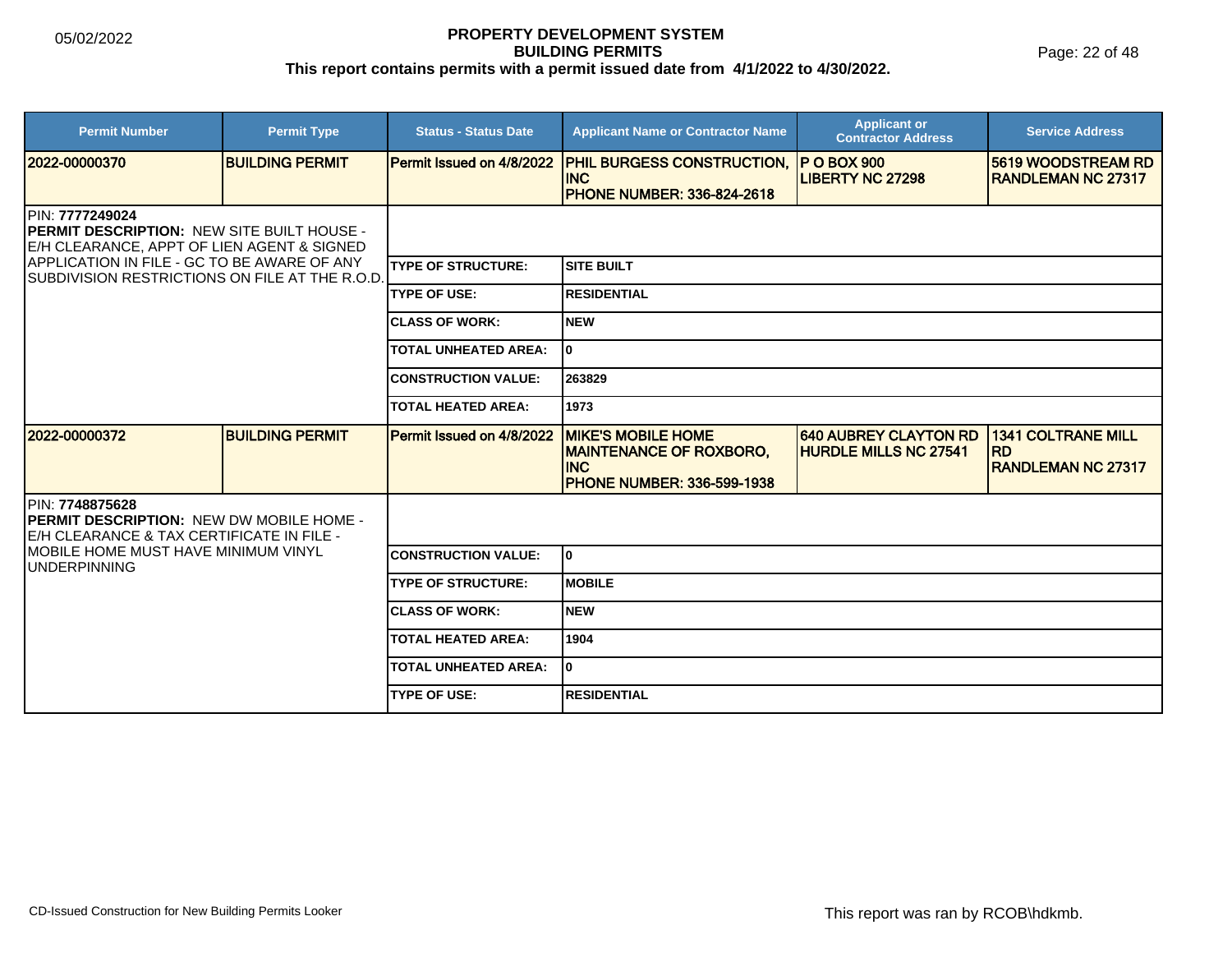Page: 23 of 48

| <b>Permit Number</b>                                                                                               | <b>Permit Type</b>     | <b>Status - Status Date</b>   | <b>Applicant Name or Contractor Name</b>                                         | <b>Applicant or</b><br><b>Contractor Address</b>    | <b>Service Address</b>                                         |  |
|--------------------------------------------------------------------------------------------------------------------|------------------------|-------------------------------|----------------------------------------------------------------------------------|-----------------------------------------------------|----------------------------------------------------------------|--|
| 2022-00000373                                                                                                      | <b>BUILDING PERMIT</b> | Permit Issued on<br>4/12/2022 | A & M CONSTRUCTION<br><b>SERVICES, INC.</b><br><b>PHONE NUMBER: 336-498-0046</b> | <b>PO BOX 4277</b><br><b>ASHEBORO NC 27204</b>      | <b>7194 TURNPIKE RD</b><br><b>ARCHDALE NC 27263</b>            |  |
| PIN: 6798713306<br><b>PERMIT DESCRIPTION: NEW RESTROOMS AND</b><br>STORAGE SPACE FOR YMCA SOCCER FACILITY,         |                        |                               |                                                                                  |                                                     |                                                                |  |
|                                                                                                                    |                        | <b>TYPE OF USE:</b>           | ICOMMERCIAL                                                                      |                                                     |                                                                |  |
|                                                                                                                    |                        | <b>TOTAL HEATED AREA:</b>     | 827                                                                              |                                                     |                                                                |  |
|                                                                                                                    |                        | <b>TYPE OF STRUCTURE:</b>     | Isite built                                                                      |                                                     |                                                                |  |
|                                                                                                                    |                        | <b>TOTAL UNHEATED AREA:</b>   | 1220                                                                             |                                                     |                                                                |  |
|                                                                                                                    |                        | <b>CLASS OF WORK:</b>         | <b>NEW</b>                                                                       |                                                     |                                                                |  |
|                                                                                                                    |                        | <b>CONSTRUCTION VALUE:</b>    | 229413                                                                           |                                                     |                                                                |  |
| 2022-00000374                                                                                                      | <b>BUILDING PERMIT</b> | Permit Issued on<br>4/11/2022 | <b>LINTHICUM, CURTIS BLAINE</b><br><b>PHONE NUMBER: 336-259-9550</b>             | <b>6223 FLINT HILL RD</b><br><b>SOPHIA NC 27350</b> | 3294 OLD FLINT HILL RD<br><b>EXT</b><br><b>SOPHIA NC 27350</b> |  |
| PIN: 7725724204<br><b>PERMIT DESCRIPTION: NEW SITE BUILT HOUSE -</b><br>E/H CLEARANCE & APPT OF LIEN AGENT IN FILE |                        |                               |                                                                                  |                                                     |                                                                |  |
|                                                                                                                    |                        | <b>TOTAL HEATED AREA:</b>     | 2565                                                                             |                                                     |                                                                |  |
|                                                                                                                    |                        | <b>TOTAL UNHEATED AREA:</b>   | 725                                                                              |                                                     |                                                                |  |
|                                                                                                                    |                        | <b>TYPE OF USE:</b>           | <b>RESIDENTIAL</b>                                                               |                                                     |                                                                |  |
|                                                                                                                    |                        | <b>CLASS OF WORK:</b>         | <b>NEW</b>                                                                       |                                                     |                                                                |  |
|                                                                                                                    |                        | <b>CONSTRUCTION VALUE:</b>    | 527665                                                                           |                                                     |                                                                |  |
|                                                                                                                    |                        | <b>TYPE OF STRUCTURE:</b>     | <b>SITE BUILT</b>                                                                |                                                     |                                                                |  |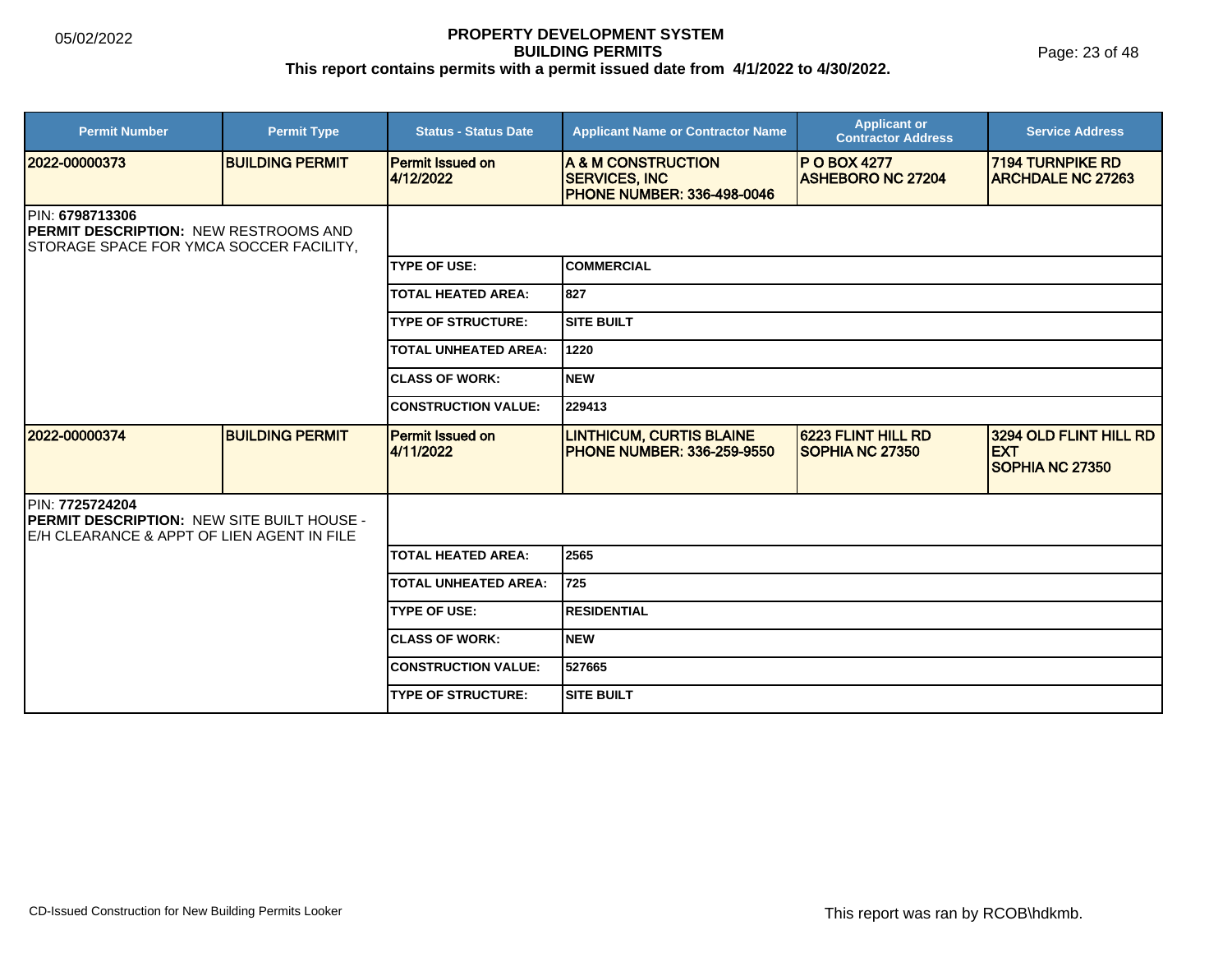Page: 24 of 48

| <b>Permit Number</b>                                                                                                      | <b>Permit Type</b>     | <b>Status - Status Date</b>          | <b>Applicant Name or Contractor Name</b>                                       | <b>Applicant or</b><br><b>Contractor Address</b> | <b>Service Address</b>                              |  |
|---------------------------------------------------------------------------------------------------------------------------|------------------------|--------------------------------------|--------------------------------------------------------------------------------|--------------------------------------------------|-----------------------------------------------------|--|
| 2022-00000375                                                                                                             | <b>BUILDING PERMIT</b> | <b>Permit Issued on</b><br>4/11/2022 | <b>NEILSON, DEREK R (NEILSON,</b><br><b>TIFFANY M)</b><br><b>PHONE NUMBER:</b> | 3042 TRANQUIL LN<br><b>ASHEBORO NC 27205</b>     | <b>3042 TRANQUIL LN</b><br><b>ASHEBORO NC 27205</b> |  |
| <b>IPIN: 7732003251</b><br><b>IPERMIT DESCRIPTION: RESIDENTIAL ADDITION -</b><br>CONVERTING EXISTING BEDROOM INTO OFFICE. |                        |                                      |                                                                                |                                                  |                                                     |  |
| ADDITION TO BE NEW MASTER BEDROOM - EH<br>ICLEARANCE IN FILE-OWNER AFFIDAVIT IN FILE-                                     |                        | <b>TYPE OF STRUCTURE:</b>            | <b>SITE BUILT</b>                                                              |                                                  |                                                     |  |
|                                                                                                                           |                        | <b>CLASS OF WORK:</b>                | <b>ADDITION</b>                                                                |                                                  |                                                     |  |
|                                                                                                                           |                        | <b>TOTAL HEATED AREA:</b>            | 504                                                                            |                                                  |                                                     |  |
|                                                                                                                           |                        | <b>CONSTRUCTION VALUE:</b>           | 65812                                                                          |                                                  |                                                     |  |
|                                                                                                                           |                        | <b>TOTAL UNHEATED AREA:</b>          | I٥                                                                             |                                                  |                                                     |  |
|                                                                                                                           |                        | <b>TYPE OF USE:</b>                  | <b>RESIDENTIAL</b>                                                             |                                                  |                                                     |  |
| 2022-00000376                                                                                                             | <b>BUILDING PERMIT</b> | <b>Permit Issued on</b><br>4/11/2022 | <b>BLAKENSHIP, RAY</b><br><b>IPHONE NUMBER:</b>                                | 5710 EDGAR RD<br><b>ARCHDALE NC 27263</b>        | 5710 EDGAR RD<br><b>ARCHDALE NC 27263</b>           |  |
| <b>IPIN: 7737107968</b><br><b>PERMIT DESCRIPTION: NEW RESIDENTIAL 20X20</b><br>METAL ACC BLDG GOING ON A 22X22 CONCRETE   |                        |                                      |                                                                                |                                                  |                                                     |  |
| ISLAB - E/H COMPLIANCE LETTER IN FILE                                                                                     |                        | <b>TYPE OF USE:</b>                  | <b>RESIDENTIAL</b>                                                             |                                                  |                                                     |  |
|                                                                                                                           |                        | <b>TOTAL HEATED AREA:</b>            | I٥                                                                             |                                                  |                                                     |  |
|                                                                                                                           |                        | <b>TOTAL UNHEATED AREA:</b>          | 484                                                                            |                                                  |                                                     |  |
|                                                                                                                           |                        | <b>CONSTRUCTION VALUE:</b>           | 111229                                                                         |                                                  |                                                     |  |
|                                                                                                                           |                        | <b>TYPE OF STRUCTURE:</b>            | <b>ACCESSORY</b>                                                               |                                                  |                                                     |  |
|                                                                                                                           |                        | <b>CLASS OF WORK:</b>                | <b>NEW</b>                                                                     |                                                  |                                                     |  |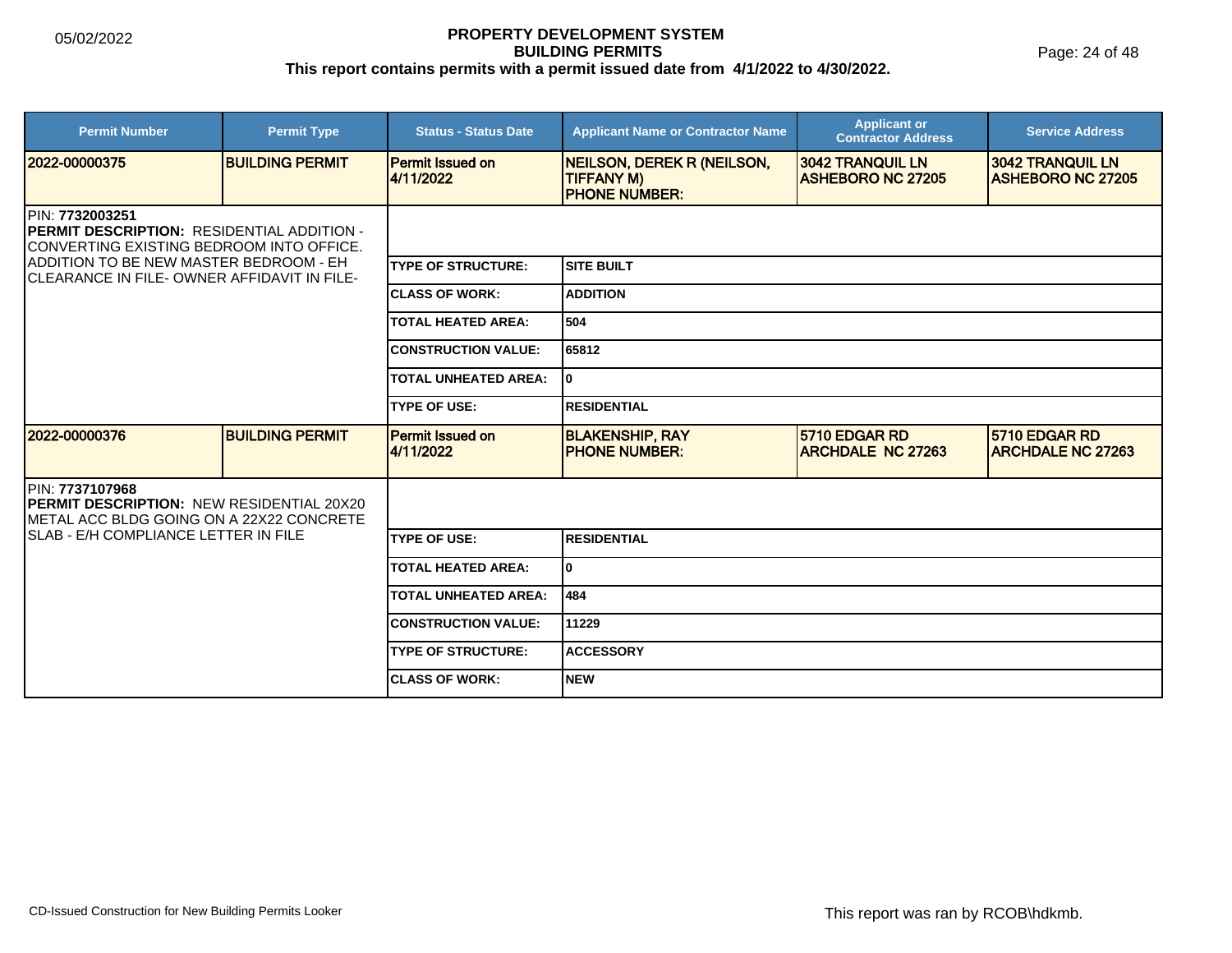Page: 25 of 48

| <b>Permit Number</b>                                                                                                                                                                   | <b>Permit Type</b>     | <b>Status - Status Date</b>          | <b>Applicant Name or Contractor Name</b>                | <b>Applicant or</b><br><b>Contractor Address</b> | <b>Service Address</b>                                     |  |
|----------------------------------------------------------------------------------------------------------------------------------------------------------------------------------------|------------------------|--------------------------------------|---------------------------------------------------------|--------------------------------------------------|------------------------------------------------------------|--|
| 2022-00000377                                                                                                                                                                          | <b>BUILDING PERMIT</b> | <b>Permit Issued on</b><br>4/11/2022 | <b>REDALL, LTD</b><br><b>PHONE NUMBER: 336-882-3421</b> | 601 DEERHAVEN LN<br><b>THOMASVILLE NC 27360</b>  | 4624 PEACE RD<br><b>TRINITY NC 27370</b>                   |  |
| PIN: 7717707155<br><b>IPERMIT DESCRIPTION: RESIDENTIAL 20'X40'</b><br>INGROUND SWIMMING POOL - OK PER CITY OF<br>ARCHDALE ZONING - E/H COMPLIANCE LETTER &<br>COPY OF CONTRACT IN FILE |                        |                                      |                                                         |                                                  |                                                            |  |
|                                                                                                                                                                                        |                        | <b>TYPE OF STRUCTURE:</b>            | lpool                                                   |                                                  |                                                            |  |
|                                                                                                                                                                                        |                        | <b>CLASS OF WORK:</b>                | Inew                                                    |                                                  |                                                            |  |
|                                                                                                                                                                                        |                        | <b>CONSTRUCTION VALUE:</b>           | 33470                                                   |                                                  |                                                            |  |
|                                                                                                                                                                                        |                        | <b>TOTAL HEATED AREA:</b>            | I٥                                                      |                                                  |                                                            |  |
|                                                                                                                                                                                        |                        | <b>TOTAL UNHEATED AREA:</b>          | I٥                                                      |                                                  |                                                            |  |
|                                                                                                                                                                                        |                        | <b>TYPE OF USE:</b>                  | <b>RESIDENTIAL</b>                                      |                                                  |                                                            |  |
| 2022-00000378                                                                                                                                                                          | <b>BUILDING PERMIT</b> | <b>Permit Issued on</b><br>4/12/2022 | <b>LITTLE, RODERICK</b><br><b>IPHONE NUMBER:</b>        | 3858 HAPPY HOLLOW RD<br><b>ASHEBORO NC 27205</b> | 3858 HAPPY HOLLOW<br><b>RD</b><br><b>ASHEBORO NC 27205</b> |  |
| PIN: 7667211306<br><b>PERMIT DESCRIPTION: RESIDENTIAL ACCESSORY</b><br><b>IBUILDING - 30X48 METAL BUILDING</b>                                                                         |                        |                                      |                                                         |                                                  |                                                            |  |
|                                                                                                                                                                                        |                        | <b>TYPE OF STRUCTURE:</b>            | <b>ACCESSORY</b>                                        |                                                  |                                                            |  |
|                                                                                                                                                                                        |                        | <b>CLASS OF WORK:</b>                | Inew                                                    |                                                  |                                                            |  |
|                                                                                                                                                                                        |                        | <b>TOTAL UNHEATED AREA:</b>          | 1140                                                    |                                                  |                                                            |  |
|                                                                                                                                                                                        |                        | <b>TYPE OF USE:</b>                  | <b>RESIDENTIAL</b>                                      |                                                  |                                                            |  |
|                                                                                                                                                                                        |                        | <b>CONSTRUCTION VALUE:</b>           | 34000                                                   |                                                  |                                                            |  |
|                                                                                                                                                                                        |                        | <b>TOTAL HEATED AREA:</b>            | I٥                                                      |                                                  |                                                            |  |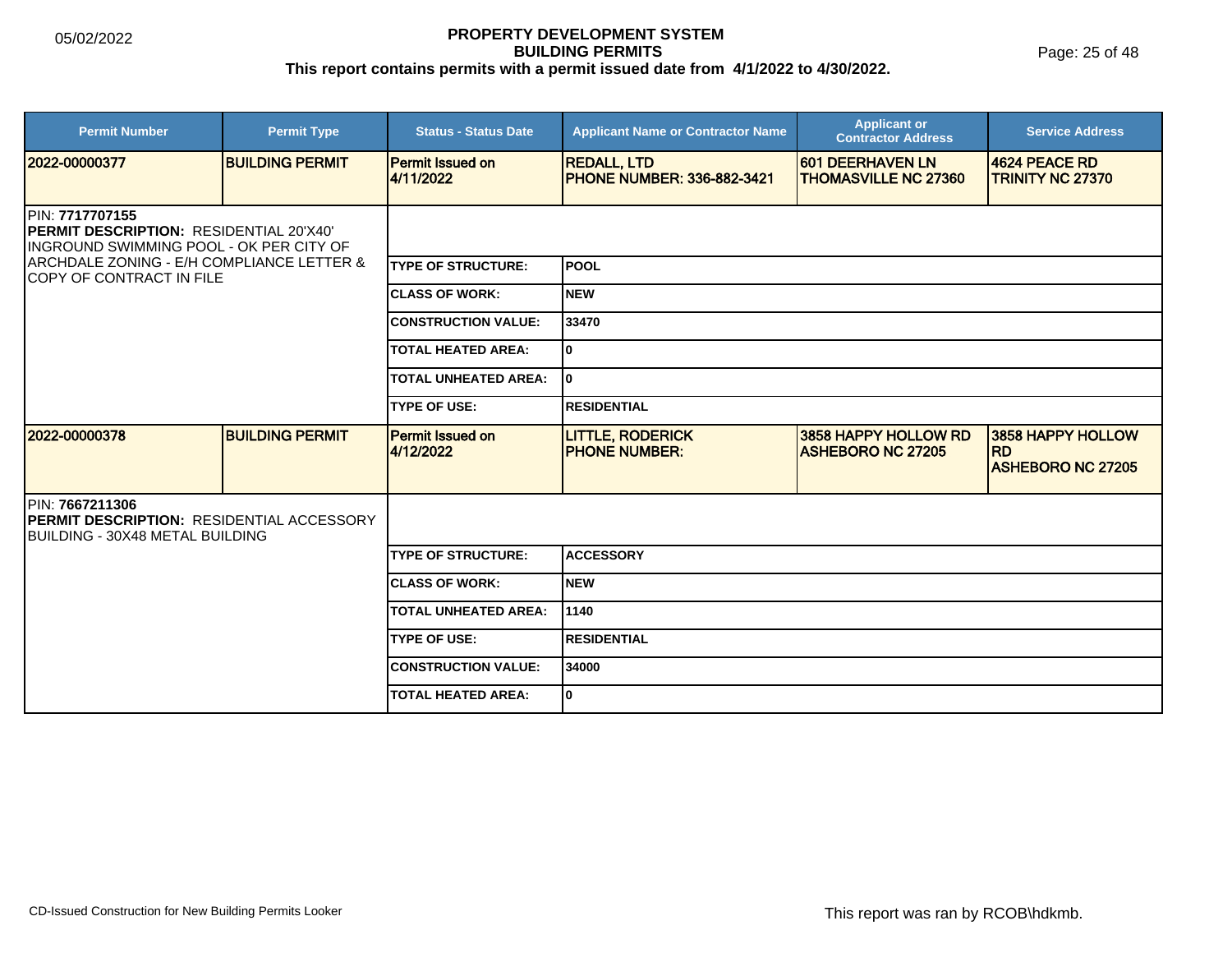| <b>Permit Number</b>                                                                                             | <b>Permit Type</b>     | <b>Status - Status Date</b>          | <b>Applicant Name or Contractor Name</b>                        | <b>Applicant or</b><br><b>Contractor Address</b>      | <b>Service Address</b>                            |  |
|------------------------------------------------------------------------------------------------------------------|------------------------|--------------------------------------|-----------------------------------------------------------------|-------------------------------------------------------|---------------------------------------------------|--|
| 12022-00000379                                                                                                   | <b>BUILDING PERMIT</b> | <b>Permit Issued on</b><br>4/12/2022 | <b>BROWN, STEPHEN (BROWN,</b><br>CINDY)<br><b>PHONE NUMBER:</b> | <b>2909 ROUTH RD</b><br><b>FRANKLINVILLE NC 27248</b> | 2909 ROUTH RD<br><b>FRANKLINVILLE NC</b><br>27248 |  |
| PIN: 8705213422<br><b>PERMIT DESCRIPTION: RESIDENTIAL 10'X20'</b><br>IACCESSORY BLDG - E/H APPROVAL MEMO IN FILE |                        |                                      |                                                                 |                                                       |                                                   |  |
|                                                                                                                  |                        | <b>TOTAL UNHEATED AREA:</b>          | 200                                                             |                                                       |                                                   |  |
|                                                                                                                  |                        | <b>CLASS OF WORK:</b>                | <b>NEW</b>                                                      |                                                       |                                                   |  |
|                                                                                                                  |                        | <b>TOTAL HEATED AREA:</b>            | 0                                                               |                                                       |                                                   |  |
|                                                                                                                  |                        | <b>CONSTRUCTION VALUE:</b>           | 4640                                                            |                                                       |                                                   |  |
|                                                                                                                  |                        | <b>TYPE OF USE:</b>                  | <b>RESIDENTIAL</b>                                              |                                                       |                                                   |  |
|                                                                                                                  |                        | <b>TYPE OF STRUCTURE:</b>            | <b>ACCESSORY</b>                                                |                                                       |                                                   |  |
| 2022-00000380                                                                                                    | <b>BUILDING PERMIT</b> | <b>Permit Issued on</b><br>4/12/2022 | <b>REDDING, DAKOTA JASPER</b><br><b>PHONE NUMBER:</b>           | 6761 CLIPWOOD RD<br><b>BENNETT NC 27208</b>           | 6763 CLIPWOOD RD<br><b>BENNETT NC 27208</b>       |  |
| PIN: 8636482275<br>PERMIT DESCRIPTION: NEW SITE BUILT HOUSE -<br>E/H CLEARANCE, APPT OF LIEN AGENT & OWNER       |                        |                                      |                                                                 |                                                       |                                                   |  |
| IAFFIDAVIT IN FILE                                                                                               |                        | <b>TOTAL UNHEATED AREA:</b>          | lo.                                                             |                                                       |                                                   |  |
|                                                                                                                  |                        | <b>TOTAL HEATED AREA:</b>            | 1601                                                            |                                                       |                                                   |  |
|                                                                                                                  |                        | <b>TYPE OF USE:</b>                  | <b>RESIDENTIAL</b>                                              |                                                       |                                                   |  |
|                                                                                                                  |                        | <b>TYPE OF STRUCTURE:</b>            | <b>SITE BUILT</b>                                               |                                                       |                                                   |  |
|                                                                                                                  |                        | <b>CLASS OF WORK:</b>                | <b>NEW</b>                                                      |                                                       |                                                   |  |
|                                                                                                                  |                        | <b>CONSTRUCTION VALUE:</b>           | 264971                                                          |                                                       |                                                   |  |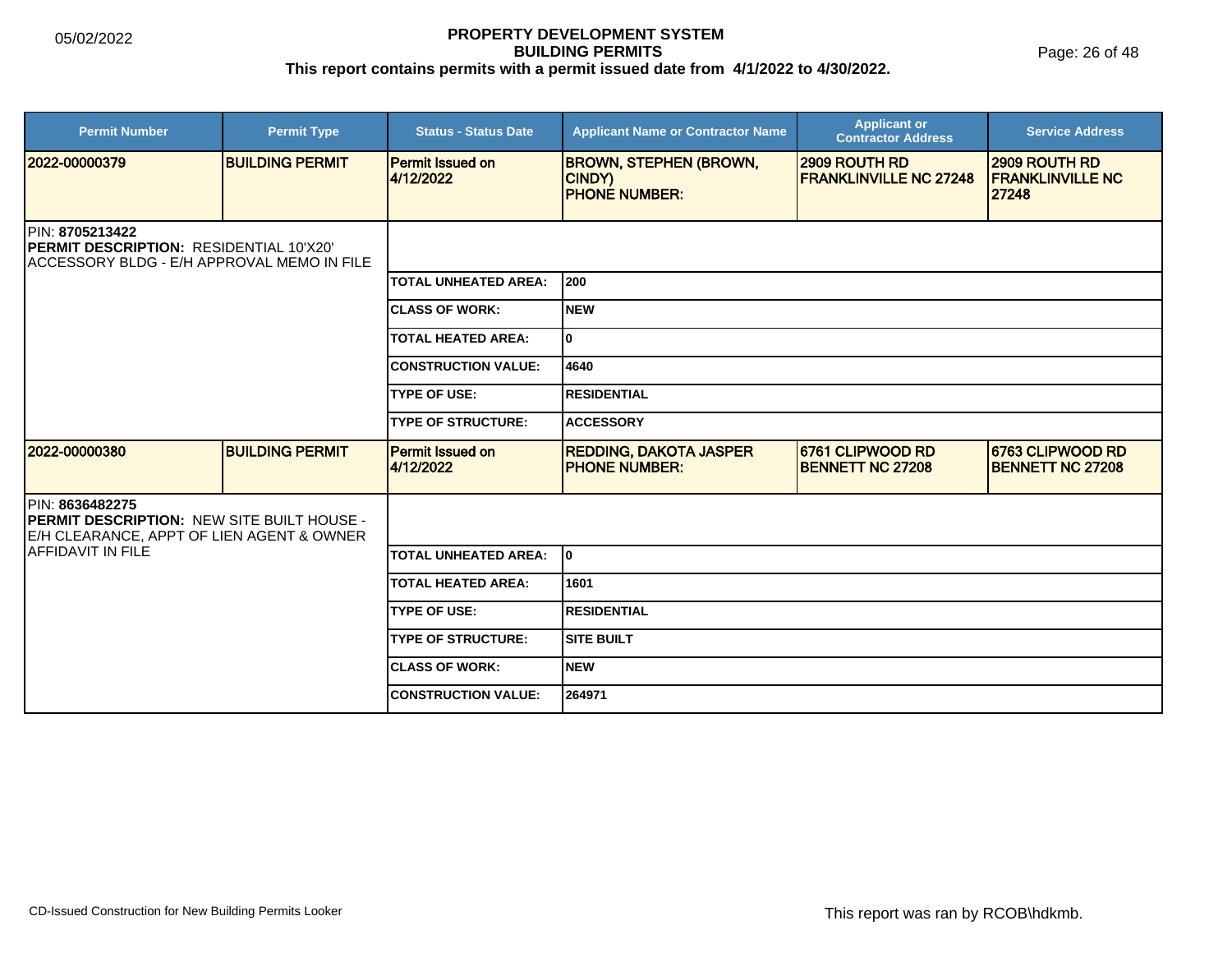Page: 27 of 48

| <b>Permit Number</b>                                                                                                          | <b>Permit Type</b>     | <b>Status - Status Date</b>          | <b>Applicant Name or Contractor Name</b>                                       | <b>Applicant or</b><br><b>Contractor Address</b>                     | <b>Service Address</b>                              |  |
|-------------------------------------------------------------------------------------------------------------------------------|------------------------|--------------------------------------|--------------------------------------------------------------------------------|----------------------------------------------------------------------|-----------------------------------------------------|--|
| 12022-00000381                                                                                                                | <b>BUILDING PERMIT</b> | <b>Permit Issued on</b><br>4/12/2022 | <b>BUTTKE, CHRISTOPHER LEE</b><br>(BUTTKE, KATIE LYNN)<br><b>PHONE NUMBER:</b> | 2879 ROUTH RD<br><b>FRANKLINVILLE NC 27248</b>                       | 12879 ROUTH RD<br><b>IFRANKLINVILLE NC</b><br>27248 |  |
| <b>IPIN: 8705104864</b><br><b>IPERMIT DESCRIPTION: RESIDENTIAL ACCESSORY</b><br><b>IBUILDING 30X50 METAL STORAGE BUILDING</b> |                        |                                      |                                                                                |                                                                      |                                                     |  |
|                                                                                                                               |                        | <b>CLASS OF WORK:</b>                | <b>NEW</b>                                                                     |                                                                      |                                                     |  |
|                                                                                                                               |                        | <b>TYPE OF STRUCTURE:</b>            | <b>ACCESSORY</b>                                                               |                                                                      |                                                     |  |
|                                                                                                                               |                        | <b>TOTAL UNHEATED AREA:</b>          | 1500                                                                           |                                                                      |                                                     |  |
|                                                                                                                               |                        | <b>TYPE OF USE:</b>                  | <b>RESIDENTIAL</b>                                                             |                                                                      |                                                     |  |
|                                                                                                                               |                        | <b>TOTAL HEATED AREA:</b>            | lo.                                                                            |                                                                      |                                                     |  |
|                                                                                                                               |                        | <b>CONSTRUCTION VALUE:</b>           | 34800                                                                          |                                                                      |                                                     |  |
| 2022-00000382                                                                                                                 | <b>BUILDING PERMIT</b> | <b>Permit Issued on</b><br>4/12/2022 | <b>PARKER, DAVID EUGENE</b><br><b>IPHONE NUMBER: 336-953-1825</b>              | <b>5293 NEW HOPE CHURCH</b><br><b>RD</b><br><b>ASHEBORO NC 27205</b> | 1617 BADIN LN<br><b>ASHEBORO NC 27205</b>           |  |
| PIN: 7639380224<br><b>PERMIT DESCRIPTION: NEW SITE BUILT HOUSE -</b><br>E/H CLEARANCE & APPT OF LIEN AGENT IN FILE -          |                        |                                      |                                                                                |                                                                      |                                                     |  |
| GC TO BE AWARE OF ANY SUBDIVISION<br><b>RESTRICTIONS ON FILE AT R.O.D</b>                                                     |                        | <b>CONSTRUCTION VALUE:</b>           | 335505                                                                         |                                                                      |                                                     |  |
|                                                                                                                               |                        | <b>TYPE OF USE:</b>                  | <b>RESIDENTIAL</b>                                                             |                                                                      |                                                     |  |
|                                                                                                                               |                        | <b>CLASS OF WORK:</b>                | <b>NEW</b>                                                                     |                                                                      |                                                     |  |
|                                                                                                                               |                        | <b>TOTAL HEATED AREA:</b>            | 2104                                                                           |                                                                      |                                                     |  |
|                                                                                                                               |                        | <b>TOTAL UNHEATED AREA:</b>          | 1004                                                                           |                                                                      |                                                     |  |
|                                                                                                                               |                        | <b>TYPE OF STRUCTURE:</b>            | <b>SITE BUILT</b>                                                              |                                                                      |                                                     |  |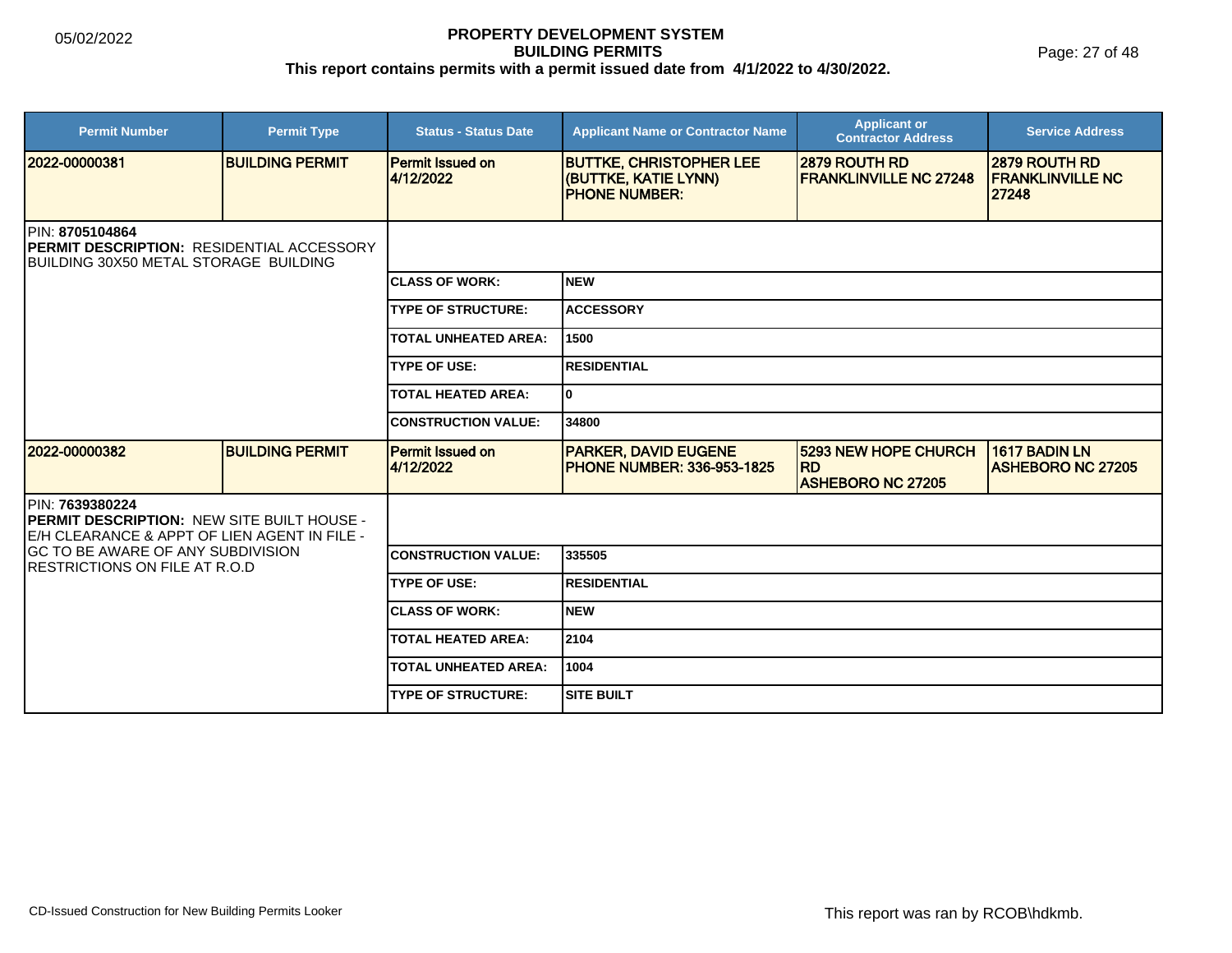Page: 28 of 48

| <b>Permit Number</b>                                                                                                                             | <b>Permit Type</b>     | <b>Status - Status Date</b>          | <b>Applicant Name or Contractor Name</b>                              | <b>Applicant or</b><br><b>Contractor Address</b>    | <b>Service Address</b>                                               |  |
|--------------------------------------------------------------------------------------------------------------------------------------------------|------------------------|--------------------------------------|-----------------------------------------------------------------------|-----------------------------------------------------|----------------------------------------------------------------------|--|
| 2022-00000383                                                                                                                                    | <b>BUILDING PERMIT</b> | Permit Issued on<br>4/18/2022        | <b>AMERICA'S HOME PLACE, INC</b><br><b>PHONE NUMBER: 770-532-1128</b> | <b>IP O BOX 1316</b><br><b>GAINESVILLE GA 30503</b> | 4711 BULL RUN CREEK<br><b>RD</b><br><b>FRANKLINVILLE NC</b><br>27248 |  |
| PIN: 7776206893<br><b>PERMIT DESCRIPTION: NEW SITE BUILT HOUSE -</b><br>E/H CLEARANCE, APPT OF LIEN AGENT & SIGNED<br><b>APPLICATION IN FILE</b> |                        |                                      |                                                                       |                                                     |                                                                      |  |
|                                                                                                                                                  |                        | <b>TYPE OF USE:</b>                  | <b>RESIDENTIAL</b>                                                    |                                                     |                                                                      |  |
|                                                                                                                                                  |                        | <b>TOTAL HEATED AREA:</b>            | 1981                                                                  |                                                     |                                                                      |  |
|                                                                                                                                                  |                        | <b>TYPE OF STRUCTURE:</b>            | <b>SITE BUILT</b>                                                     |                                                     |                                                                      |  |
|                                                                                                                                                  |                        | <b>CLASS OF WORK:</b>                | <b>NEW</b>                                                            |                                                     |                                                                      |  |
|                                                                                                                                                  |                        | <b>TOTAL UNHEATED AREA:</b>          | I٥                                                                    |                                                     |                                                                      |  |
|                                                                                                                                                  |                        | <b>CONSTRUCTION VALUE:</b>           | 387696                                                                |                                                     |                                                                      |  |
| 2022-00000384                                                                                                                                    | <b>BUILDING PERMIT</b> | <b>Permit Issued on</b><br>4/13/2022 | <b>TAYLOR, BILLY DAVID</b><br><b>PHONE NUMBER: 336-294-1746</b>       | 5406 DRAKE RD<br><b>GREENSBORO NC 27406</b>         | <b>1812 LOW BRIDGE RD</b><br><b>LIBERTY NC 27298</b>                 |  |
| PIN: 8704916552<br><b>PERMIT DESCRIPTION: RESIDENTIAL ACCESSORY</b><br>BUILDING - EH CLEARANCE IN FILE- SITE PLAN IN                             |                        |                                      |                                                                       |                                                     |                                                                      |  |
| IFILE -                                                                                                                                          |                        | TOTAL UNHEATED AREA:                 | lo.                                                                   |                                                     |                                                                      |  |
|                                                                                                                                                  |                        | <b>CLASS OF WORK:</b>                | INEW                                                                  |                                                     |                                                                      |  |
|                                                                                                                                                  |                        | <b>TOTAL HEATED AREA:</b>            | lo.                                                                   |                                                     |                                                                      |  |
|                                                                                                                                                  |                        | <b>CONSTRUCTION VALUE:</b>           | 33000                                                                 |                                                     |                                                                      |  |
|                                                                                                                                                  |                        | <b>TYPE OF USE:</b>                  | <b>IRESIDENTIAL</b>                                                   |                                                     |                                                                      |  |
|                                                                                                                                                  |                        | <b>ITYPE OF STRUCTURE:</b>           | <b>ACCESSORY</b>                                                      |                                                     |                                                                      |  |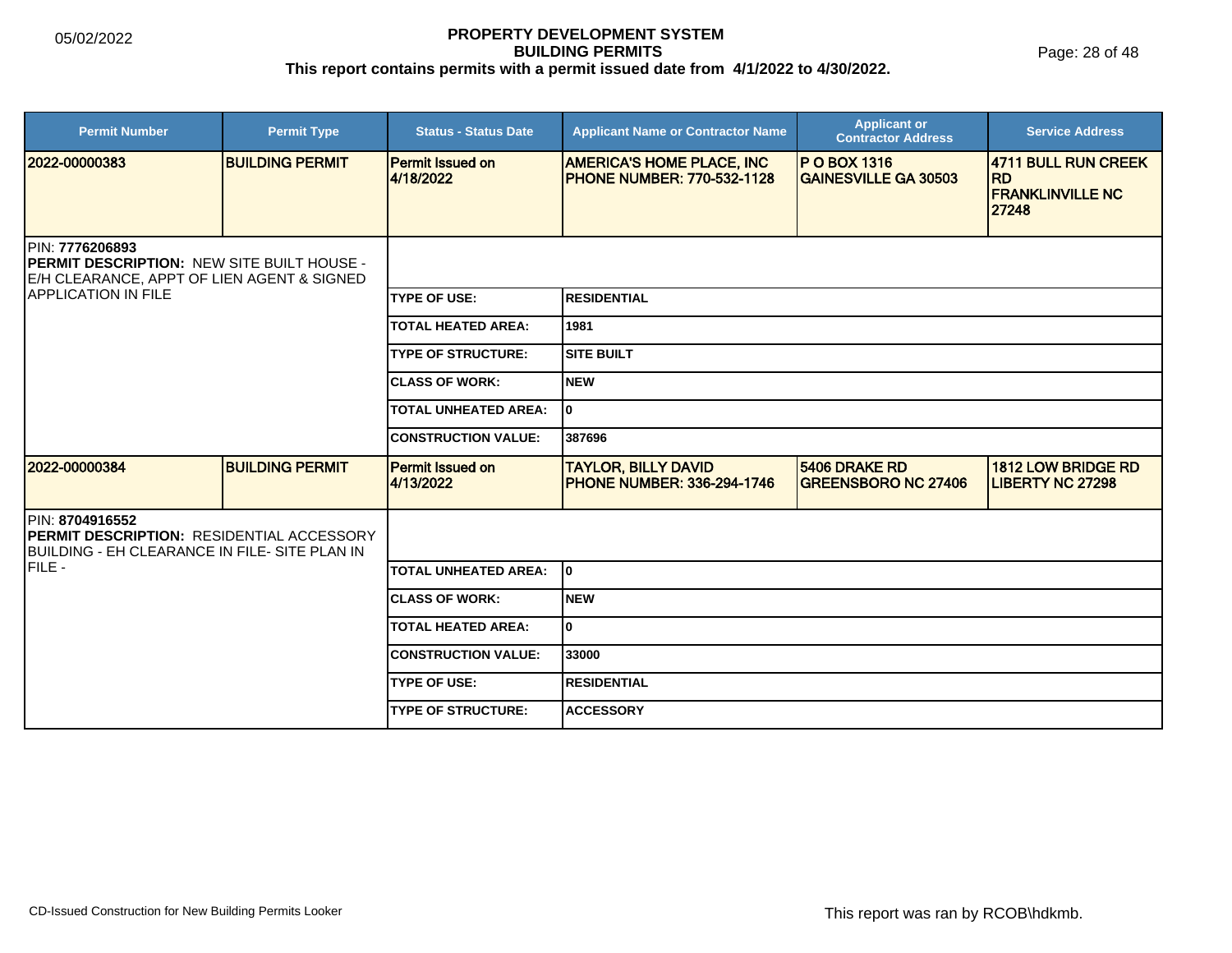Page: 29 of 48

| <b>Permit Number</b>                                                                                                | <b>Permit Type</b>     | <b>Status - Status Date</b>          | <b>Applicant Name or Contractor Name</b>                                                                | <b>Applicant or</b><br><b>Contractor Address</b>             | <b>Service Address</b>                                                 |  |
|---------------------------------------------------------------------------------------------------------------------|------------------------|--------------------------------------|---------------------------------------------------------------------------------------------------------|--------------------------------------------------------------|------------------------------------------------------------------------|--|
| 2022-00000386                                                                                                       | <b>BUILDING PERMIT</b> | <b>Permit Issued on</b><br>4/13/2022 | <b>MOBILE HOME MASTER MOVERS, 10262 S NC HWY 109</b><br><b>INC</b><br><b>PHONE NUMBER: 336-240-2357</b> | <b>LEXINGTON NC 27292</b>                                    | <b>6216 LEDBETTER RD</b><br>LOT <sub>7</sub><br><b>CLIMAX NC 27233</b> |  |
| PIN: 7798459073<br><b>IPERMIT DESCRIPTION: RESIDENTIAL SWMH NEW</b>                                                 |                        |                                      |                                                                                                         |                                                              |                                                                        |  |
|                                                                                                                     |                        | <b>TOTAL UNHEATED AREA:</b>          | lo.                                                                                                     |                                                              |                                                                        |  |
|                                                                                                                     |                        | <b>CLASS OF WORK:</b>                | Inew                                                                                                    |                                                              |                                                                        |  |
|                                                                                                                     |                        | <b>TOTAL HEATED AREA:</b>            | I٥                                                                                                      |                                                              |                                                                        |  |
|                                                                                                                     |                        | <b>TYPE OF USE:</b>                  | IRESIDENTIAL                                                                                            |                                                              |                                                                        |  |
|                                                                                                                     |                        | <b>TYPE OF STRUCTURE:</b>            | <b>IMOBILE</b>                                                                                          |                                                              |                                                                        |  |
|                                                                                                                     |                        | <b>CONSTRUCTION VALUE:</b>           | I٥                                                                                                      |                                                              |                                                                        |  |
| 2022-00000387                                                                                                       | <b>BUILDING PERMIT</b> | <b>Permit Issued on</b><br>4/13/2022 | <b>BENITEZ, BERNARDO</b><br><b>PHONE NUMBER:</b>                                                        | 2771 OLD STAGECOACH<br><b>RD</b><br><b>ASHEBORO NC 27205</b> | 2771 OLD STAGECOACH<br><b>RD</b><br><b>ASHEBORO NC 27205</b>           |  |
| PIN: 7781664435<br><b>PERMIT DESCRIPTION: 12X16 COVERED REAR</b><br><b>PORCH ADDITION - EH COMPLIANCE LETTER IN</b> |                        |                                      |                                                                                                         |                                                              |                                                                        |  |
| FILE                                                                                                                |                        | <b>TOTAL UNHEATED AREA:</b>          | l0                                                                                                      |                                                              |                                                                        |  |
|                                                                                                                     |                        | <b>TOTAL HEATED AREA:</b>            | I٥                                                                                                      |                                                              |                                                                        |  |
|                                                                                                                     |                        | <b>TYPE OF USE:</b>                  | IRESIDENTIAL                                                                                            |                                                              |                                                                        |  |
|                                                                                                                     |                        | <b>TYPE OF STRUCTURE:</b>            | Isite built                                                                                             |                                                              |                                                                        |  |
|                                                                                                                     |                        | <b>CLASS OF WORK:</b>                | <b>ADDITION</b>                                                                                         |                                                              |                                                                        |  |
|                                                                                                                     |                        | <b>CONSTRUCTION VALUE:</b>           | 4454                                                                                                    |                                                              |                                                                        |  |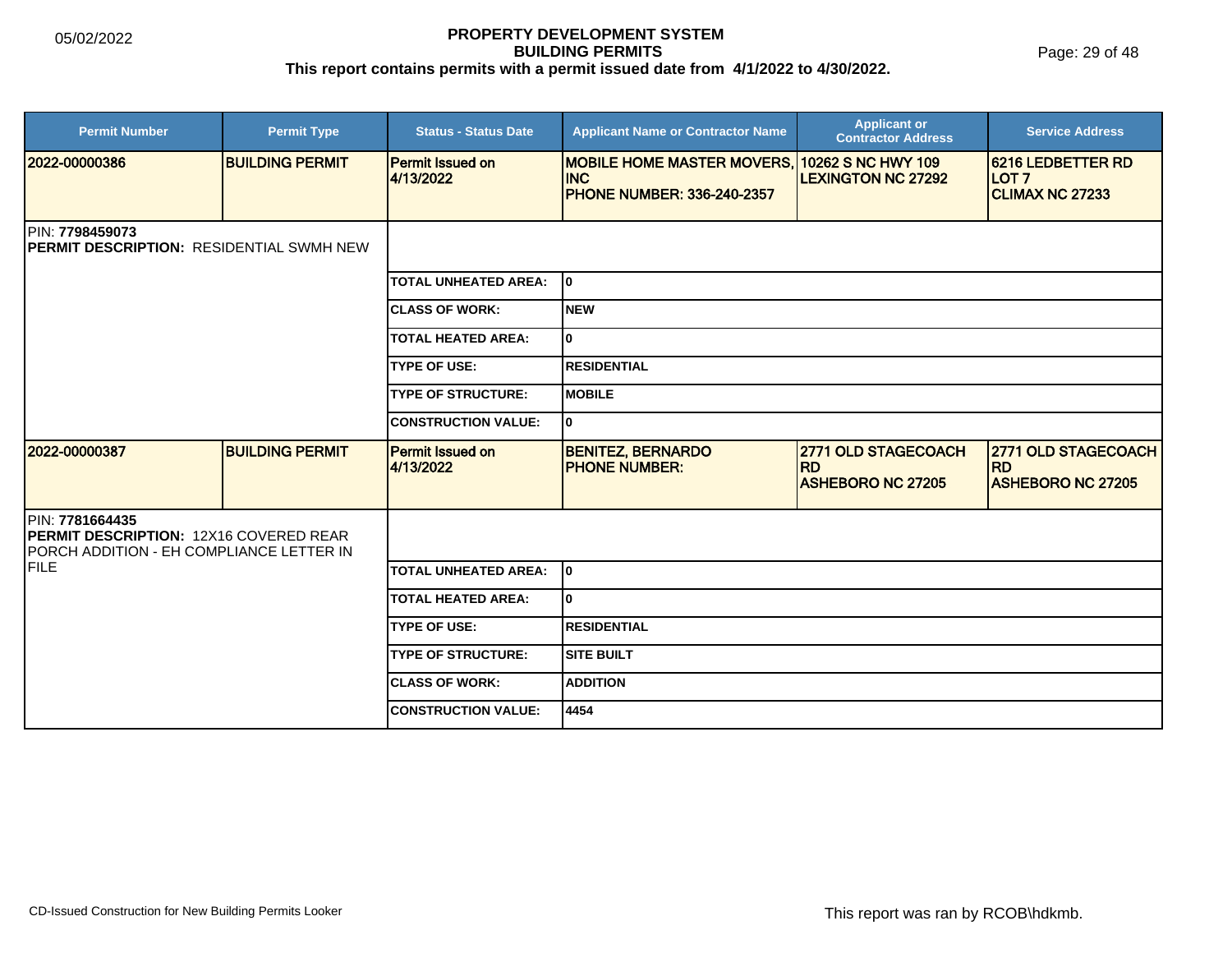| <b>Permit Number</b>                                                                                                                                                                                                                                                                      | <b>Permit Type</b>     | <b>Status - Status Date</b>          | <b>Applicant Name or Contractor Name</b>                              | <b>Applicant or</b><br><b>Contractor Address</b>         | <b>Service Address</b>                                 |  |  |
|-------------------------------------------------------------------------------------------------------------------------------------------------------------------------------------------------------------------------------------------------------------------------------------------|------------------------|--------------------------------------|-----------------------------------------------------------------------|----------------------------------------------------------|--------------------------------------------------------|--|--|
| 2022-00000388                                                                                                                                                                                                                                                                             | <b>BUILDING PERMIT</b> | <b>Permit Issued on</b><br>4/14/2022 | <b>DAVIDSON, STEPHEN JEROME</b><br><b>IPHONE NUMBER: 336-672-0962</b> | <b>2258 DAVIDSON CTRY LN</b><br><b>ASHEBORO NC 27205</b> | <b>1621 GOPHER WOODS</b><br><b>RD</b>                  |  |  |
|                                                                                                                                                                                                                                                                                           |                        |                                      |                                                                       |                                                          | <b>ASHEBORO NC 27205</b>                               |  |  |
| PIN: 7720524707<br><b>IPERMIT DESCRIPTION: RESIDENTIAL RENOVATION</b><br>- MORE WORK GOING ON IN THE HOUSE. NEED<br><b>IREMOLDING PERMIT. MECHANICAL PERMIT FOR</b><br>CHANGE OUT. ELECTRICAL AND PLUMBING PERMIT.<br>IF ANY IS BEING DONE. DO NOT PUT POWER ON<br>THE HOUSE UNTIL FINAL. |                        |                                      |                                                                       |                                                          |                                                        |  |  |
|                                                                                                                                                                                                                                                                                           |                        | <b>TYPE OF STRUCTURE:</b>            | <b>SITE BUILT</b>                                                     |                                                          |                                                        |  |  |
|                                                                                                                                                                                                                                                                                           |                        | <b>CONSTRUCTION VALUE:</b>           | 30000                                                                 |                                                          |                                                        |  |  |
|                                                                                                                                                                                                                                                                                           |                        | <b>TYPE OF USE:</b>                  | <b>RESIDENTIAL</b>                                                    |                                                          |                                                        |  |  |
|                                                                                                                                                                                                                                                                                           |                        | <b>TOTAL UNHEATED AREA:</b>          | I٥                                                                    |                                                          |                                                        |  |  |
|                                                                                                                                                                                                                                                                                           |                        | <b>ICLASS OF WORK:</b>               | <b>RENOVATION</b>                                                     |                                                          |                                                        |  |  |
|                                                                                                                                                                                                                                                                                           |                        | <b>TOTAL HEATED AREA:</b>            | I٥                                                                    |                                                          |                                                        |  |  |
| 2022-00000389                                                                                                                                                                                                                                                                             | <b>BUILDING PERMIT</b> | <b>Permit Issued on</b><br>4/14/2022 | <b>SCHUMACHER, WILLIAM G</b><br><b>IPHONE NUMBER: 330-478-4505</b>    | 2715 WISE AVE NW<br><b>CANTON OH 44708</b>               | <b>8173 ADAMS FARM RD</b><br><b>RANDLEMAN NC 27317</b> |  |  |
| PIN: 7757576158<br><b>PERMIT DESCRIPTION: NEW SITE BUILT HOUSE IS</b><br>A REPLACEMENT HOME - E/H CLEARANCE, APPT OF                                                                                                                                                                      |                        |                                      |                                                                       |                                                          |                                                        |  |  |
| <b>ILIEN AGENT &amp; SIGNED APPLICATION IN FILE</b>                                                                                                                                                                                                                                       |                        | <b>ICLASS OF WORK:</b>               | <b>NEW</b>                                                            |                                                          |                                                        |  |  |
|                                                                                                                                                                                                                                                                                           |                        | <b>TYPE OF STRUCTURE:</b>            | <b>SITE BUILT</b>                                                     |                                                          |                                                        |  |  |
|                                                                                                                                                                                                                                                                                           |                        | <b>TOTAL UNHEATED AREA:</b>          | 543                                                                   |                                                          |                                                        |  |  |
|                                                                                                                                                                                                                                                                                           |                        | <b>CONSTRUCTION VALUE:</b>           | 275467                                                                |                                                          |                                                        |  |  |
|                                                                                                                                                                                                                                                                                           |                        | <b>TYPE OF USE:</b>                  | <b>RESIDENTIAL</b>                                                    |                                                          |                                                        |  |  |
|                                                                                                                                                                                                                                                                                           |                        | <b>TOTAL HEATED AREA:</b>            | 1875                                                                  |                                                          |                                                        |  |  |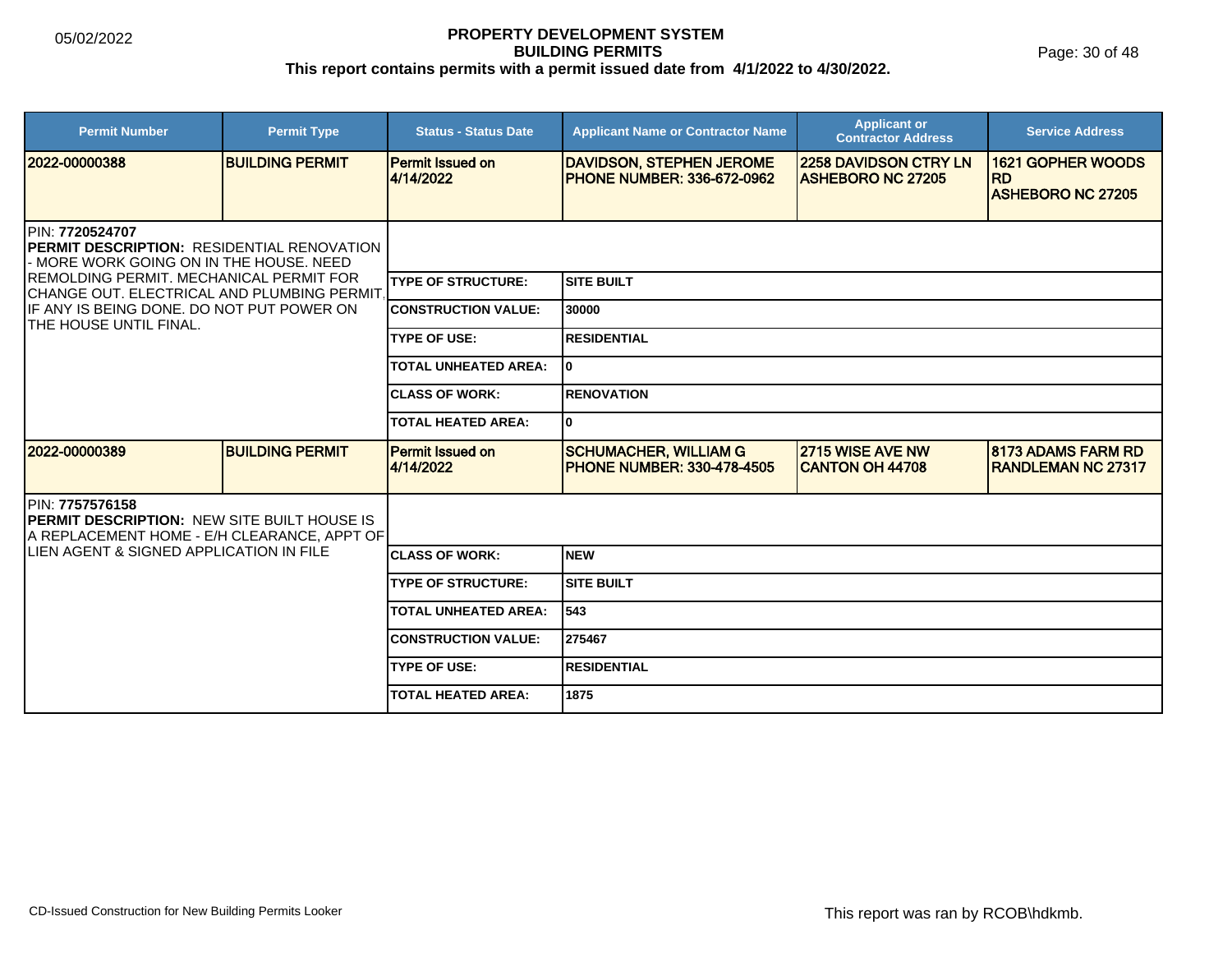| <b>Permit Number</b>                                                                                                                                         | <b>Permit Type</b>     | <b>Status - Status Date</b>          | <b>Applicant Name or Contractor Name</b>                                     | <b>Applicant or</b><br><b>Contractor Address</b> | <b>Service Address</b>                                              |  |
|--------------------------------------------------------------------------------------------------------------------------------------------------------------|------------------------|--------------------------------------|------------------------------------------------------------------------------|--------------------------------------------------|---------------------------------------------------------------------|--|
| 2022-00000390                                                                                                                                                | <b>BUILDING PERMIT</b> | <b>Permit Issued on</b><br>4/14/2022 | <b>COX, FARRAH GALLIMORE</b><br><b>PHONE NUMBER: 336-250-3810</b>            | 4627 LOG CABIN RD<br><b>RAMSEUR NC 27316</b>     | 9048 PISGAH COVERED<br><b>BRIDGE RD</b><br><b>ASHEBORO NC 27205</b> |  |
| PIN: 7625150118<br>PERMIT DESCRIPTION: RESIDENTIAL SITE BUILT<br>HOME - LIEN AGENT IN FILE- SITE PLAN IN FILE- EH<br>ICLEARANCE IN FILE- SIGNED APP IN FILE- |                        |                                      |                                                                              |                                                  |                                                                     |  |
|                                                                                                                                                              |                        | <b>TYPE OF STRUCTURE:</b>            | <b>SITE BUILT</b>                                                            |                                                  |                                                                     |  |
|                                                                                                                                                              |                        | <b>TYPE OF USE:</b>                  | <b>RESIDENTIAL</b>                                                           |                                                  |                                                                     |  |
|                                                                                                                                                              |                        | <b>CLASS OF WORK:</b>                | <b>NEW</b>                                                                   |                                                  |                                                                     |  |
|                                                                                                                                                              |                        | <b>TOTAL UNHEATED AREA:</b>          | 1036                                                                         |                                                  |                                                                     |  |
|                                                                                                                                                              |                        | <b>TOTAL HEATED AREA:</b>            | 1997                                                                         |                                                  |                                                                     |  |
|                                                                                                                                                              |                        | <b>CONSTRUCTION VALUE:</b>           | 354077                                                                       |                                                  |                                                                     |  |
| 12022-00000391                                                                                                                                               | <b>BUILDING PERMIT</b> | <b>Permit Issued on</b><br>4/14/2022 | <b>NORTH CAROLINA CUSTOM</b><br><b>MODULARS, LLC</b><br><b>PHONE NUMBER:</b> | 1936 US HWY 64 E<br><b>ASHEBORO NC 27203</b>     | 6633 BENNETT RD<br><b>SEAGROVE NC 27341</b>                         |  |
| PIN: 8615544562<br><b>PERMIT DESCRIPTION: NEW OFF-FRAME</b><br>MODULAR HOME - E/H CLEARANCE, APPT OF LIEN                                                    |                        |                                      |                                                                              |                                                  |                                                                     |  |
| IAGENT & SURETY BOND IN FILE                                                                                                                                 |                        | <b>CONSTRUCTION VALUE:</b>           | l0.                                                                          |                                                  |                                                                     |  |
|                                                                                                                                                              |                        | <b>TYPE OF USE:</b>                  | <b>RESIDENTIAL</b>                                                           |                                                  |                                                                     |  |
|                                                                                                                                                              |                        | <b>TOTAL UNHEATED AREA:</b>          | $\mathbf 0$                                                                  |                                                  |                                                                     |  |
|                                                                                                                                                              |                        | <b>TYPE OF STRUCTURE:</b>            | <b>MODULAR</b>                                                               |                                                  |                                                                     |  |
|                                                                                                                                                              |                        | <b>ICLASS OF WORK:</b>               | <b>NEW</b>                                                                   |                                                  |                                                                     |  |
|                                                                                                                                                              |                        | <b>TOTAL HEATED AREA:</b>            | 1824                                                                         |                                                  |                                                                     |  |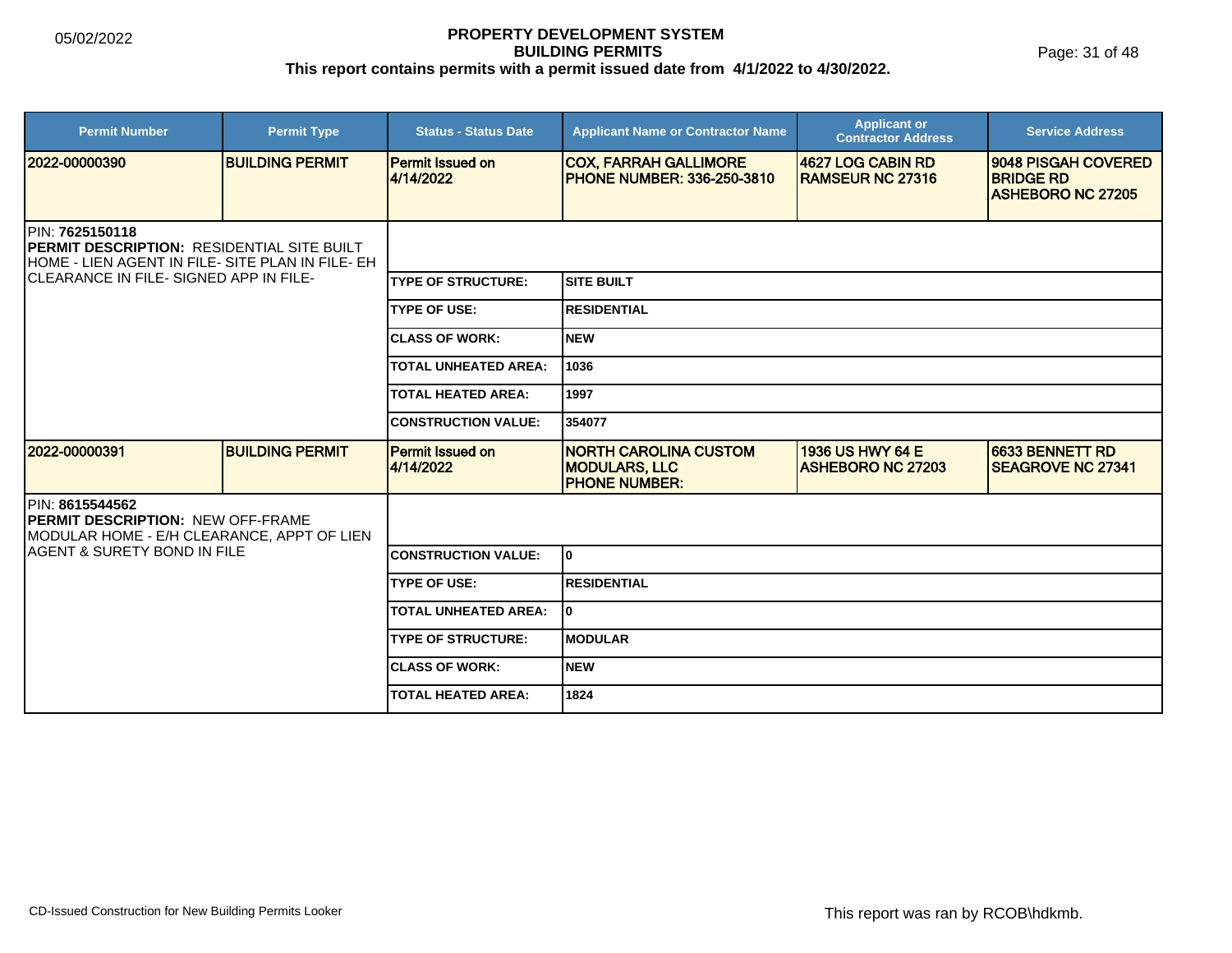Page: 32 of 48

| <b>Permit Number</b>                                                                                       | <b>Permit Type</b>     | <b>Status - Status Date</b>          | <b>Applicant Name or Contractor Name</b>                                              | <b>Applicant or</b><br><b>Contractor Address</b>                              | <b>Service Address</b>                           |  |
|------------------------------------------------------------------------------------------------------------|------------------------|--------------------------------------|---------------------------------------------------------------------------------------|-------------------------------------------------------------------------------|--------------------------------------------------|--|
| 12022-00000392                                                                                             | <b>BUILDING PERMIT</b> | <b>Permit Issued on</b><br>4/14/2022 | ATLAS SIGN INDUSTRIES OF NC,<br>ILLC.<br><b>PHONE NUMBER: 561-863-6659</b>            | 1077 BLUE HERON BLVD W<br><b>IWEST PALM BEACH FL</b><br>33404                 | 983 HIGH POINT ST<br><b>RANDLEMAN NC 27317</b>   |  |
| PIN: 7755559140<br>PERMIT DESCRIPTION: INSTALL MONUMENT SIGN,<br><b>CHANNEL LETTERS, AND WALL GRAPHICS</b> |                        |                                      |                                                                                       |                                                                               |                                                  |  |
|                                                                                                            |                        | <b>TYPE OF STRUCTURE:</b>            | <b>SIGN</b>                                                                           |                                                                               |                                                  |  |
|                                                                                                            |                        | <b>TOTAL HEATED AREA:</b>            | lo.                                                                                   |                                                                               |                                                  |  |
|                                                                                                            |                        | <b>CLASS OF WORK:</b>                | <b>NEW</b>                                                                            |                                                                               |                                                  |  |
|                                                                                                            |                        | <b>TOTAL UNHEATED AREA:</b>          | I٥                                                                                    |                                                                               |                                                  |  |
|                                                                                                            |                        | <b>CONSTRUCTION VALUE:</b>           | 10000                                                                                 |                                                                               |                                                  |  |
|                                                                                                            |                        | <b>TYPE OF USE:</b>                  | ICOMMERCIAL                                                                           |                                                                               |                                                  |  |
| 12022-00000393                                                                                             | <b>BUILDING PERMIT</b> | <b>Permit Issued on</b><br>4/14/2022 | <b>BRADLEY, RICHARD SIMMONS</b><br>(BRADLEY, MEREDITH AKINS)<br><b>IPHONE NUMBER:</b> | 6945 DOGWOOD BLOSSOM 6945 DOGWOOD<br><b>CT</b><br><b>THOMASVILLE NC 27360</b> | <b>BLOSSOM CT</b><br><b>THOMASVILLE NC 27360</b> |  |
| PIN: 6798166013<br><b>PERMIT DESCRIPTION: SAUNA/SUNROOM</b><br>12X12/26X20 & ATTACHED GARAGE25X52          |                        |                                      |                                                                                       |                                                                               |                                                  |  |
| <b>PERMIT NUMBER - 6798164002</b><br>HOME RENOVATION - CONVERTING TO5 BEDROOM                              |                        | <b>TYPE OF STRUCTURE:</b>            | Isite built                                                                           |                                                                               |                                                  |  |
| - TRINITY ZONING IN FILE- EH CLEARANCE IN FILE                                                             |                        | <b>CONSTRUCTION VALUE:</b>           | 160000                                                                                |                                                                               |                                                  |  |
|                                                                                                            |                        | <b>TOTAL HEATED AREA:</b>            | 5802                                                                                  |                                                                               |                                                  |  |
|                                                                                                            |                        | <b>TYPE OF USE:</b>                  | <b>RESIDENTIAL</b>                                                                    |                                                                               |                                                  |  |
|                                                                                                            |                        | <b>CLASS OF WORK:</b>                | <b>RENOVATION</b>                                                                     |                                                                               |                                                  |  |
|                                                                                                            |                        | <b>TOTAL UNHEATED AREA:</b>          | I٥                                                                                    |                                                                               |                                                  |  |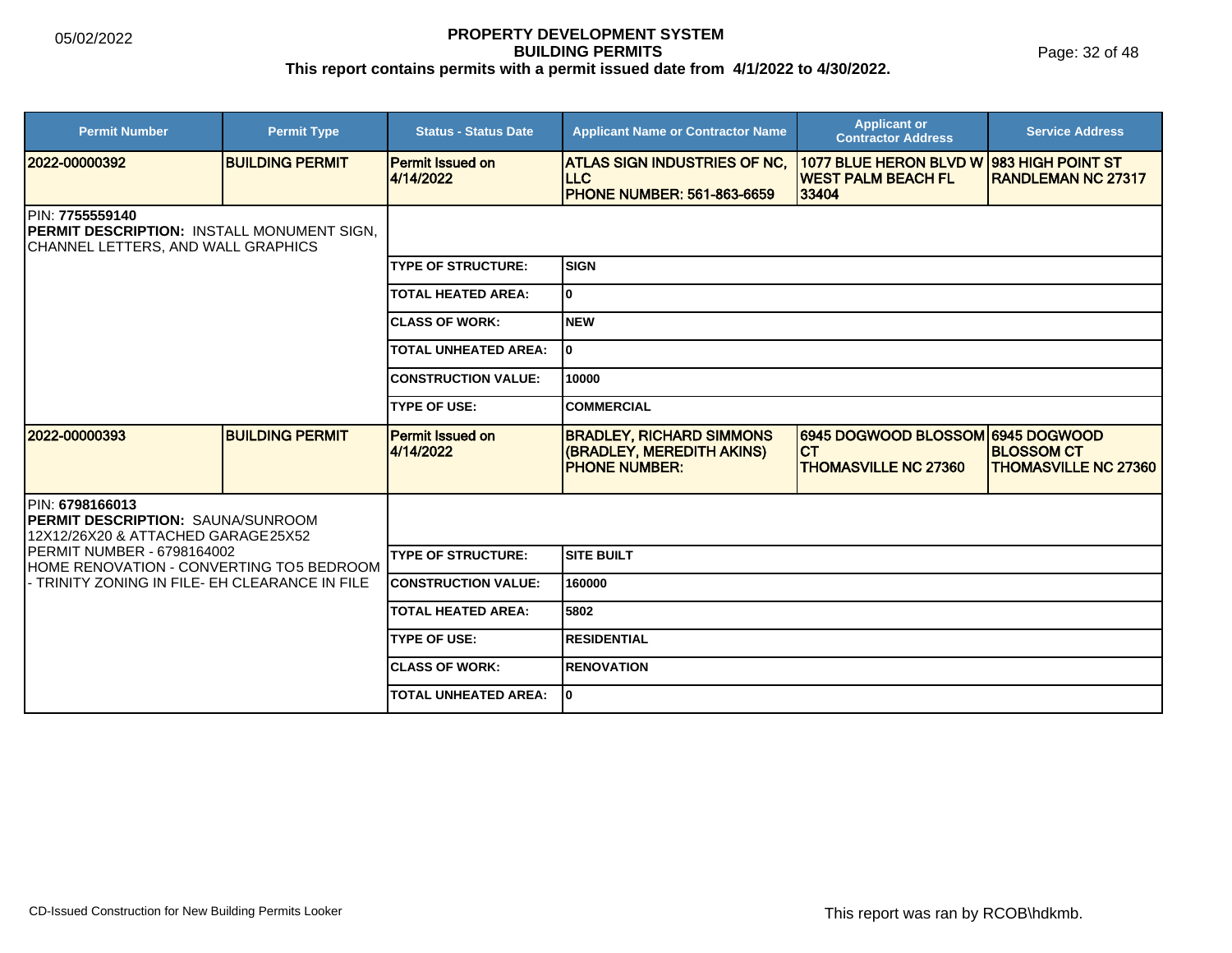Page: 33 of 48

| <b>Permit Number</b>                                                                                   | <b>Permit Type</b>     | <b>Status - Status Date</b>          | <b>Applicant Name or Contractor Name</b>                                             | <b>Applicant or</b><br><b>Contractor Address</b> | <b>Service Address</b>                                 |  |
|--------------------------------------------------------------------------------------------------------|------------------------|--------------------------------------|--------------------------------------------------------------------------------------|--------------------------------------------------|--------------------------------------------------------|--|
| 2022-00000394                                                                                          | <b>BUILDING PERMIT</b> | <b>Permit Issued on</b><br>4/18/2022 | LEISTER, ANDREW Z (LEISTER,<br><b>JENNIFER)</b><br><b>PHONE NUMBER:</b>              | <b>PO BOX 168</b><br><b>TRINITY NC 27370</b>     | 3471 THAYER RD<br><b>TRINITY NC 27370</b>              |  |
| <b>IPIN: 7704296649</b><br><b>IPERMIT DESCRIPTION: ADDING ACCESSORY</b><br><b>BUILDING 24X40</b>       |                        |                                      |                                                                                      |                                                  |                                                        |  |
|                                                                                                        |                        | <b>CONSTRUCTION VALUE:</b>           | 22272                                                                                |                                                  |                                                        |  |
|                                                                                                        |                        | <b>ICLASS OF WORK:</b>               | INEW                                                                                 |                                                  |                                                        |  |
|                                                                                                        |                        | <b>TYPE OF STRUCTURE:</b>            | <b>ACCESSORY</b>                                                                     |                                                  |                                                        |  |
|                                                                                                        |                        | <b>TOTAL HEATED AREA:</b>            | lo.                                                                                  |                                                  |                                                        |  |
|                                                                                                        |                        | <b>TYPE OF USE:</b>                  | IRESIDENTIAL                                                                         |                                                  |                                                        |  |
|                                                                                                        |                        | <b>TOTAL UNHEATED AREA:</b>          | l960                                                                                 |                                                  |                                                        |  |
| 2022-00000396                                                                                          | <b>BUILDING PERMIT</b> | <b>Permit Issued on</b><br>4/19/2022 | <b>PHIL BURGESS CONSTRUCTION,</b><br><b>INC</b><br><b>PHONE NUMBER: 336-824-2618</b> | <b>P O BOX 900</b><br><b>LIBERTY NC 27298</b>    | <b>545 KILDEE CHURCH RD</b><br><b>RAMSEUR NC 27316</b> |  |
| <b>IPIN: 8722830755</b><br><b>PERMIT DESCRIPTION: 16'X27'</b><br>BATHROOM/BEDROOM ADDITION TO EXISTING |                        |                                      |                                                                                      |                                                  |                                                        |  |
| HOME - NO INCREASE IN BEDROOMS - TURNING<br>EXISTING BEDROOM INTO OFFICE - E/H                         |                        | <b>TYPE OF STRUCTURE:</b>            | Isite built                                                                          |                                                  |                                                        |  |
| COMPLIANCE LETTER & SIGNED APPLICATION IN<br>IFILE                                                     |                        | <b>TOTAL HEATED AREA:</b>            | 432                                                                                  |                                                  |                                                        |  |
|                                                                                                        |                        | <b>CONSTRUCTION VALUE:</b>           | 56875                                                                                |                                                  |                                                        |  |
|                                                                                                        |                        | <b>TYPE OF USE:</b>                  | IRESIDENTIAL                                                                         |                                                  |                                                        |  |
|                                                                                                        |                        | <b>CLASS OF WORK:</b>                | <b>ADDITION</b>                                                                      |                                                  |                                                        |  |
|                                                                                                        |                        | <b>TOTAL UNHEATED AREA:</b>          | I٥                                                                                   |                                                  |                                                        |  |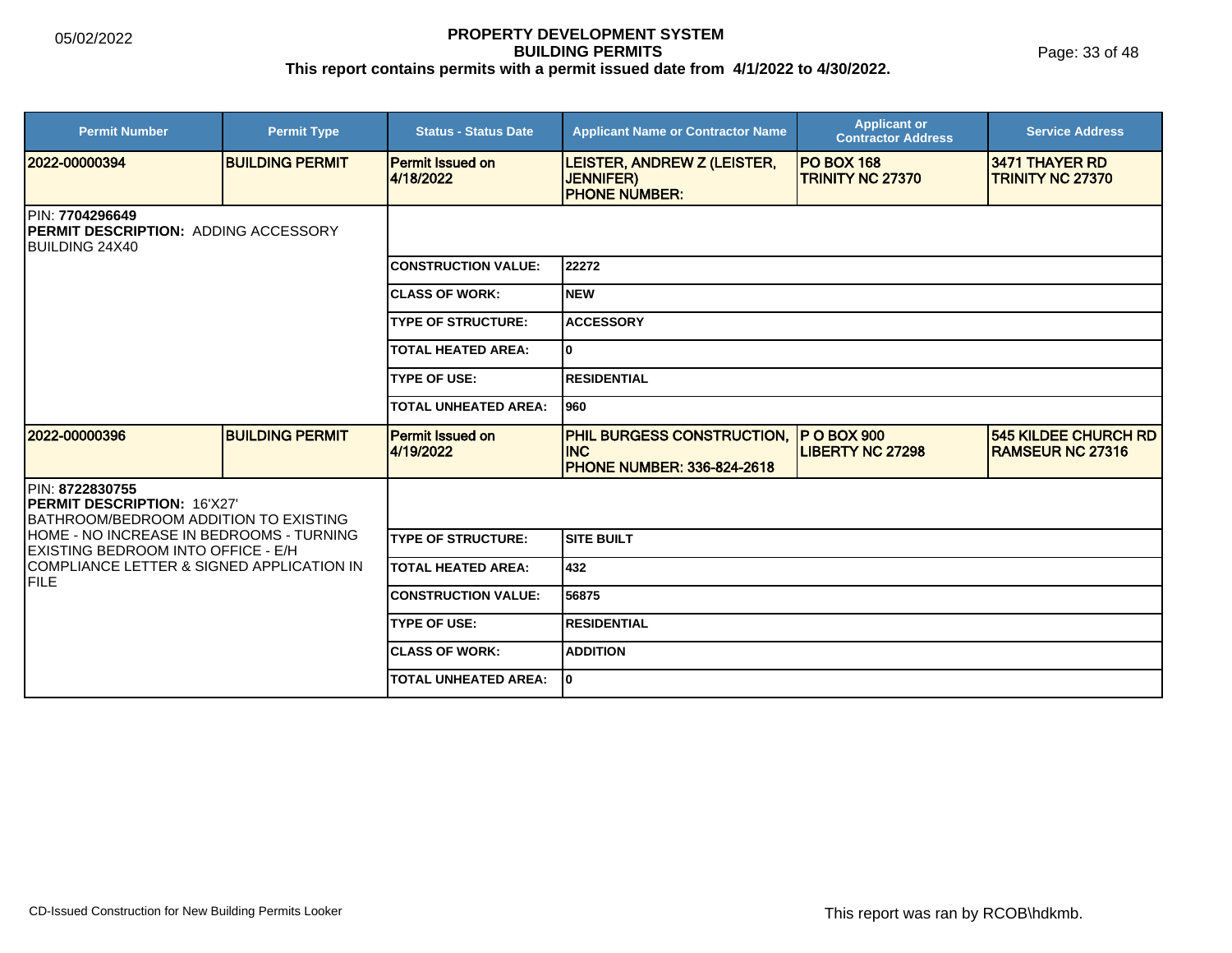Page: 34 of 48

| <b>Permit Number</b>                                                                                           | <b>Permit Type</b>     | <b>Status - Status Date</b>          | <b>Applicant Name or Contractor Name</b>                         | <b>Applicant or</b><br><b>Contractor Address</b>                                   | <b>Service Address</b>                        |  |  |
|----------------------------------------------------------------------------------------------------------------|------------------------|--------------------------------------|------------------------------------------------------------------|------------------------------------------------------------------------------------|-----------------------------------------------|--|--|
| 2022-00000397                                                                                                  | <b>BUILDING PERMIT</b> | <b>Permit Issued on</b><br>4/20/2022 | <b>JONES, STEPHEN WAYNE</b><br><b>PHONE NUMBER: 336-212-0926</b> | 778 S. GRAHAM HOPEDALE 3180 PROVIDENCE<br><b>RD</b><br><b>BURLINGTON NC 27217</b>  | <b>CHURCH RD</b><br><b>CLIMAX NC 27233</b>    |  |  |
|                                                                                                                |                        |                                      |                                                                  |                                                                                    |                                               |  |  |
| PIN: 7796080833<br>PERMIT DESCRIPTION: NEW SWMH 16X76 EH IN<br><b>IFILE- TAX IN FILE</b>                       |                        |                                      |                                                                  |                                                                                    |                                               |  |  |
|                                                                                                                |                        | <b>TOTAL UNHEATED AREA:</b>          | lo.                                                              |                                                                                    |                                               |  |  |
|                                                                                                                |                        | <b>TYPE OF STRUCTURE:</b>            | <b>MOBILE</b>                                                    |                                                                                    |                                               |  |  |
|                                                                                                                |                        | <b>CLASS OF WORK:</b>                | <b>NEW</b>                                                       |                                                                                    |                                               |  |  |
|                                                                                                                |                        | <b>TYPE OF USE:</b>                  | <b>RESIDENTIAL</b>                                               |                                                                                    |                                               |  |  |
|                                                                                                                |                        | <b>TOTAL HEATED AREA:</b>            | $\bf{0}$                                                         |                                                                                    |                                               |  |  |
|                                                                                                                |                        | <b>CONSTRUCTION VALUE:</b>           | 10                                                               |                                                                                    |                                               |  |  |
| 2022-00000398                                                                                                  | <b>BUILDING PERMIT</b> | Permit Issued on<br>4/20/2022        | <b>KNUSTON, CHARLES</b><br><b>PHONE NUMBER: 757-558-9909</b>     | <b>1741 CORPORATE</b><br><b>LANDING PKWY#101</b><br><b>VIRGINIA BEACH VA 23454</b> | 337 NORTH CLUB DR<br><b>ASHEBORO NC 27205</b> |  |  |
| PIN: 7722718980<br>PERMIT DESCRIPTION: INSTALL PUSH PIERS TO<br><b>STABALIZE EZISTING STRUCTURE TO PREVENT</b> |                        |                                      |                                                                  |                                                                                    |                                               |  |  |
| IFURTHER MOVEMENT- 25 SQFT WORK AREA                                                                           |                        | <b>TYPE OF USE:</b>                  | <b>RESIDENTIAL</b>                                               |                                                                                    |                                               |  |  |
|                                                                                                                |                        | <b>CONSTRUCTION VALUE:</b>           | 10100                                                            |                                                                                    |                                               |  |  |
|                                                                                                                |                        | <b>TYPE OF STRUCTURE:</b>            | <b>SITE BUILT</b>                                                |                                                                                    |                                               |  |  |
|                                                                                                                |                        | <b>TOTAL UNHEATED AREA:</b>          | I٥                                                               |                                                                                    |                                               |  |  |
|                                                                                                                |                        | <b>ICLASS OF WORK:</b>               | <b>RENOVATION</b>                                                |                                                                                    |                                               |  |  |
|                                                                                                                |                        | <b>TOTAL HEATED AREA:</b>            | 10                                                               |                                                                                    |                                               |  |  |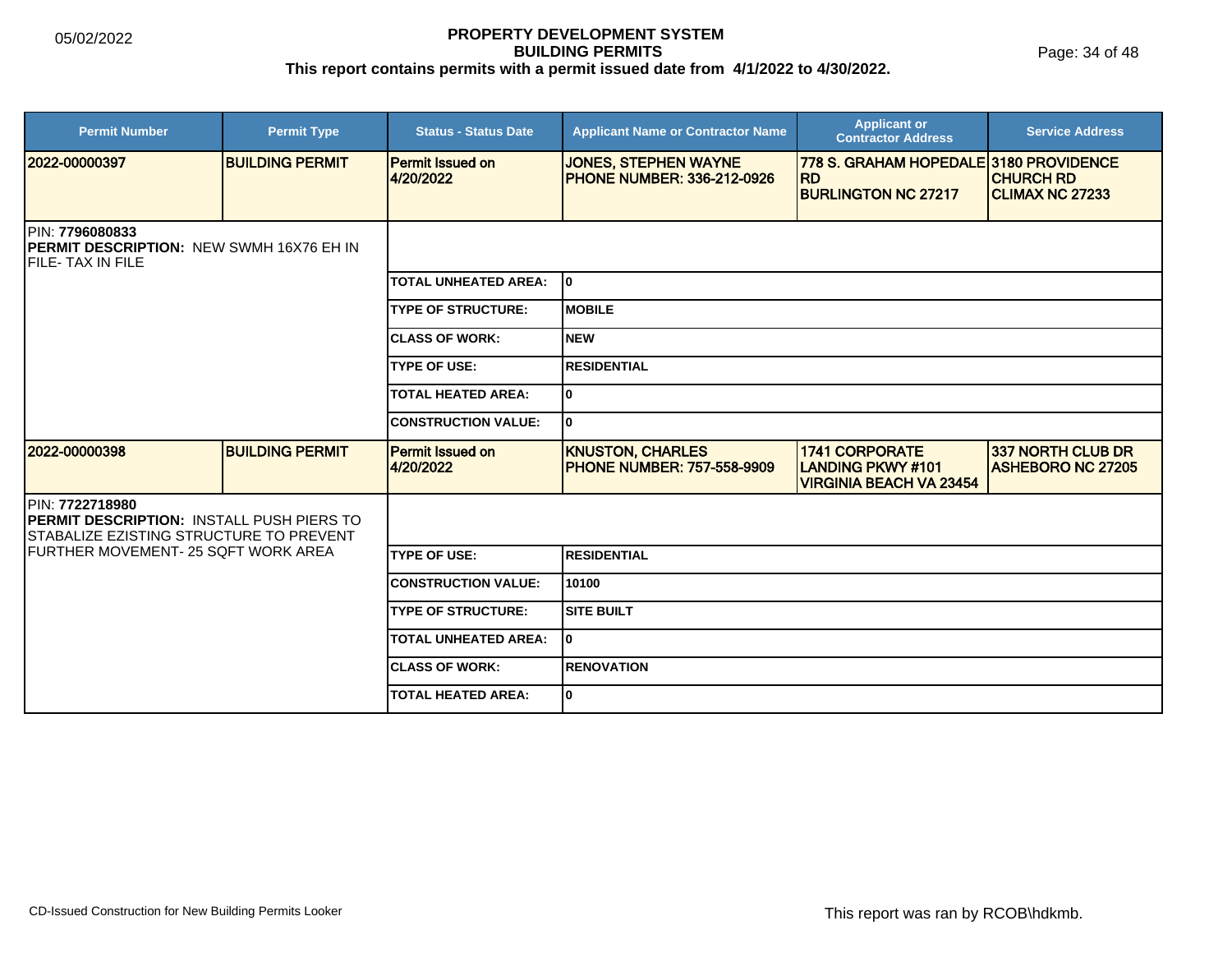Page: 35 of 48

| <b>Permit Number</b>                                                                                                                                                          | <b>Permit Type</b>     | <b>Status - Status Date</b>          | <b>Applicant Name or Contractor Name</b>                   | <b>Applicant or</b><br><b>Contractor Address</b> | <b>Service Address</b>                              |  |  |
|-------------------------------------------------------------------------------------------------------------------------------------------------------------------------------|------------------------|--------------------------------------|------------------------------------------------------------|--------------------------------------------------|-----------------------------------------------------|--|--|
| 2022-00000399                                                                                                                                                                 | <b>BUILDING PERMIT</b> | Permit Issued on<br>4/19/2022        | <b>INGRAM, JEREMY S</b><br><b>PHONE NUMBER:</b>            | 2889 KINLEY TRL<br><b>ARCHDALE NC 27263</b>      | <b>2889 KINLEY TRL</b><br><b>ARCHDALE NC 27263</b>  |  |  |
| PIN: 7738230894<br><b>IPERMIT DESCRIPTION: OWNER FINISHING</b><br><b>JUPSTAIRS BONUS ROOM - TO BE LIVING ROOM.</b><br><b>IOFFICE &amp; BATHROOM - OWNER AFFIDAVIT IN FILE</b> |                        |                                      |                                                            |                                                  |                                                     |  |  |
|                                                                                                                                                                               |                        | <b>ITYPE OF STRUCTURE:</b>           | <b>SITE BUILT</b>                                          |                                                  |                                                     |  |  |
|                                                                                                                                                                               |                        | <b>TOTAL HEATED AREA:</b>            | 1100                                                       |                                                  |                                                     |  |  |
|                                                                                                                                                                               |                        | <b>ICLASS OF WORK:</b>               | <b>RENOVATION</b>                                          |                                                  |                                                     |  |  |
|                                                                                                                                                                               |                        | <b>TOTAL UNHEATED AREA:</b>          | I٥                                                         |                                                  |                                                     |  |  |
|                                                                                                                                                                               |                        | <b>CONSTRUCTION VALUE:</b>           | 56408                                                      |                                                  |                                                     |  |  |
|                                                                                                                                                                               |                        | <b>TYPE OF USE:</b>                  | <b>RESIDENTIAL</b>                                         |                                                  |                                                     |  |  |
| 2022-00000401                                                                                                                                                                 | <b>BUILDING PERMIT</b> | <b>Permit Issued on</b><br>4/19/2022 | <b>COX, FARRAH GALLIMORE</b><br>PHONE NUMBER: 336-250-3810 | 4627 LOG CABIN RD<br><b>RAMSEUR NC 27316</b>     | <b>5277 RIVERSIDE RD</b><br><b>RAMSEUR NC 27316</b> |  |  |
| PIN: 8617748596<br><b>IPERMIT DESCRIPTION: NEW SITE BUILT HOUSE -</b><br>E/H CLEARANCE & APPT OF LIEN AGENT IN FILE                                                           |                        |                                      |                                                            |                                                  |                                                     |  |  |
|                                                                                                                                                                               |                        | <b>TYPE OF USE:</b>                  | <b>RESIDENTIAL</b>                                         |                                                  |                                                     |  |  |
|                                                                                                                                                                               |                        | <b>TOTAL HEATED AREA:</b>            | 800                                                        |                                                  |                                                     |  |  |
|                                                                                                                                                                               |                        | <b>CONSTRUCTION VALUE:</b>           | 158359                                                     |                                                  |                                                     |  |  |
|                                                                                                                                                                               |                        | <b>CLASS OF WORK:</b>                | <b>NEW</b>                                                 |                                                  |                                                     |  |  |
|                                                                                                                                                                               |                        | <b>TYPE OF STRUCTURE:</b>            | <b>SITE BUILT</b>                                          |                                                  |                                                     |  |  |
|                                                                                                                                                                               |                        | <b>TOTAL UNHEATED AREA:</b>          | 1051                                                       |                                                  |                                                     |  |  |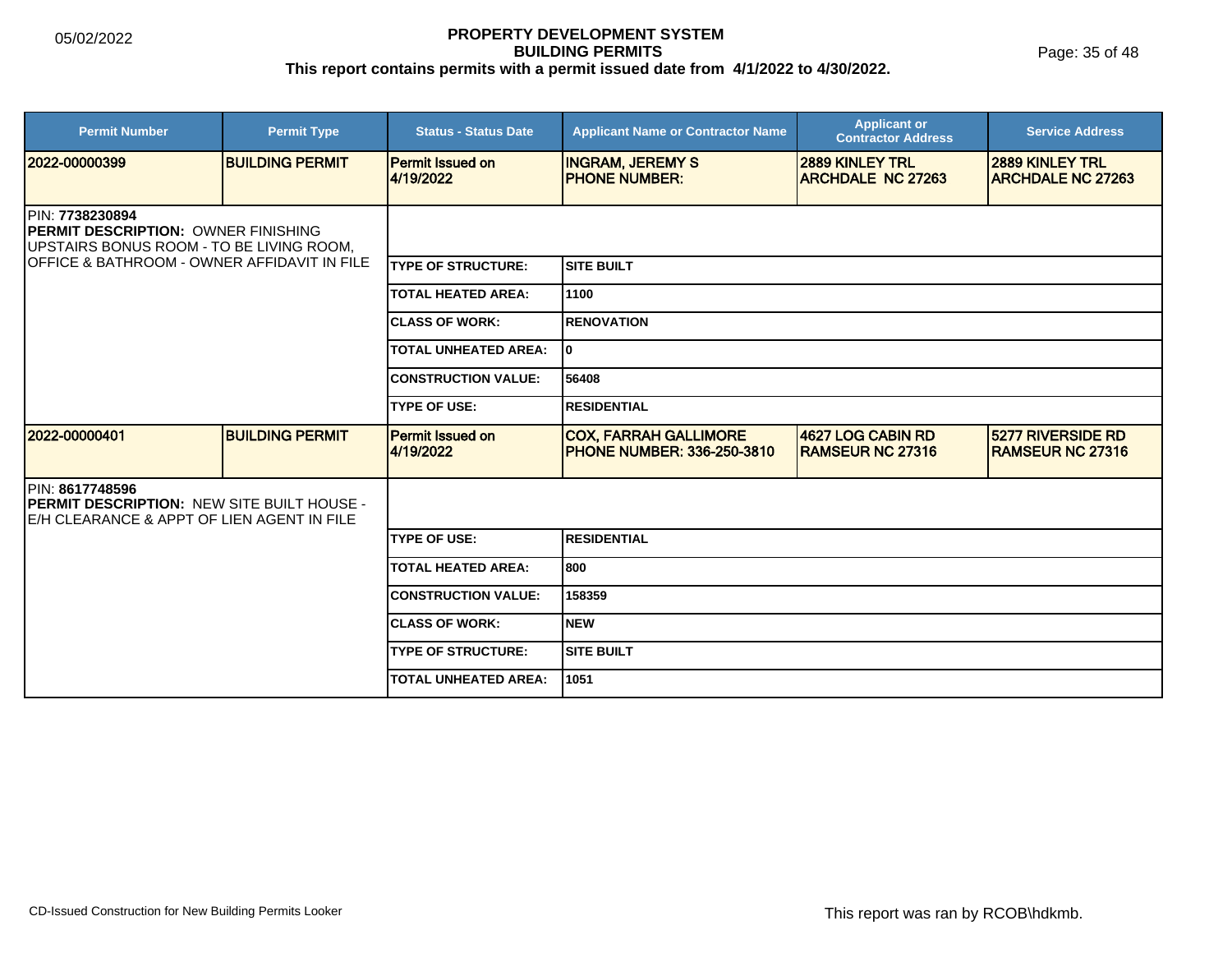| <b>Permit Number</b>                                                               | <b>Permit Type</b>     | <b>Status - Status Date</b>          | <b>Applicant Name or Contractor Name</b>                                        | <b>Applicant or</b><br><b>Contractor Address</b>                      | <b>Service Address</b>                                                |
|------------------------------------------------------------------------------------|------------------------|--------------------------------------|---------------------------------------------------------------------------------|-----------------------------------------------------------------------|-----------------------------------------------------------------------|
| 2022-00000402                                                                      | <b>BUILDING PERMIT</b> | <b>Permit Issued on</b><br>4/27/2022 | <b>BRADY HOMES, INC</b><br><b>PHONE NUMBER: 336-629-0404</b>                    | 14586 US HWY 64 E<br><b>FRANKLINVILLE NC 27248</b>                    | 2911 DEEP RIVER<br><b>CHURCH RD</b><br><b>RAMSEUR NC 27316</b>        |
| PIN: 8619263560<br><b>PERMIT DESCRIPTION: NEW DWMH-TAX IN FILE-</b><br>IEH IN FILE |                        |                                      |                                                                                 |                                                                       |                                                                       |
|                                                                                    |                        | <b>TYPE OF USE:</b>                  | <b>RESIDENTIAL</b>                                                              |                                                                       |                                                                       |
|                                                                                    |                        | <b>TOTAL HEATED AREA:</b>            | 10                                                                              |                                                                       |                                                                       |
|                                                                                    |                        | <b>TOTAL UNHEATED AREA:</b>          | lo.                                                                             |                                                                       |                                                                       |
|                                                                                    |                        | <b>CONSTRUCTION VALUE:</b>           | I٥                                                                              |                                                                       |                                                                       |
|                                                                                    |                        | <b>TYPE OF STRUCTURE:</b>            | <b>MOBILE</b>                                                                   |                                                                       |                                                                       |
|                                                                                    |                        | <b>CLASS OF WORK:</b>                | <b>NEW</b>                                                                      |                                                                       |                                                                       |
| 2022-00000403                                                                      | <b>BUILDING PERMIT</b> | <b>Permit Issued on</b><br>4/19/2022 | <b>ESTES, NATHANAEL DOUGLAS</b><br>(STRANDBERG, KATE A)<br><b>PHONE NUMBER:</b> | <b>6008 SANDY CREEK</b><br><b>CHURCH RD</b><br><b>STALEY NC 27355</b> | <b>6008 SANDY CREEK</b><br><b>CHURCH RD</b><br><b>STALEY NC 27355</b> |
| PIN: 8725012385<br>PERMIT DESCRIPTION: RESIDENTIAL ACCESSORY                       |                        |                                      |                                                                                 |                                                                       |                                                                       |
|                                                                                    |                        | <b>TYPE OF USE:</b>                  | <b>RESIDENTIAL</b>                                                              |                                                                       |                                                                       |
|                                                                                    |                        | <b>CONSTRUCTION VALUE:</b>           | 17818                                                                           |                                                                       |                                                                       |
|                                                                                    |                        | <b>TYPE OF STRUCTURE:</b>            | <b>ACCESSORY</b>                                                                |                                                                       |                                                                       |
|                                                                                    |                        | <b>TOTAL HEATED AREA:</b>            | I٥                                                                              |                                                                       |                                                                       |
|                                                                                    |                        | <b>CLASS OF WORK:</b>                | <b>NEW</b>                                                                      |                                                                       |                                                                       |
|                                                                                    |                        | <b>TOTAL UNHEATED AREA:</b>          | 768                                                                             |                                                                       |                                                                       |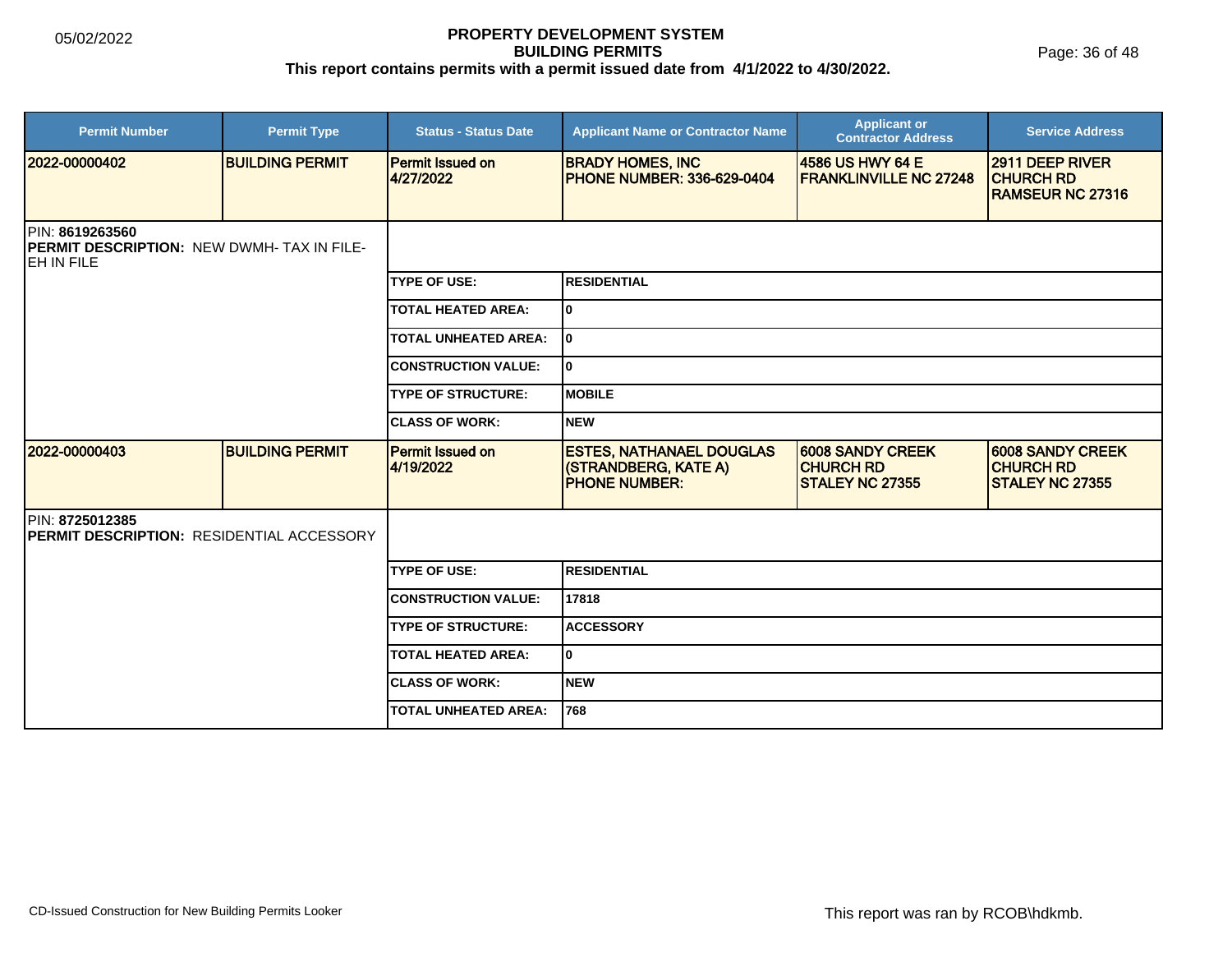Page: 37 of 48

| <b>Permit Number</b>                                                                                                            | <b>Permit Type</b>     | <b>Status - Status Date</b>          | <b>Applicant Name or Contractor Name</b>                      | <b>Applicant or</b><br><b>Contractor Address</b>                     | <b>Service Address</b>                                      |  |
|---------------------------------------------------------------------------------------------------------------------------------|------------------------|--------------------------------------|---------------------------------------------------------------|----------------------------------------------------------------------|-------------------------------------------------------------|--|
| 2022-00000404                                                                                                                   | <b>BUILDING PERMIT</b> | <b>Permit Issued on</b><br>4/20/2022 | <b>DARCYN HOMES INC</b><br><b>IPHONE NUMBER: 336-705-3071</b> | <b>1434 GUMTREE ROAD</b><br>WINSTON SALEM NC 27107 ASHEBORO NC 27205 | 4491 US HWY 64 W                                            |  |
| <b>IPIN: 7721688100</b><br><b>PERMIT DESCRIPTION: NEW RSBH- LIEN AGENT IN</b><br>FILE- SITE PLAN IN FILE- EH CLEARANCE IN FILE- |                        |                                      |                                                               |                                                                      |                                                             |  |
|                                                                                                                                 |                        | <b>ITYPE OF STRUCTURE:</b>           | Isite built                                                   |                                                                      |                                                             |  |
|                                                                                                                                 |                        | <b>ICLASS OF WORK:</b>               | Inew                                                          |                                                                      |                                                             |  |
|                                                                                                                                 |                        | <b>TOTAL HEATED AREA:</b>            | 2810                                                          |                                                                      |                                                             |  |
|                                                                                                                                 |                        | <b>CONSTRUCTION VALUE:</b>           | 460788                                                        |                                                                      |                                                             |  |
|                                                                                                                                 |                        | <b>TOTAL UNHEATED AREA:</b>          | 1586                                                          |                                                                      |                                                             |  |
|                                                                                                                                 |                        | <b>TYPE OF USE:</b>                  | <b>RESIDENTIAL</b>                                            |                                                                      |                                                             |  |
| 2022-00000405                                                                                                                   | <b>BUILDING PERMIT</b> | <b>Permit Issued on</b><br>4/20/2022 | <b>PINE PROPERTIES LLC</b><br>PHONE NUMBER: 910-684-0479      | 345 DONALD ROSS DR<br><b>PINEHURST NC 28374</b>                      | 1149 OAKWOOD ACRES<br><b>RD</b><br><b>ASHEBORO NC 27205</b> |  |
| <b>PIN: 7649688457</b><br><b>PERMIT DESCRIPTION: NEW OFF FRAME MODULAR</b><br>HOME - E/H CLEARANCE & APPT OF LIEN AGENT IN      |                        |                                      |                                                               |                                                                      |                                                             |  |
| <b>FILE</b>                                                                                                                     |                        | <b>ICLASS OF WORK:</b>               | Inew                                                          |                                                                      |                                                             |  |
|                                                                                                                                 |                        | <b>TOTAL UNHEATED AREA:</b>          | I٥                                                            |                                                                      |                                                             |  |
|                                                                                                                                 |                        | <b>TOTAL HEATED AREA:</b>            | 1824                                                          |                                                                      |                                                             |  |
|                                                                                                                                 |                        | <b>TYPE OF STRUCTURE:</b>            | <b>IMODULAR</b>                                               |                                                                      |                                                             |  |
|                                                                                                                                 |                        | <b>TYPE OF USE:</b>                  | <b>RESIDENTIAL</b>                                            |                                                                      |                                                             |  |
|                                                                                                                                 |                        | <b>ICONSTRUCTION VALUE:</b>          | I٥                                                            |                                                                      |                                                             |  |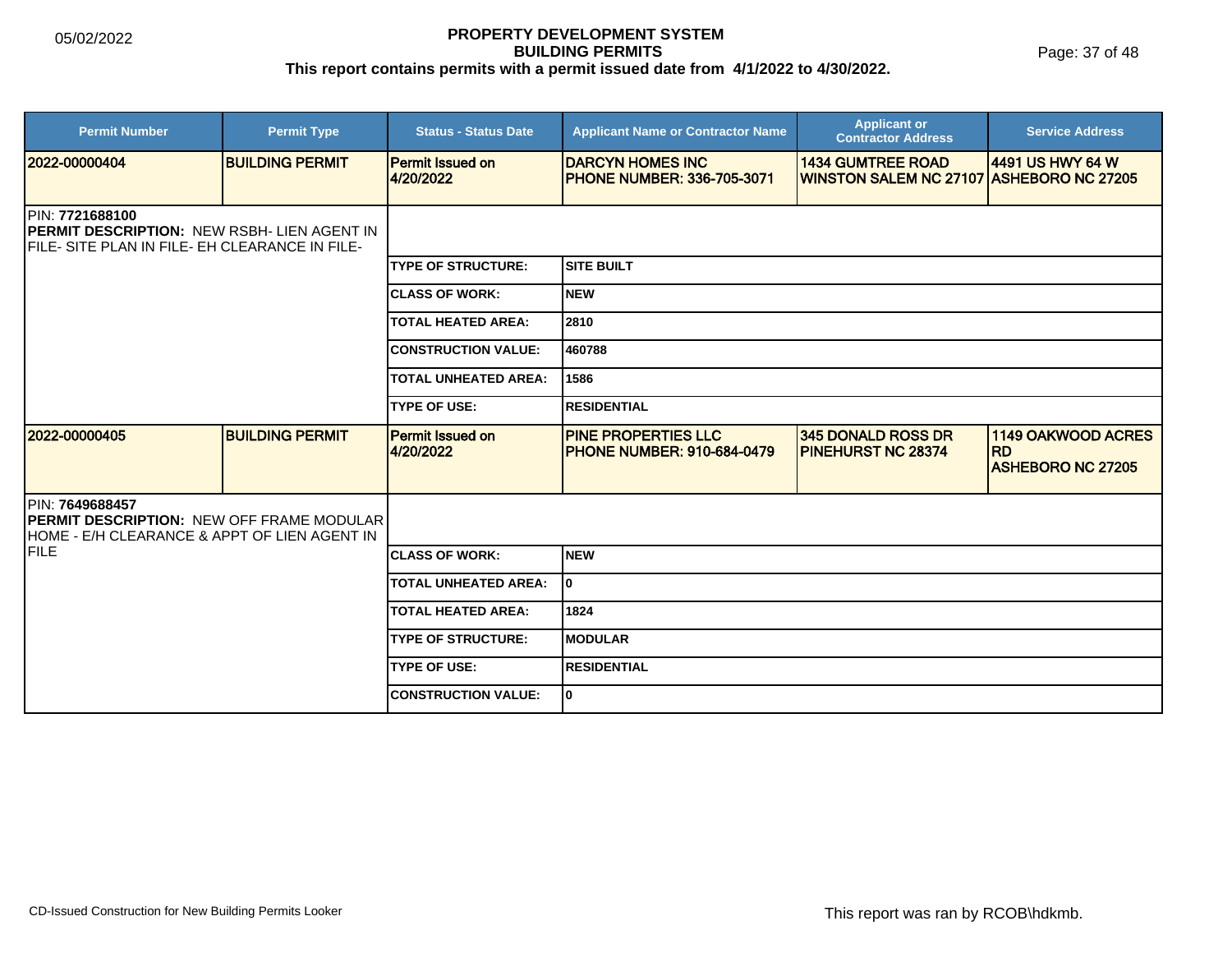| <b>Permit Number</b>                                                                                                       | <b>Permit Type</b>     | <b>Status - Status Date</b>          | <b>Applicant Name or Contractor Name</b>                 | <b>Applicant or</b><br><b>Contractor Address</b>   | <b>Service Address</b>                                |  |
|----------------------------------------------------------------------------------------------------------------------------|------------------------|--------------------------------------|----------------------------------------------------------|----------------------------------------------------|-------------------------------------------------------|--|
| 12022-00000408                                                                                                             | <b>BUILDING PERMIT</b> | <b>Permit Issued on</b><br>4/20/2022 | <b>SMITH, ERIC</b><br><b>PHONE NUMBER:</b>               | <b>123 SUNSET DR</b><br><b>IRANDLEMAN NC 27317</b> | <b>123 SUNSET DR</b><br><b>IRANDLEMAN NC 27317</b>    |  |
| <b>IPIN: 7765019411</b><br><b>IPERMIT DESCRIPTION: RESIDENTIAL 18'X21'</b><br><b>ISTORAGE BLDG - OK PER RANDLEMAN CITY</b> |                        |                                      |                                                          |                                                    |                                                       |  |
| ZONING PERMIT - NO E/H NEEDED - HOUSE ON CITY TOTAL UNHEATED AREA:<br><b>ISEWER</b>                                        |                        |                                      | 1378                                                     |                                                    |                                                       |  |
|                                                                                                                            |                        | <b>CONSTRUCTION VALUE:</b>           | 8770                                                     |                                                    |                                                       |  |
|                                                                                                                            |                        | <b>CLASS OF WORK:</b>                | Inew                                                     |                                                    |                                                       |  |
|                                                                                                                            |                        | <b>TYPE OF USE:</b>                  | <b>RESIDENTIAL</b>                                       |                                                    |                                                       |  |
|                                                                                                                            |                        | <b>TYPE OF STRUCTURE:</b>            | <b>ACCESSORY</b>                                         |                                                    |                                                       |  |
|                                                                                                                            |                        | <b>TOTAL HEATED AREA:</b>            | I٥                                                       |                                                    |                                                       |  |
| 12022-00000409                                                                                                             | <b>BUILDING PERMIT</b> | <b>Permit Issued on</b><br>4/21/2022 | <b>CASTANEDA, RUFINO ENCISO</b><br><b>IPHONE NUMBER:</b> | 1722MANORVIEW DR<br><b>ASHEBORO NC 27205</b>       | <b>1778 RIDGECREST LN</b><br><b>ASHEBORO NC 27205</b> |  |
| <b>IPIN: 7669008081</b><br><b>IPERMIT DESCRIPTION: MASTER BEDROOM</b><br><b>ADDITION 8X27</b>                              |                        |                                      |                                                          |                                                    |                                                       |  |
|                                                                                                                            |                        | <b>TYPE OF STRUCTURE:</b>            | IMOBILE                                                  |                                                    |                                                       |  |
|                                                                                                                            |                        | <b>CLASS OF WORK:</b>                | <b>ADDITION</b>                                          |                                                    |                                                       |  |
|                                                                                                                            |                        | <b>CONSTRUCTION VALUE:</b>           | 28205                                                    |                                                    |                                                       |  |
|                                                                                                                            |                        | <b>TOTAL HEATED AREA:</b>            | 216                                                      |                                                    |                                                       |  |
|                                                                                                                            |                        | <b>TOTAL UNHEATED AREA:</b>          | I٥                                                       |                                                    |                                                       |  |
|                                                                                                                            |                        | <b>TYPE OF USE:</b>                  | <b>RESIDENTIAL</b>                                       |                                                    |                                                       |  |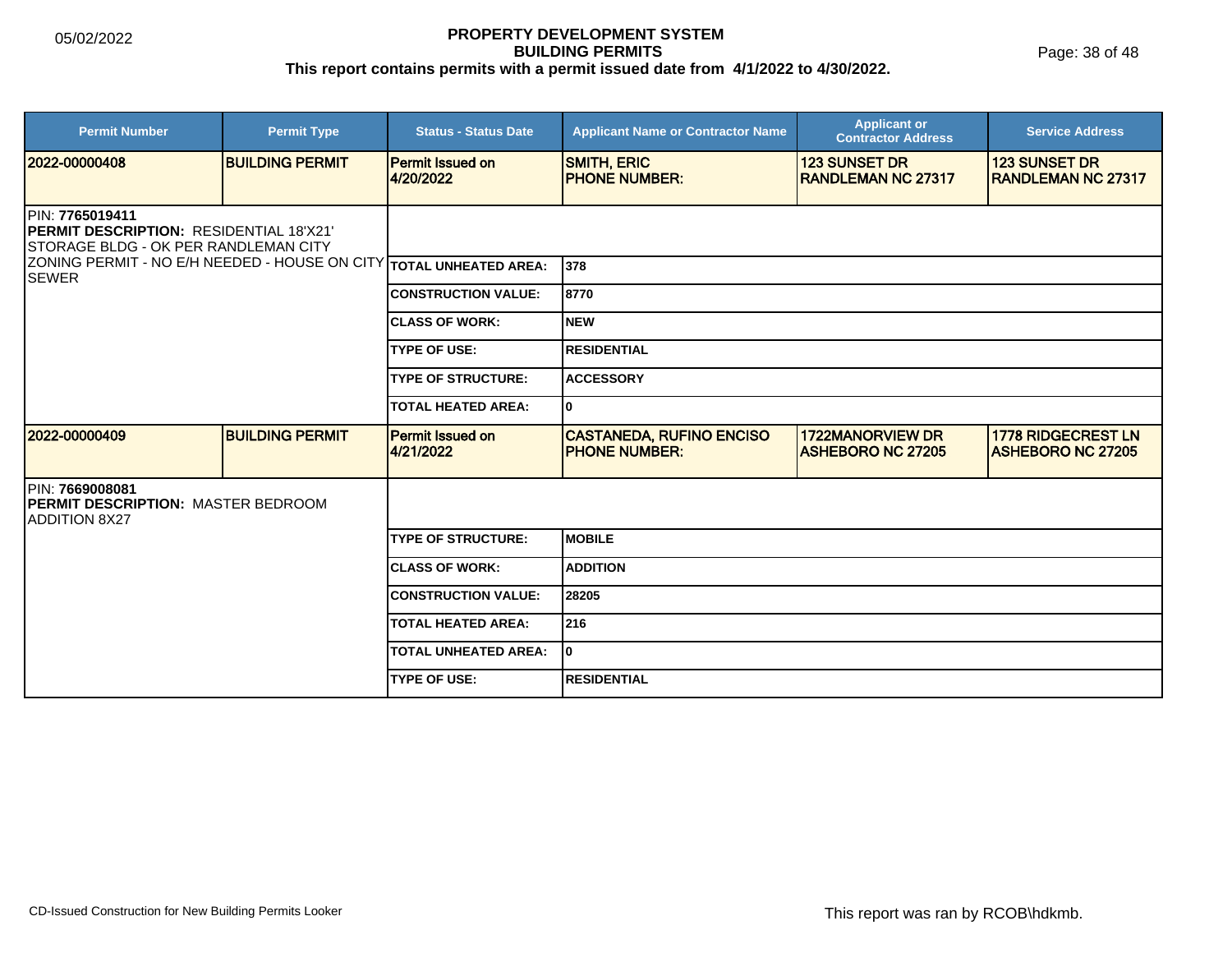Page: 39 of 48

| <b>Permit Number</b>                                                                                    | <b>Permit Type</b>     | <b>Status - Status Date</b>          | <b>Applicant Name or Contractor Name</b>                                                         | <b>Applicant or</b><br><b>Contractor Address</b>         | <b>Service Address</b>                                             |  |
|---------------------------------------------------------------------------------------------------------|------------------------|--------------------------------------|--------------------------------------------------------------------------------------------------|----------------------------------------------------------|--------------------------------------------------------------------|--|
| 2022-00000411                                                                                           | <b>BUILDING PERMIT</b> | <b>Permit Issued on</b><br>4/21/2022 | MOBILE HOME MASTER MOVERS, 10262 S NC HWY 109<br><b>INC</b><br><b>PHONE NUMBER: 336-240-2357</b> | <b>LEXINGTON NC 27292</b>                                | <b>5551 FARMER DENTON</b><br><b>RD</b><br><b>DENTON NC 27239</b>   |  |
| PIN: 7609247837<br>PERMIT DESCRIPTION: NEW SW MOBILE HOME -<br>IE/H CLEARANCE & TAX CERTIFICATE IN FILE |                        |                                      |                                                                                                  |                                                          |                                                                    |  |
|                                                                                                         |                        | <b>CLASS OF WORK:</b>                | Inew                                                                                             |                                                          |                                                                    |  |
|                                                                                                         |                        | <b>TYPE OF USE:</b>                  | <b>RESIDENTIAL</b>                                                                               |                                                          |                                                                    |  |
|                                                                                                         |                        | <b>TYPE OF STRUCTURE:</b>            | <b>MOBILE</b>                                                                                    |                                                          |                                                                    |  |
|                                                                                                         |                        | <b>TOTAL HEATED AREA:</b>            | l980                                                                                             |                                                          |                                                                    |  |
|                                                                                                         |                        | <b>TOTAL UNHEATED AREA:</b>          | I٥                                                                                               |                                                          |                                                                    |  |
|                                                                                                         |                        | <b>CONSTRUCTION VALUE:</b>           | I٥                                                                                               |                                                          |                                                                    |  |
| 2022-00000413                                                                                           | <b>BUILDING PERMIT</b> | Permit Issued on<br>4/22/2022        | <b>BOYLE, MATTHEW IGNATIUS JR</b><br>(STEEN, SHERILL LYNN)<br><b>PHONE NUMBER:</b>               | <b>2344 SPOONS CHAPEL RD</b><br><b>ASHEBORO NC 27205</b> | <b>2344 SPOONS CHAPEL</b><br><b>RD</b><br><b>ASHEBORO NC 27205</b> |  |
| PIN: 7770915140<br><b>IPERMIT DESCRIPTION: NEW ACCESSORY METAL</b><br>BUILDING-30X40 - EH IN FILE       |                        |                                      |                                                                                                  |                                                          |                                                                    |  |
|                                                                                                         |                        | <b>TYPE OF STRUCTURE:</b>            | <b>ACCESSORY</b>                                                                                 |                                                          |                                                                    |  |
|                                                                                                         |                        | <b>TOTAL HEATED AREA:</b>            | I٥                                                                                               |                                                          |                                                                    |  |
|                                                                                                         |                        | <b>ICLASS OF WORK:</b>               | <b>NEW</b>                                                                                       |                                                          |                                                                    |  |
|                                                                                                         |                        | <b>TOTAL UNHEATED AREA:</b>          | 1200                                                                                             |                                                          |                                                                    |  |
|                                                                                                         |                        | <b>CONSTRUCTION VALUE:</b>           | 27840                                                                                            |                                                          |                                                                    |  |
|                                                                                                         |                        | <b>TYPE OF USE:</b>                  | <b>RESIDENTIAL</b>                                                                               |                                                          |                                                                    |  |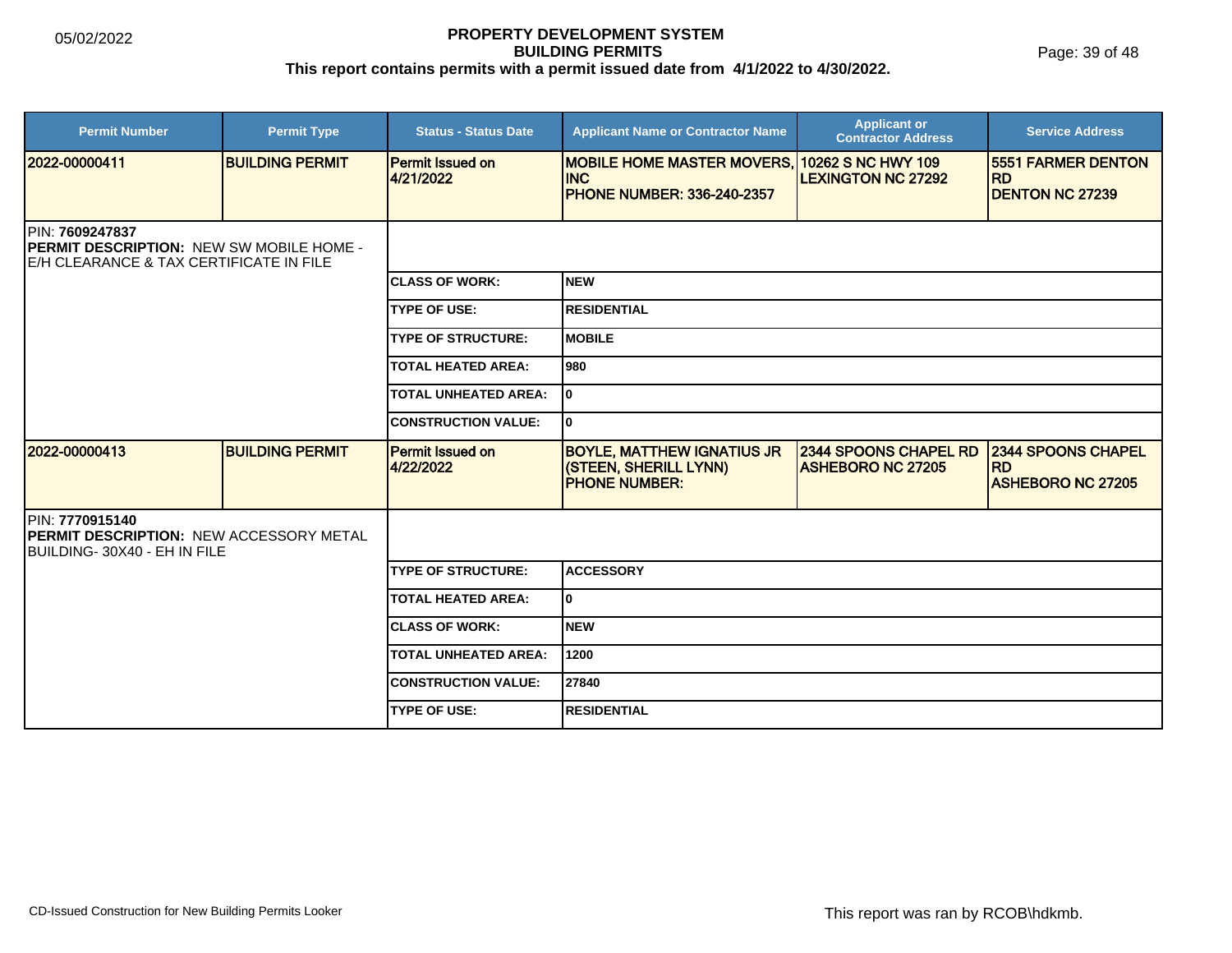Page: 40 of 48

| <b>Permit Number</b>                                                                                    | <b>Permit Type</b>     | <b>Status - Status Date</b>          | <b>Applicant Name or Contractor Name</b>                       | <b>Applicant or</b><br><b>Contractor Address</b> | <b>Service Address</b>                        |  |  |
|---------------------------------------------------------------------------------------------------------|------------------------|--------------------------------------|----------------------------------------------------------------|--------------------------------------------------|-----------------------------------------------|--|--|
| 12022-00000414                                                                                          | <b>BUILDING PERMIT</b> | <b>Permit Issued on</b><br>4/22/2022 | <b>BYRD BUILDERS, INC</b><br><b>PHONE NUMBER: 336-672-2562</b> | <b>P O BOX 4545</b><br><b>ASHEBORO NC 27204</b>  | 7942 US HWY 220 S<br><b>ASHEBORO NC 27205</b> |  |  |
| PIN: 7665667680<br>PERMIT DESCRIPTION: NEW RSBH- EH IN FILE-<br>LIEN IN FILE- SITE IN FILE              |                        |                                      |                                                                |                                                  |                                               |  |  |
|                                                                                                         |                        | <b>TYPE OF USE:</b>                  | <b>RESIDENTIAL</b>                                             |                                                  |                                               |  |  |
|                                                                                                         |                        | <b>TYPE OF STRUCTURE:</b>            | <b>SITE BUILT</b>                                              |                                                  |                                               |  |  |
|                                                                                                         |                        | <b>ICLASS OF WORK:</b>               | <b>NEW</b>                                                     |                                                  |                                               |  |  |
|                                                                                                         |                        | <b>TOTAL HEATED AREA:</b>            | 3166                                                           |                                                  |                                               |  |  |
|                                                                                                         |                        | <b>TOTAL UNHEATED AREA:</b>          | 851                                                            |                                                  |                                               |  |  |
|                                                                                                         |                        | <b>CONSTRUCTION VALUE:</b>           | 462530                                                         |                                                  |                                               |  |  |
| 12022-00000415                                                                                          | <b>BUILDING PERMIT</b> | Permit Issued on<br>4/22/2022        | <b>WATSON, JON</b><br><b>PHONE NUMBER:</b>                     | 1936 US HWY 64 E<br><b>ASHEBORO NC 27203</b>     |                                               |  |  |
| PIN:<br><b>PERMIT DESCRIPTION: NEW RESIDENTIAL OFF</b><br>FRAME MODULAR - LIEN AGENT IN FILE- SITE PLAN |                        |                                      |                                                                |                                                  |                                               |  |  |
| IN FILE- NC BOND IN FILE- EH CLEARANCE IN FILE-<br>ISIGNED APP IN FILE- RANDLEMAN ZONING IN FILE        |                        | <b>TYPE OF USE:</b>                  | <b>RESIDENTIAL</b>                                             |                                                  |                                               |  |  |
|                                                                                                         |                        | <b>CONSTRUCTION VALUE:</b>           | 234500                                                         |                                                  |                                               |  |  |
|                                                                                                         |                        | <b>TYPE OF STRUCTURE:</b>            | <b>MODULAR</b>                                                 |                                                  |                                               |  |  |
|                                                                                                         |                        | <b>ICLASS OF WORK:</b>               | <b>NEW</b>                                                     |                                                  |                                               |  |  |
|                                                                                                         |                        | <b>TOTAL HEATED AREA:</b>            | 1944                                                           |                                                  |                                               |  |  |
|                                                                                                         |                        | <b>TOTAL UNHEATED AREA:</b>          | 0                                                              |                                                  |                                               |  |  |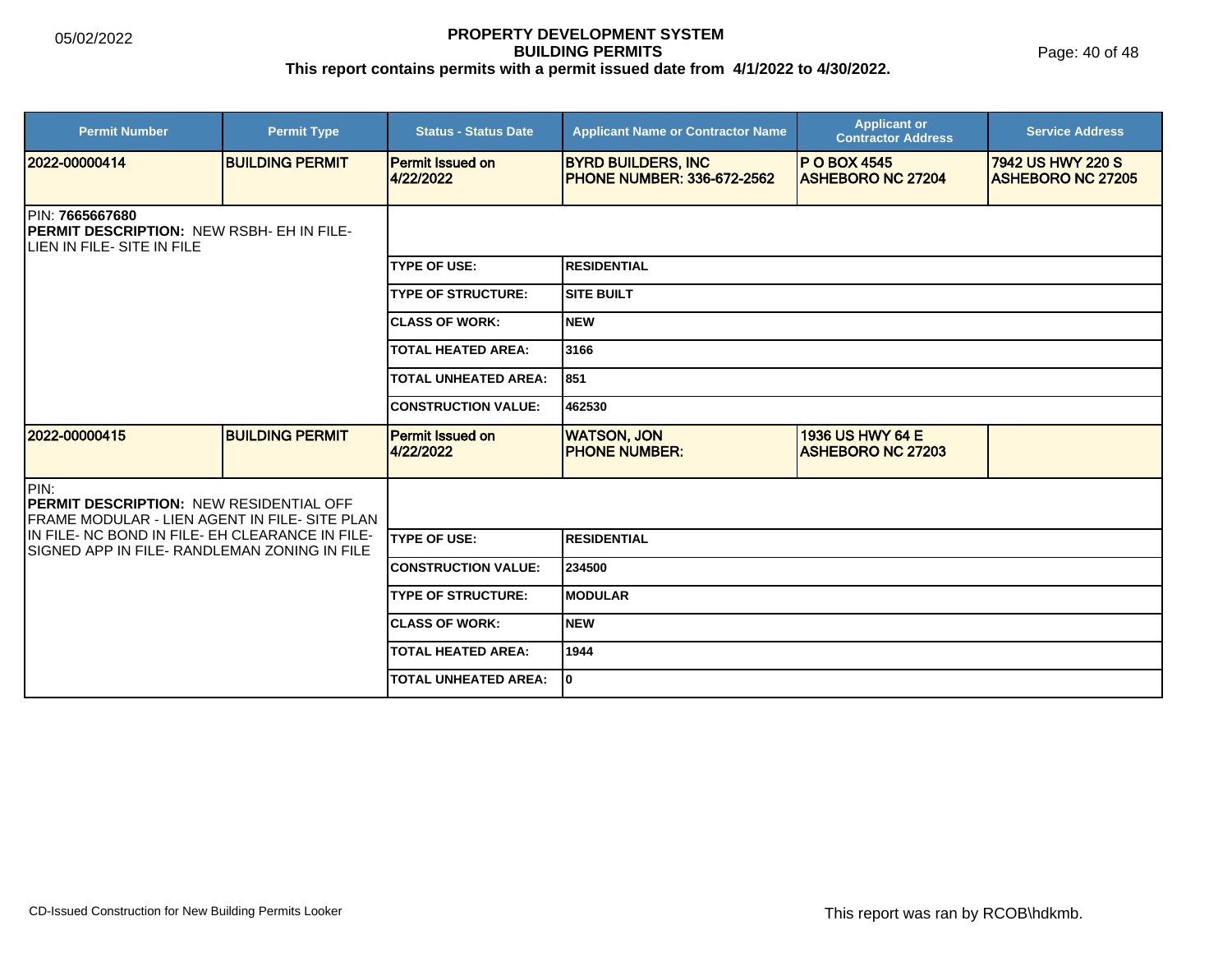Page: 41 of 48

| <b>Permit Number</b>                                                                                        | <b>Permit Type</b>     | <b>Status - Status Date</b>          | <b>Applicant Name or Contractor Name</b>                   | <b>Applicant or</b><br><b>Contractor Address</b> | <b>Service Address</b>                            |  |
|-------------------------------------------------------------------------------------------------------------|------------------------|--------------------------------------|------------------------------------------------------------|--------------------------------------------------|---------------------------------------------------|--|
| 2022-00000416                                                                                               | <b>BUILDING PERMIT</b> | <b>Permit Issued on</b><br>4/25/2022 | <b>NUNN, NICHOLAS H</b><br><b>PHONE NUMBER:</b>            | 5685 MORGAN ST<br><b>TRINITY NC 27370</b>        | 5685 MORGAN ST<br><b>TRINITY NC 27370</b>         |  |
| <b>IPIN: 7707469628</b><br>PERMIT DESCRIPTION: NEW ACCESSORY METAL<br>IGARAGE 24X30- TRINITY ZONING IN FILE |                        |                                      |                                                            |                                                  |                                                   |  |
|                                                                                                             |                        | <b>TYPE OF USE:</b>                  | <b>RESIDENTIAL</b>                                         |                                                  |                                                   |  |
|                                                                                                             |                        | <b>TOTAL HEATED AREA:</b>            | 0                                                          |                                                  |                                                   |  |
|                                                                                                             |                        | <b>CONSTRUCTION VALUE:</b>           | 16704                                                      |                                                  |                                                   |  |
|                                                                                                             |                        | <b>TOTAL UNHEATED AREA:</b>          | 720                                                        |                                                  |                                                   |  |
|                                                                                                             |                        | <b>CLASS OF WORK:</b>                | <b>NEW</b>                                                 |                                                  |                                                   |  |
|                                                                                                             |                        | <b>TYPE OF STRUCTURE:</b>            | <b>ACCESSORY</b>                                           |                                                  |                                                   |  |
| 2022-00000418                                                                                               | <b>BUILDING PERMIT</b> | <b>Permit Issued on</b><br>4/25/2022 | <b>LUCAS, BRIAN L</b><br><b>PHONE NUMBER: 336-465-0947</b> | 6391 PISGAH RD<br><b>ASHEBORO NC 27205</b>       | <b>1331 WALKER RD</b><br><b>ASHEBORO NC 27205</b> |  |
| PIN: 7639895093<br>PERMIT DESCRIPTION: NEW SITE BUILT HOUSE -<br>E/H CLEARANCE, APPT OF LIEN AGENT & SIGNED |                        |                                      |                                                            |                                                  |                                                   |  |
| <b>APPLICATION IN FILE</b>                                                                                  |                        | <b>TYPE OF USE:</b>                  | <b>RESIDENTIAL</b>                                         |                                                  |                                                   |  |
|                                                                                                             |                        | <b>TYPE OF STRUCTURE:</b>            | <b>SITE BUILT</b>                                          |                                                  |                                                   |  |
|                                                                                                             |                        | <b>ICLASS OF WORK:</b>               | <b>NEW</b>                                                 |                                                  |                                                   |  |
|                                                                                                             |                        | <b>CONSTRUCTION VALUE:</b>           | 260003                                                     |                                                  |                                                   |  |
|                                                                                                             |                        | <b>TOTAL HEATED AREA:</b>            | 1703                                                       |                                                  |                                                   |  |
|                                                                                                             |                        | <b>TOTAL UNHEATED AREA:</b>          | 598                                                        |                                                  |                                                   |  |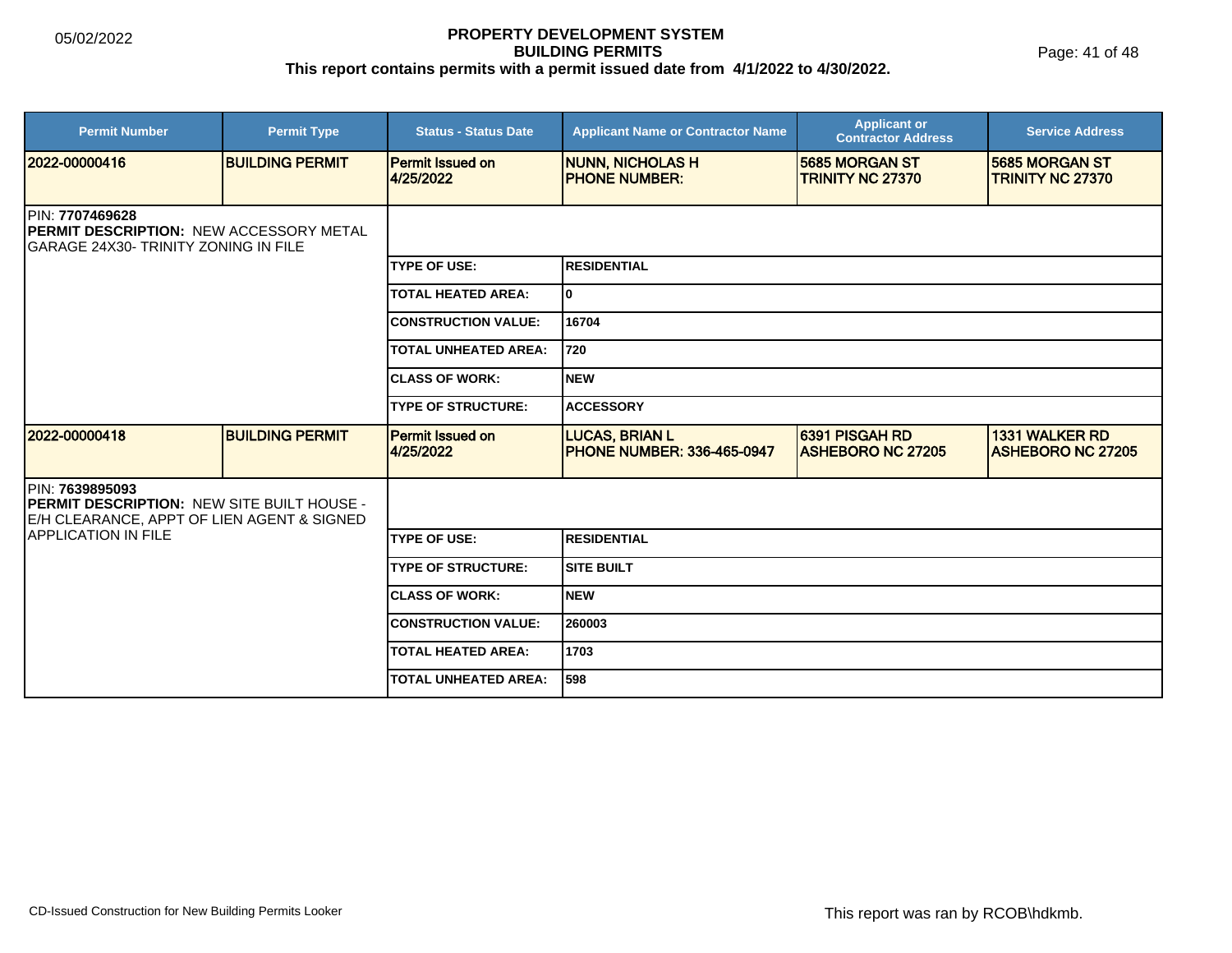| <b>Permit Number</b>                                                                                                       | <b>Permit Type</b>     | <b>Status - Status Date</b>          | <b>Applicant Name or Contractor Name</b>                                                   | <b>Applicant or</b><br><b>Contractor Address</b> | <b>Service Address</b>                                             |  |
|----------------------------------------------------------------------------------------------------------------------------|------------------------|--------------------------------------|--------------------------------------------------------------------------------------------|--------------------------------------------------|--------------------------------------------------------------------|--|
| 2022-00000419                                                                                                              | <b>BUILDING PERMIT</b> | <b>Permit Issued on</b><br>4/26/2022 | PHIL BURGESS CONSTRUCTION, IP O BOX 900<br><b>INC</b><br><b>PHONE NUMBER: 336-824-2618</b> | <b>LIBERTY NC 27298</b>                          | <b>846 PATTERSON GROVE</b><br><b>RD</b><br><b>RAMSEUR NC 27316</b> |  |
| PIN: 8702189627<br><b>IPERMIT DESCRIPTION: NEW RSBH- LIEN AGENT IN</b><br>IFILE- SITE PLAN IN FILE- SIGNED APP IN FILE- EH |                        |                                      |                                                                                            |                                                  |                                                                    |  |
| <b>CLEARANCE IN FILE-</b>                                                                                                  |                        | <b>TOTAL UNHEATED AREA:</b>          | 1967                                                                                       |                                                  |                                                                    |  |
|                                                                                                                            |                        | <b>TYPE OF USE:</b>                  | <b>RESIDENTIAL</b>                                                                         |                                                  |                                                                    |  |
|                                                                                                                            |                        | <b>TOTAL HEATED AREA:</b>            | 1939                                                                                       |                                                  |                                                                    |  |
|                                                                                                                            |                        | <b>ICLASS OF WORK:</b>               | Inew                                                                                       |                                                  |                                                                    |  |
|                                                                                                                            |                        | <b>CONSTRUCTION VALUE:</b>           | 312318                                                                                     |                                                  |                                                                    |  |
|                                                                                                                            |                        | <b>TYPE OF STRUCTURE:</b>            | <b>SITE BUILT</b>                                                                          |                                                  |                                                                    |  |
| 2022-00000420                                                                                                              | <b>BUILDING PERMIT</b> | <b>Permit Issued on</b><br>4/26/2022 | <b>BROWN, WILLIAM JACOB</b><br><b>PHONE NUMBER:</b>                                        | 4573 YORK RIVER RD<br><b>RAMSEUR NC 27316</b>    | 4573 YORK RIVER RD<br><b>IRAMSEUR NC 27316</b>                     |  |
| <b>PIN: 8701326381</b><br><b>PERMIT DESCRIPTION: OWNER ADDING A 16'X16'</b><br>KITCHEN ADDITION TO EXISTING HOUSE - E/H    |                        |                                      |                                                                                            |                                                  |                                                                    |  |
| COMPLIANCE LETTER & OWNER AFFIDAVIT IN FILE                                                                                |                        | <b>TYPE OF USE:</b>                  | <b>RESIDENTIAL</b>                                                                         |                                                  |                                                                    |  |
|                                                                                                                            |                        | <b>TOTAL HEATED AREA:</b>            | 256                                                                                        |                                                  |                                                                    |  |
|                                                                                                                            |                        | <b>TOTAL UNHEATED AREA:</b>          | I٥                                                                                         |                                                  |                                                                    |  |
|                                                                                                                            |                        | <b>TYPE OF STRUCTURE:</b>            | <b>SITE BUILT</b>                                                                          |                                                  |                                                                    |  |
|                                                                                                                            |                        | <b>ICLASS OF WORK:</b>               | <b>ADDITION</b>                                                                            |                                                  |                                                                    |  |
|                                                                                                                            |                        | <b>ICONSTRUCTION VALUE:</b>          | 33429                                                                                      |                                                  |                                                                    |  |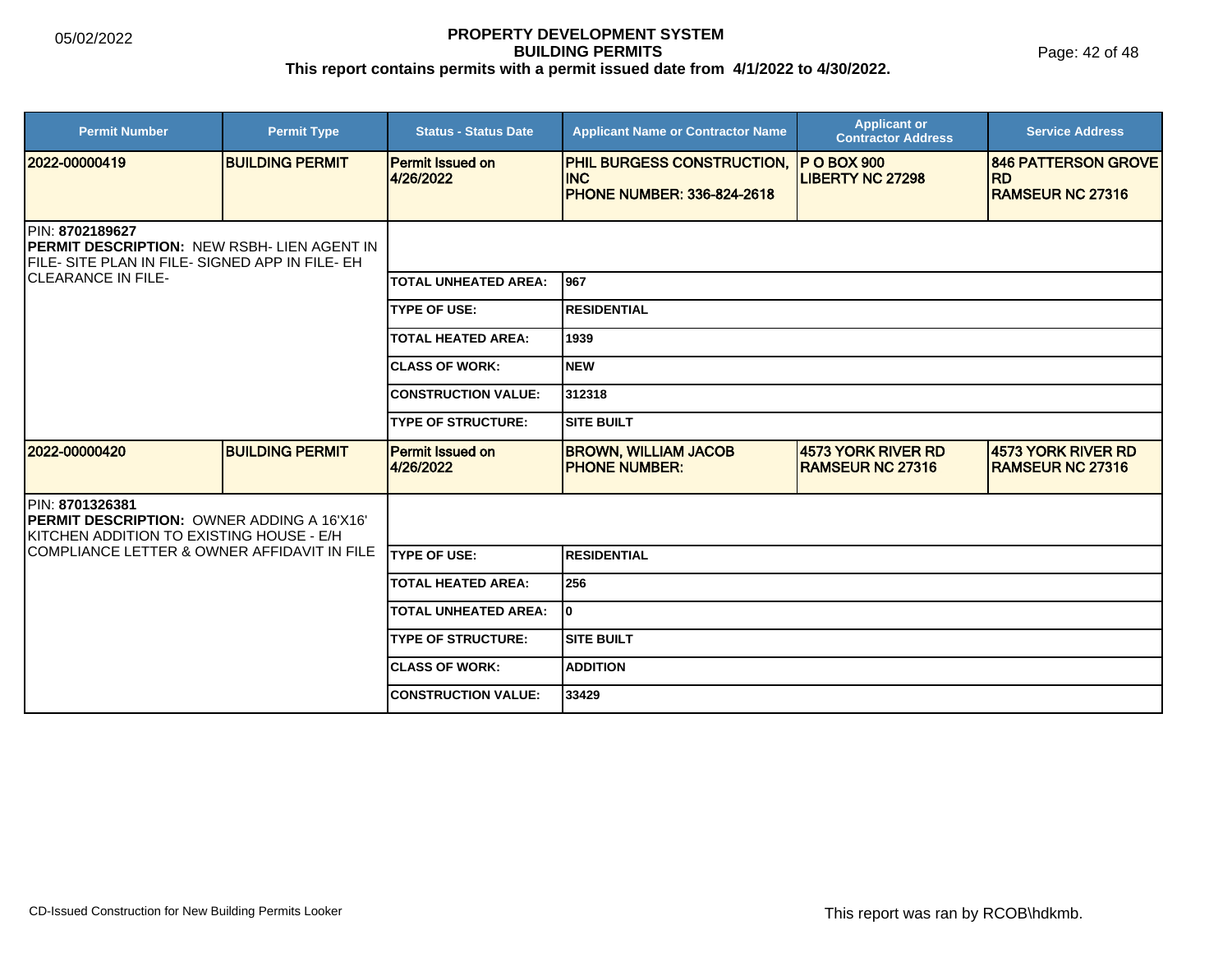Page: 43 of 48

| <b>Permit Number</b>                                                                                      | <b>Permit Type</b>     | <b>Status - Status Date</b>          | <b>Applicant Name or Contractor Name</b>                         | <b>Applicant or</b><br><b>Contractor Address</b> | <b>Service Address</b>                                       |
|-----------------------------------------------------------------------------------------------------------|------------------------|--------------------------------------|------------------------------------------------------------------|--------------------------------------------------|--------------------------------------------------------------|
| 2022-00000421                                                                                             | <b>BUILDING PERMIT</b> | <b>Permit Issued on</b><br>4/27/2022 | <b>MOORE, JEFFREY ALAN</b><br><b>IPHONE NUMBER: 336-736-6206</b> | 2790 HICKORY DR<br><b>ASHEBORO NC 27205</b>      | 4415 FAIRVIEW FARM<br><b>IRD</b><br><b>ASHEBORO NC 27205</b> |
| PIN: 7677684029<br><b>PERMIT DESCRIPTION: NEW RSBH- LIEN IN FILE-</b><br>SITE IN FILE- EH IN FILE         |                        |                                      |                                                                  |                                                  |                                                              |
|                                                                                                           |                        | <b>TYPE OF STRUCTURE:</b>            | <b>SITE BUILT</b>                                                |                                                  |                                                              |
|                                                                                                           |                        | <b>TOTAL HEATED AREA:</b>            | 1500                                                             |                                                  |                                                              |
|                                                                                                           |                        | <b>TYPE OF USE:</b>                  | <b>RESIDENTIAL</b>                                               |                                                  |                                                              |
|                                                                                                           |                        | <b>CLASS OF WORK:</b>                | <b>NEW</b>                                                       |                                                  |                                                              |
|                                                                                                           |                        | <b>TOTAL UNHEATED AREA:</b>          | I٥                                                               |                                                  |                                                              |
|                                                                                                           |                        | <b>CONSTRUCTION VALUE:</b>           | 195870                                                           |                                                  |                                                              |
| 2022-00000422                                                                                             | <b>BUILDING PERMIT</b> | <b>Permit Issued on</b><br>4/27/2022 | <b>MOORE, JEFFREY ALAN</b><br><b>PHONE NUMBER: 336-736-6206</b>  | 2790 HICKORY DR<br><b>ASHEBORO NC 27205</b>      | 4431 FAIRVIEW FARM<br><b>RD</b><br><b>ASHEBORO NC 27205</b>  |
| PIN: 7677673964<br><b>PERMIT DESCRIPTION: NEW RSBH- LIEN IN FILE-</b><br><b>IEH IN FILE- SITE IN FILE</b> |                        |                                      |                                                                  |                                                  |                                                              |
|                                                                                                           |                        | <b>TYPE OF USE:</b>                  | <b>RESIDENTIAL</b>                                               |                                                  |                                                              |
|                                                                                                           |                        | <b>TYPE OF STRUCTURE:</b>            | <b>SITE BUILT</b>                                                |                                                  |                                                              |
|                                                                                                           |                        | <b>CLASS OF WORK:</b>                | <b>NEW</b>                                                       |                                                  |                                                              |
|                                                                                                           |                        | <b>TOTAL HEATED AREA:</b>            | 1500                                                             |                                                  |                                                              |
|                                                                                                           |                        | <b>TOTAL UNHEATED AREA:</b>          | I٥                                                               |                                                  |                                                              |
|                                                                                                           |                        | <b>CONSTRUCTION VALUE:</b>           | 195870                                                           |                                                  |                                                              |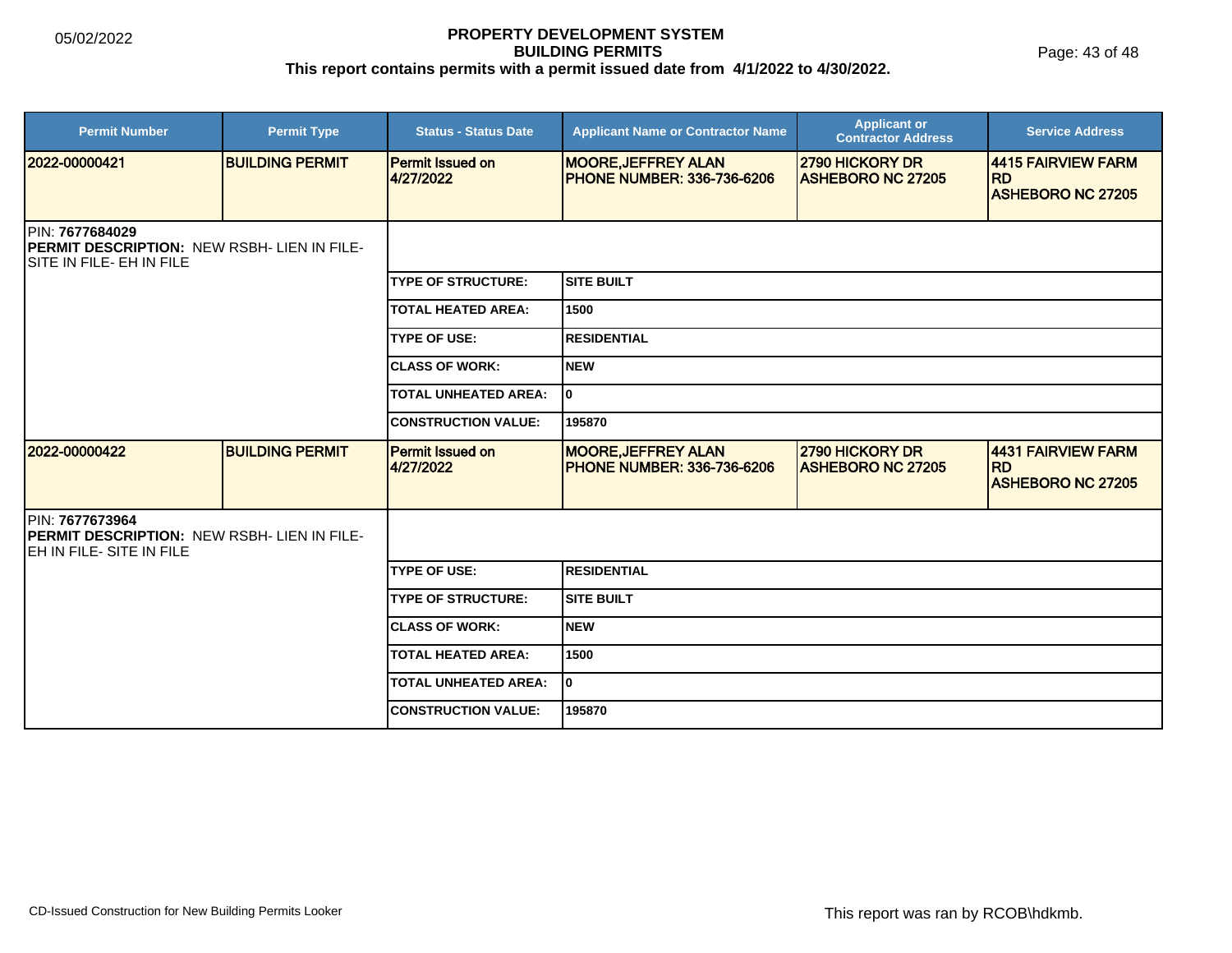| <b>Permit Number</b>                                                                                                       | <b>Permit Type</b>     | <b>Status - Status Date</b>          | <b>Applicant Name or Contractor Name</b>                                         | <b>Applicant or</b><br><b>Contractor Address</b>   | <b>Service Address</b>                                      |
|----------------------------------------------------------------------------------------------------------------------------|------------------------|--------------------------------------|----------------------------------------------------------------------------------|----------------------------------------------------|-------------------------------------------------------------|
| 2022-00000423                                                                                                              | <b>BUILDING PERMIT</b> | <b>Permit Issued on</b><br>4/26/2022 | <b>FRAMING CREW CONSTRUCTION 4403 N. DANBY CASTLE RD</b><br><b>PHONE NUMBER:</b> | <b>GREENSBORO NC 27407</b>                         | <b>4887 PINTAIL CT</b><br><b>RANDLEMAN NC 27317</b>         |
| <b>IPIN: 7766853931</b><br><b>IPERMIT DESCRIPTION: 18'X18' ROOF ADDITION</b><br>OVER EXISTING REAR DECK - OK PER RANDLEMAN |                        |                                      |                                                                                  |                                                    |                                                             |
| <b>CITY ZONING PERMIT IN FILE</b>                                                                                          |                        | <b>ICLASS OF WORK:</b>               | <b>RENOVATION</b>                                                                |                                                    |                                                             |
|                                                                                                                            |                        | <b>TOTAL UNHEATED AREA:</b>          | I٥                                                                               |                                                    |                                                             |
|                                                                                                                            |                        | <b>TYPE OF STRUCTURE:</b>            | <b>SITE BUILT</b>                                                                |                                                    |                                                             |
|                                                                                                                            |                        | <b>TYPE OF USE:</b>                  | <b>RESIDENTIAL</b>                                                               |                                                    |                                                             |
|                                                                                                                            |                        | <b>TOTAL HEATED AREA:</b>            | $\mathbf{0}$                                                                     |                                                    |                                                             |
|                                                                                                                            |                        | <b>CONSTRUCTION VALUE:</b>           | 7517                                                                             |                                                    |                                                             |
| 2022-00000424                                                                                                              | <b>BUILDING PERMIT</b> | <b>Permit Issued on</b><br>4/27/2022 | <b>MOORE, JEFFREY ALAN</b><br><b>PHONE NUMBER: 336-736-6206</b>                  | <b>2790 HICKORY DR</b><br><b>ASHEBORO NC 27205</b> | 4445 FAIRVIEW FARM<br><b>RD</b><br><b>ASHEBORO NC 27205</b> |
| PIN: 7677672828<br>PERMIT DESCRIPTION: NEW RSBH- LIEN IN FILE-<br>EH IN FILE- SITE IN FILE                                 |                        |                                      |                                                                                  |                                                    |                                                             |
|                                                                                                                            |                        | <b>CLASS OF WORK:</b>                | <b>NEW</b>                                                                       |                                                    |                                                             |
|                                                                                                                            |                        | <b>TOTAL HEATED AREA:</b>            | 1500                                                                             |                                                    |                                                             |
|                                                                                                                            |                        | <b>TOTAL UNHEATED AREA:</b>          | $\mathbf{0}$                                                                     |                                                    |                                                             |
|                                                                                                                            |                        | <b>CONSTRUCTION VALUE:</b>           | 195870                                                                           |                                                    |                                                             |
|                                                                                                                            |                        | <b>TYPE OF STRUCTURE:</b>            | <b>SITE BUILT</b>                                                                |                                                    |                                                             |
|                                                                                                                            |                        | <b>TYPE OF USE:</b>                  | <b>RESIDENTIAL</b>                                                               |                                                    |                                                             |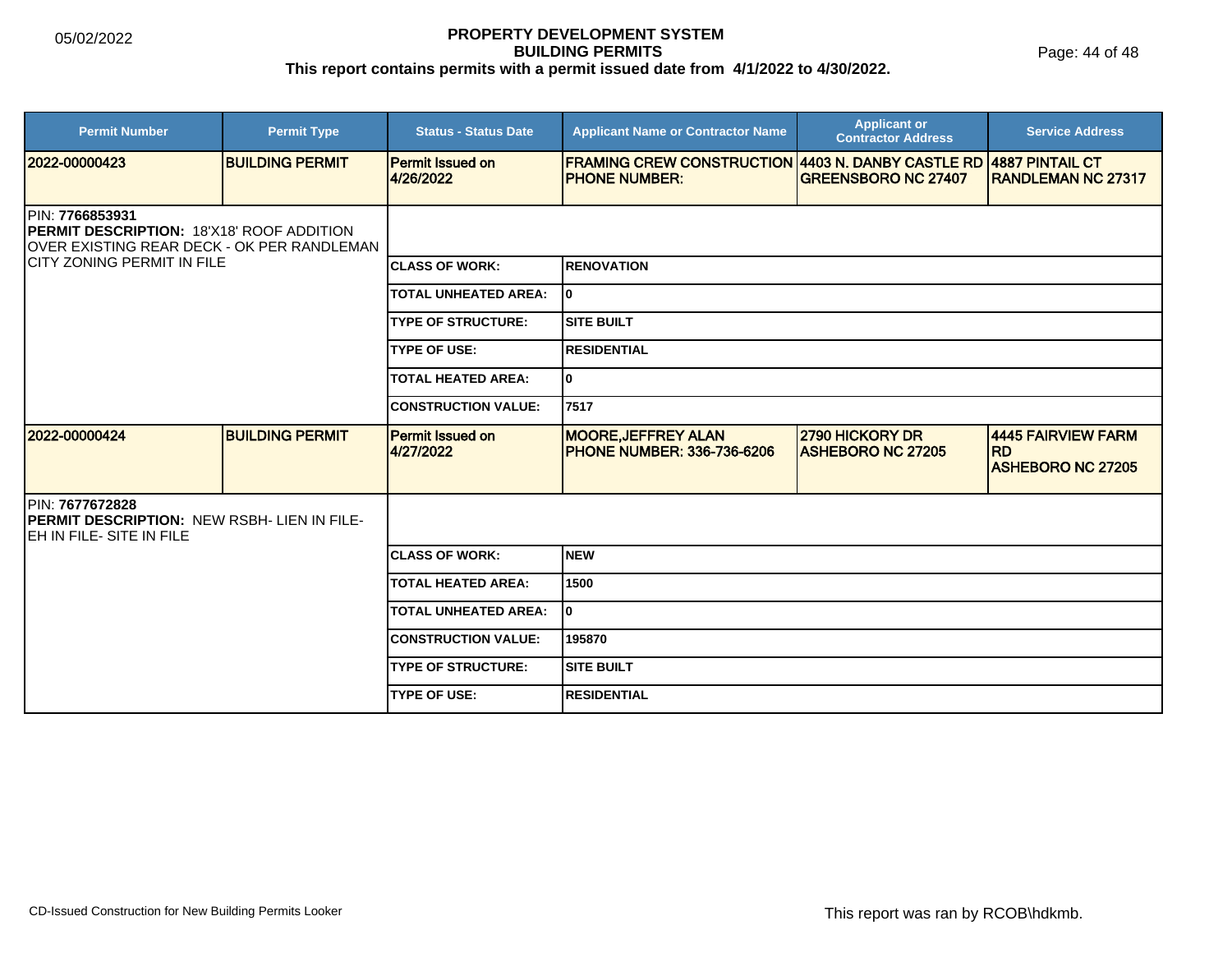Page: 45 of 48

| <b>Permit Number</b>                                                                        | <b>Permit Type</b>     | <b>Status - Status Date</b>          | <b>Applicant Name or Contractor Name</b>                        | <b>Applicant or</b><br><b>Contractor Address</b>    | <b>Service Address</b>                               |
|---------------------------------------------------------------------------------------------|------------------------|--------------------------------------|-----------------------------------------------------------------|-----------------------------------------------------|------------------------------------------------------|
| 2022-00000425                                                                               | <b>BUILDING PERMIT</b> | <b>Permit Issued on</b><br>4/27/2022 | <b>MOORE, JEFFREY ALAN</b><br><b>PHONE NUMBER: 336-736-6206</b> | 2790 HICKORY DR<br><b>ASHEBORO NC 27205</b>         | 4461 FAIRVIEW FARM<br>RD<br><b>ASHEBORO NC 27205</b> |
| PIN: 7677670855<br>PERMIT DESCRIPTION: NEW RSBH- LIEN IN FILE-<br>IEH IN FILE- SITE IN FILE |                        |                                      |                                                                 |                                                     |                                                      |
|                                                                                             |                        | <b>ITYPE OF STRUCTURE:</b>           | <b>SITE BUILT</b>                                               |                                                     |                                                      |
|                                                                                             |                        | <b>TOTAL HEATED AREA:</b>            | 1500                                                            |                                                     |                                                      |
|                                                                                             |                        | <b>TYPE OF USE:</b>                  | <b>RESIDENTIAL</b>                                              |                                                     |                                                      |
|                                                                                             |                        | <b>ICLASS OF WORK:</b>               | Inew                                                            |                                                     |                                                      |
|                                                                                             |                        | <b>TOTAL UNHEATED AREA:</b>          | lo.                                                             |                                                     |                                                      |
|                                                                                             |                        | <b>CONSTRUCTION VALUE:</b>           | 195870                                                          |                                                     |                                                      |
| 2022-00000426                                                                               | <b>BUILDING PERMIT</b> | Permit Issued on<br>4/26/2022        | <b>VASQUEZ, CHRISTIAN</b><br><b>IPHONE NUMBER: 336-259-6010</b> | 8803 HILLSVILLE RD.<br>TRINITY NC 27370 NC<br>27407 | <b>8803 HILLSVILLE RD</b><br><b>TRINITY NC 27370</b> |
| PIN: 7726019328<br><b>PERMIT DESCRIPTION: RENOVATION FOR SWMH</b>                           |                        |                                      |                                                                 |                                                     |                                                      |
|                                                                                             |                        | <b>ITYPE OF USE:</b>                 | IRESIDENTIAL                                                    |                                                     |                                                      |
|                                                                                             |                        | <b>TYPE OF STRUCTURE:</b>            | <b>IMOBILE</b>                                                  |                                                     |                                                      |
|                                                                                             |                        | <b>ICLASS OF WORK:</b>               | <b>RENOVATION</b>                                               |                                                     |                                                      |
|                                                                                             |                        | <b>TOTAL HEATED AREA:</b>            | 840                                                             |                                                     |                                                      |
|                                                                                             |                        | <b>TOTAL UNHEATED AREA:</b>          | I٥                                                              |                                                     |                                                      |
|                                                                                             |                        | <b>CONSTRUCTION VALUE:</b>           | 57946                                                           |                                                     |                                                      |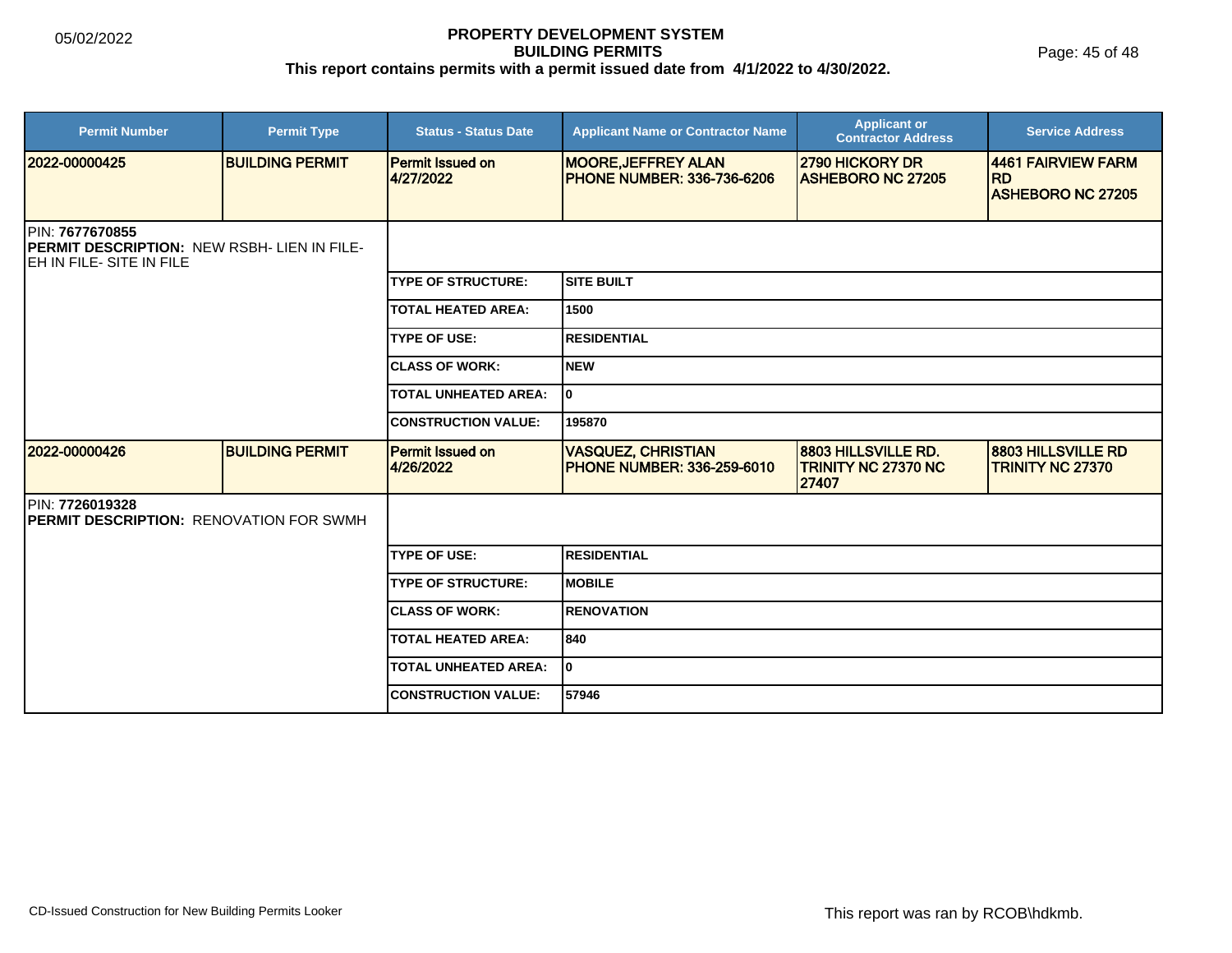Page: 46 of 48

| <b>Permit Number</b>                                                                                              | <b>Permit Type</b>     | <b>Status - Status Date</b>          | <b>Applicant Name or Contractor Name</b>                | <b>Applicant or</b><br><b>Contractor Address</b>       | <b>Service Address</b>                                           |  |
|-------------------------------------------------------------------------------------------------------------------|------------------------|--------------------------------------|---------------------------------------------------------|--------------------------------------------------------|------------------------------------------------------------------|--|
| 2022-00000427                                                                                                     | <b>BUILDING PERMIT</b> | <b>Permit Issued on</b><br>4/27/2022 | <b>TANNER, DAN WESLEY II</b><br><b>IPHONE NUMBER:</b>   | 1016 WORTH ST<br><b>ASHEBORO NC 27203</b>              | <b>1017 ROCKCLIFF TER</b><br><b>ASHEBORO NC 27205</b>            |  |
| PIN: 7760409657<br><b>PERMIT DESCRIPTION: NEW SITE BUILT HOUSE -</b><br>E/H CLEARANCE, APPT OF LIEN AGENT & OWNER |                        |                                      |                                                         |                                                        |                                                                  |  |
| <b>AFFIDAVIT IN FILE</b>                                                                                          |                        | <b>TYPE OF USE:</b>                  | <b>RESIDENTIAL</b>                                      |                                                        |                                                                  |  |
|                                                                                                                   |                        | <b>CONSTRUCTION VALUE:</b>           | 502094                                                  |                                                        |                                                                  |  |
|                                                                                                                   |                        | <b>TYPE OF STRUCTURE:</b>            | <b>SITE BUILT</b>                                       |                                                        |                                                                  |  |
|                                                                                                                   |                        | <b>CLASS OF WORK:</b>                | Inew                                                    |                                                        |                                                                  |  |
|                                                                                                                   |                        | <b>TOTAL HEATED AREA:</b>            | 3077                                                    |                                                        |                                                                  |  |
|                                                                                                                   |                        | <b>TOTAL UNHEATED AREA:</b>          | 1009                                                    |                                                        |                                                                  |  |
| 2022-00000429                                                                                                     | <b>BUILDING PERMIT</b> | <b>Permit Issued on</b><br>4/28/2022 | <b>SPENCER, ROBERT STANLEY</b><br><b>IPHONE NUMBER:</b> | <b>5254 JACKSON CREEK RD</b><br><b>DENTON NC 27239</b> | <b>5254 JACKSON CREEK</b><br><b>RD</b><br><b>DENTON NC 27239</b> |  |
| PIN: 7710041298<br>PERMIT DESCRIPTION: OWNER ADDING 15X24<br>LIVING ROOM & 12X19 PORCH - E/H APPROVAL &           |                        |                                      |                                                         |                                                        |                                                                  |  |
| OWNER AFFIDAVIT IN FILE                                                                                           |                        | <b>TYPE OF USE:</b>                  | <b>RESIDENTIAL</b>                                      |                                                        |                                                                  |  |
|                                                                                                                   |                        | <b>CLASS OF WORK:</b>                | <b>ADDITION</b>                                         |                                                        |                                                                  |  |
|                                                                                                                   |                        | <b>TOTAL UNHEATED AREA:</b>          | I٥                                                      |                                                        |                                                                  |  |
|                                                                                                                   |                        | <b>CONSTRUCTION VALUE:</b>           | 52298                                                   |                                                        |                                                                  |  |
|                                                                                                                   |                        | <b>TYPE OF STRUCTURE:</b>            | <b>SITE BUILT</b>                                       |                                                        |                                                                  |  |
|                                                                                                                   |                        | <b>TOTAL HEATED AREA:</b>            | 360                                                     |                                                        |                                                                  |  |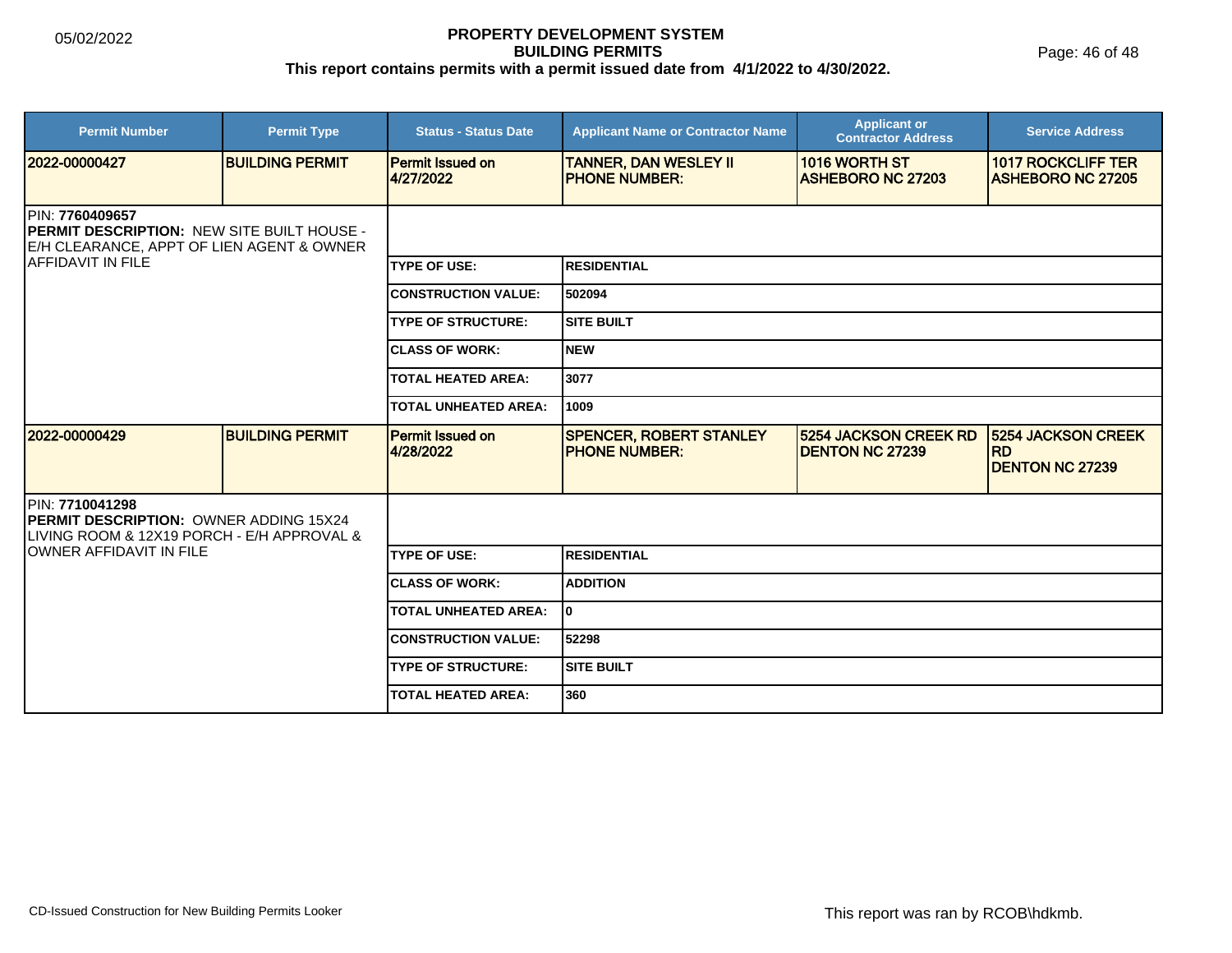Page: 47 of 48

| <b>Permit Number</b>                                                                                    | <b>Permit Type</b>     | <b>Status - Status Date</b>          | <b>Applicant Name or Contractor Name</b>                             | <b>Applicant or</b><br><b>Contractor Address</b>        | <b>Service Address</b>                                |  |
|---------------------------------------------------------------------------------------------------------|------------------------|--------------------------------------|----------------------------------------------------------------------|---------------------------------------------------------|-------------------------------------------------------|--|
| 2022-00000430                                                                                           | <b>BUILDING PERMIT</b> | <b>Permit Issued on</b><br>4/29/2022 | <b>ALLRED, THOMAS H (ALLRED,</b><br>KAREN P)<br><b>PHONE NUMBER:</b> | 3511 WOOD VILLAGE DR<br><b>TRINITY NC 27370</b>         | 3511 WOOD VILLAGE DR<br><b>TRINITY NC 27370</b>       |  |
| PIN: 7726689548<br><b>PERMIT DESCRIPTION: NEW DETACHED GARAGE</b><br>30X40                              |                        |                                      |                                                                      |                                                         |                                                       |  |
|                                                                                                         |                        | <b>CLASS OF WORK:</b>                | Inew                                                                 |                                                         |                                                       |  |
|                                                                                                         |                        | <b>TOTAL UNHEATED AREA:</b>          | 1200                                                                 |                                                         |                                                       |  |
|                                                                                                         |                        | <b>TYPE OF STRUCTURE:</b>            | <b>ACCESSORY</b>                                                     |                                                         |                                                       |  |
|                                                                                                         |                        | <b>TOTAL HEATED AREA:</b>            | lo                                                                   |                                                         |                                                       |  |
|                                                                                                         |                        | <b>TYPE OF USE:</b>                  | <b>RESIDENTIAL</b>                                                   |                                                         |                                                       |  |
|                                                                                                         |                        | <b>CONSTRUCTION VALUE:</b>           | 27840                                                                |                                                         |                                                       |  |
| 2022-00000431                                                                                           | <b>BUILDING PERMIT</b> | <b>Permit Issued on</b><br>4/29/2022 | <b>BONENBERGER, RYAN</b><br><b>IPHONE NUMBER:</b>                    | <b>377 HUBERT HERNDON RD</b><br><b>RALEIGH NC 27615</b> | <b>2978 LIONS REST RD</b><br><b>ASHEBORO NC 27205</b> |  |
| PIN: 7668918750<br><b>PERMIT DESCRIPTION: OWNER REMODELING</b><br>INTERIOR OF EXISTING HOUSE - REMOVED  |                        |                                      |                                                                      |                                                         |                                                       |  |
| SHEETROCK TO BRING ELECTRICAL UP TO CODE & TYPE OF USE:<br>IINSTALL HVAC SYSTEM - SIGNED APPLICATION IN |                        |                                      | <b>RESIDENTIAL</b>                                                   |                                                         |                                                       |  |
| FILE                                                                                                    |                        | <b>CLASS OF WORK:</b>                | <b>RENOVATION</b>                                                    |                                                         |                                                       |  |
|                                                                                                         |                        | <b>TOTAL UNHEATED AREA:</b>          | lo                                                                   |                                                         |                                                       |  |
|                                                                                                         |                        | <b>TYPE OF STRUCTURE:</b>            | <b>SITE BUILT</b>                                                    |                                                         |                                                       |  |
|                                                                                                         |                        | <b>TOTAL HEATED AREA:</b>            | 820                                                                  |                                                         |                                                       |  |
|                                                                                                         |                        | <b>CONSTRUCTION VALUE:</b>           | 20000                                                                |                                                         |                                                       |  |